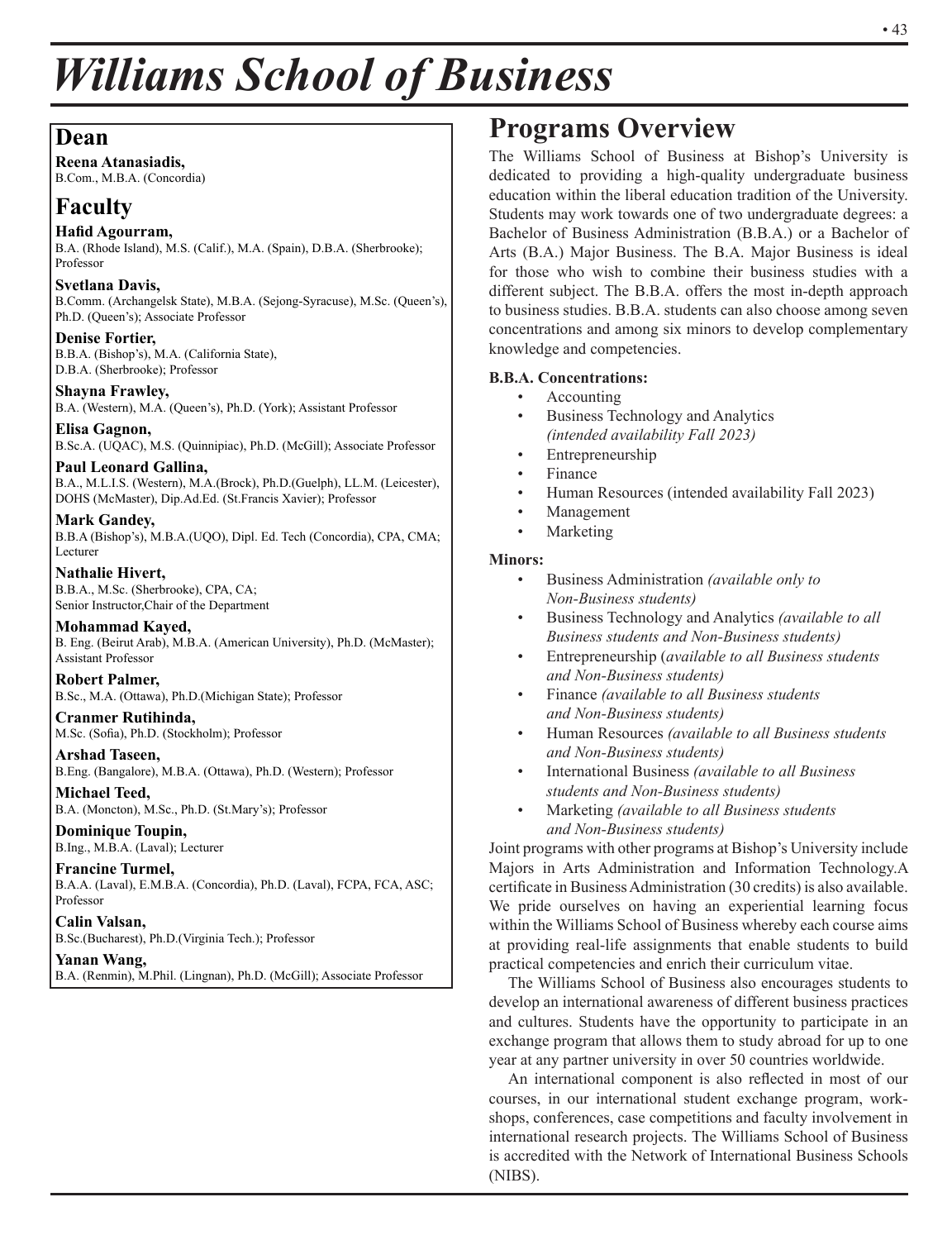The Williams School of Business offers a Co-operative Education Program. It combines a student's academic program with integrated work experiences through full-time work terms and regular academic sessions. The work terms are designed to present the students with the opportunity to blend theory and practice and to gain relevant work experience.

The courses and programs described in the following pages are designed to prepare our graduates for full and enriched participation in their chosen profession or graduate school.

## **Applying to All Business Programs**

Enrolment in the Williams School of Business is limited. Students must normally have a minimum R-Score of 24 from CEGEP and 80% from high school to be considered for admission to these programs.

To enter a Business program, CEGEP graduates must have a Quebec collegial diploma (D.E.C.). Upon admission, they will receive 30 advanced credits in electives, leaving 90 credits to complete at Bishop's University. Therefore, it makes it possible to complete any of our Business programs in three years. CEGEP graduates from specific DEC-BAC programs may be eligible for additional advanced credits in our B.B.A. program if they meet the required R-Score average criteria. Please visit our website at ubishops.ca/DEC-BAC-agreements for more information.

High School students entering the B.B.A. or B.A. Major Business programs who do not have one of the following mathematics courses will be required to take an additional mathematics course (MAT 190) outside of their degree requirements before being able to enroll in MAT 196 (if required by their program): BC/ YT: Pre-Calculus 12, AB/NT/NU: Math 30-1, SK: Pre-Calculus 30 or Calculus 30, MB: Pre-Calculus 40, ON: Advanced Functions 4U or Calculus & Vectors 4U, NB: Pre-Calculus or Calculus, NS: Pre-Calculus 12 or Calculus 12, PEI: Math 621B or higher, NL: Math 3200 or Math 3201 or Math 3208.

International students will have their files evaluated on a caseby-case basis for advanced credits and exemptions.

Any students applying to any B.B.A. concentration can complete any required mathematics courses while at Bishop's University. There is no mathematics courses prerequisites to apply to any programs in the Williams School of Business. Students who have completed Mathematics 201-NYC (201-105) and 201- NYA (201-103) in CEGEP or the equivalent will receive an exemption for MAT 196 and MAT 197. Additionally, students having completed the Microeconomics and Macroeconomics courses in CEGEP with grade of at least 75% will be exempted from taking ECO 102 Principles of Economics: Microeconomics and ECO 103 Principles of Economics: Macroeconomics. Exempted courses will have to be replaced with any elective courses (Business or Non-Business), if required by the selected program.

## **Business Programs**

|                                         | <b>BA</b>                              |                   | <b>BBA</b>                                                                                                                                                                                                                                                                                                                                                         |                       |                 |                                 |                                         |                  |  |
|-----------------------------------------|----------------------------------------|-------------------|--------------------------------------------------------------------------------------------------------------------------------------------------------------------------------------------------------------------------------------------------------------------------------------------------------------------------------------------------------------------|-----------------------|-----------------|---------------------------------|-----------------------------------------|------------------|--|
| <b>MAJOR</b> /<br><b>CONCENTRATIONS</b> | <b>Business</b>                        | <b>Accounting</b> | <b>Business</b><br><b>Technology</b><br>and Analytics <sup>1</sup>                                                                                                                                                                                                                                                                                                 | Entrepre-<br>neurship | Finance         | Human<br>Resources <sup>1</sup> | <b>Management</b>                       | <b>Marketing</b> |  |
| Core                                    | 42                                     | 42                | 42                                                                                                                                                                                                                                                                                                                                                                 | 42                    | 42              | 42                              | 42                                      | 42               |  |
| <b>Required</b>                         | $\theta$                               | 39                | 21                                                                                                                                                                                                                                                                                                                                                                 | 21                    | 21              | 21                              | 21                                      | 21               |  |
| Optional                                | 18                                     | 3                 | 21 <sup>4</sup>                                                                                                                                                                                                                                                                                                                                                    | 21 <sup>4</sup>       | 21 <sup>4</sup> | 21 <sup>4</sup>                 | 21 <sup>4</sup>                         | 21 <sup>4</sup>  |  |
| Electives <sup>2</sup>                  | $60^{3}$                               | 36                | 36                                                                                                                                                                                                                                                                                                                                                                 | 36                    | 36              | 36                              | 36                                      | 36               |  |
| <b>TOTAL</b>                            | <b>120</b>                             | <b>120</b>        | <b>120</b>                                                                                                                                                                                                                                                                                                                                                         | <b>120</b>            | <b>120</b>      | <b>120</b>                      | <b>120</b>                              | <b>120</b>       |  |
| <b>MINORS</b>                           | <b>Business</b><br>Admin. <sup>5</sup> |                   | <b>Business</b><br><b>Technology</b><br>and Analytics                                                                                                                                                                                                                                                                                                              | Entrepre-<br>neurship | Finance         | Human<br><b>Resources</b>       | <b>International</b><br><b>Business</b> | <b>Marketing</b> |  |
| Core                                    | 15                                     |                   | 9                                                                                                                                                                                                                                                                                                                                                                  | 6                     | 12              | 9                               | 12                                      | 6                |  |
| <b>Required</b>                         | $\overline{0}$                         |                   | 9                                                                                                                                                                                                                                                                                                                                                                  | 12                    | 9               | 9                               | 9                                       | 9                |  |
| Optional                                | 9                                      |                   | 6                                                                                                                                                                                                                                                                                                                                                                  | 6                     | 3               | 6                               | $\mathcal{E}$                           | 9                |  |
| <b>TOTAL</b>                            | 24                                     |                   | 24 <sup>4</sup>                                                                                                                                                                                                                                                                                                                                                    | 24 <sup>4</sup>       | 24 <sup>4</sup> | 24 <sup>4</sup>                 | 24 <sup>4</sup>                         | 24 <sup>4</sup>  |  |
| <b>CERTIFICATE</b>                      | <b>Business</b><br>Admin.              |                   | <sup>1</sup> The intended availability for this concentration is Fall 2022.<br><sup>2</sup> Includes Co-op courses (BMG 391, BMG 392 and BMG 393) and Honours.                                                                                                                                                                                                     |                       |                 |                                 |                                         |                  |  |
| <b>Core</b>                             | 18                                     |                   | <sup>3</sup> The electives that are part of the B.A. Major Business are comprised of at least 42 but no more than 60 Non-Business<br>electives, leaving the possibility of a maximum of 18 Business elective credits.<br><sup>4</sup> No more than two cognate courses (6 credits) may be counted as part of the optional courses in each concentration and in the |                       |                 |                                 |                                         |                  |  |
| Optional                                | 12                                     |                   | total number of credits for each minor.                                                                                                                                                                                                                                                                                                                            |                       |                 |                                 |                                         |                  |  |
| TOTAL <sup>4</sup>                      | 30                                     |                   | <sup>5</sup> The Minor in Business Administration is only available to Non-Business students.                                                                                                                                                                                                                                                                      |                       |                 |                                 |                                         |                  |  |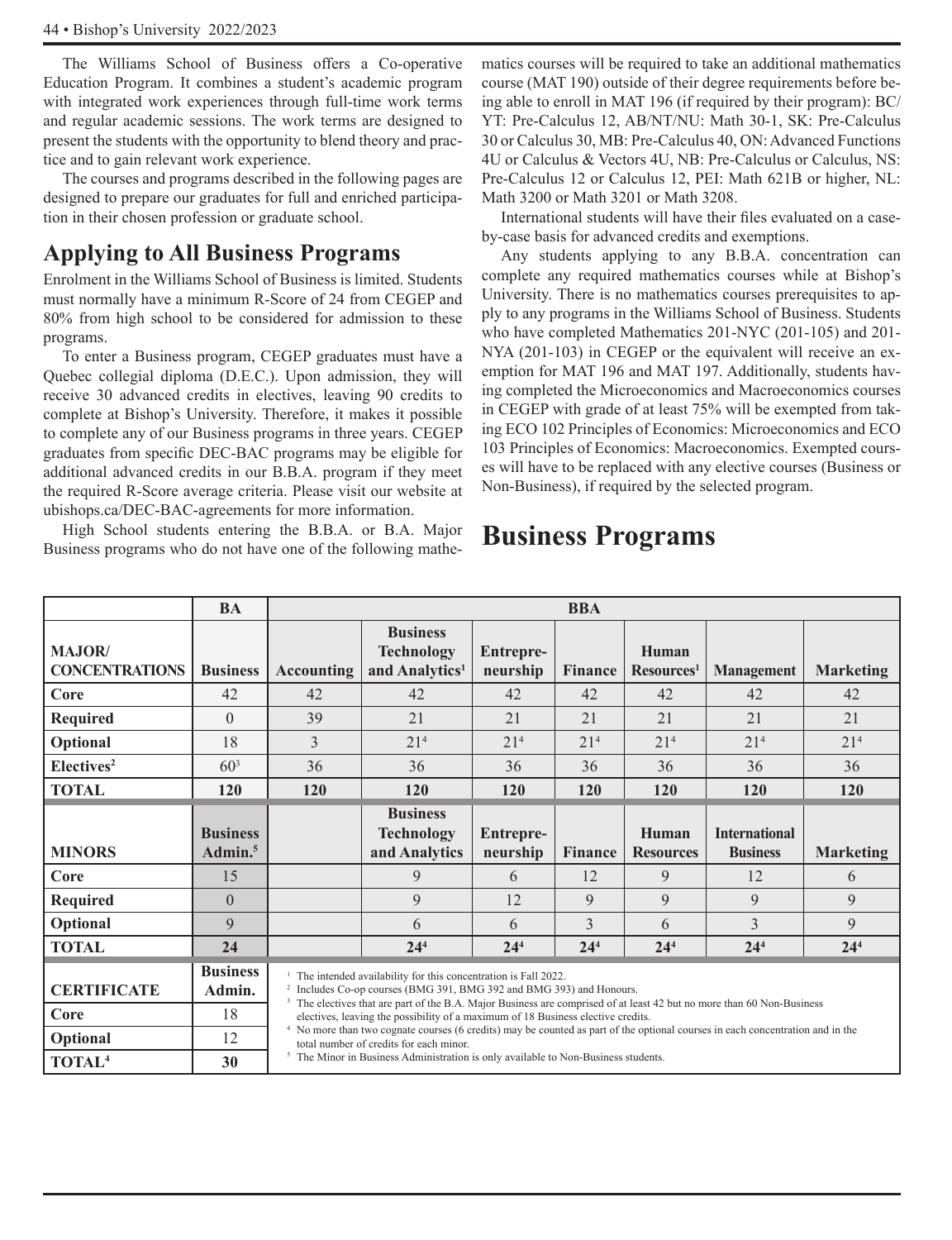## **WSB PROGRAMS STRUCTURE**

- The B.A. Major Business and B.B.A. programs are both 120 credits and all Minors are 24 credits.
- The B.A. Major Business program is comprised of up to 78 but not less than 60 Business credits and at least 42 but no more than 60 Non-Business electives.
- The B.B.A. program is comprised of: 84 Business credits and 36 electives.

## **1) B.A. MAJOR BUSINESS (120 credits)** MAJBSS

For the business-minded student pursuing a well-diversified liberal education, who wishes to complement a traditional business degree with a major in another discipline.

#### **42 core credits + 0 required credit + 18 optional credits + 60 (at least 42 must be Non-Business) elective credits = 120 credits**

| Core - 42 credits |                                                                                                                                                                                                                                                                                                          | <b>Optional - 18 credits</b> | $Required - 0 credit$      |
|-------------------|----------------------------------------------------------------------------------------------------------------------------------------------------------------------------------------------------------------------------------------------------------------------------------------------------------|------------------------------|----------------------------|
| <b>BAC 121</b>    | <b>Introduction to Financial</b><br><b>Accounting I</b>                                                                                                                                                                                                                                                  | n/a                          | <b>ANY BUSINESS COURSE</b> |
| <b>BAC 221</b>    | <b>Introduction to Management</b><br>Accounting<br>(Prerequisite: BAC 121)                                                                                                                                                                                                                               |                              |                            |
| <b>BCS 220</b>    | <b>Management of Information</b><br>Systems<br>(Prerequisite: BMG 100)                                                                                                                                                                                                                                   |                              |                            |
| <b>BFN 200</b>    | <b>Introduction to Finance</b><br>(Prerequisites: BAC 121, BMA<br>140 and ECO 103)                                                                                                                                                                                                                       |                              |                            |
| <b>BHR 221</b>    | <b>Organizational Behaviour</b><br>(Prerequisite: BMG 100)                                                                                                                                                                                                                                               |                              |                            |
| <b>BMA 140</b>    | <b>Statistical Analysis for Business</b><br><b>Decisions I</b><br>(Prerequisite: MAT 190)                                                                                                                                                                                                                |                              |                            |
| <b>BMG 100</b>    | <b>Understanding Business &amp;</b><br><b>Society</b><br>(Corequisite: ILT 100 unless<br>advanced credits received for it)                                                                                                                                                                               |                              |                            |
| <b>BMG 215</b>    | <b>Introduction to International</b><br><b>Business</b><br>(Prerequisites: BMG 100 and<br><b>BMK 211)</b>                                                                                                                                                                                                |                              |                            |
| <b>BMG 221</b>    | <b>Business Law &amp; Ethics</b>                                                                                                                                                                                                                                                                         |                              |                            |
| <b>BMG 311</b>    | <b>Business Policy and Strategic</b><br>Management<br>(Prerequisites: All other<br>Required Core courses. BMS 231<br>may be taken concurrently.)<br>Note: Permission of the<br>Departmental Chair is required<br>for non B.B.A. or non B.A. Major<br>Business students, including<br>exchange students.) |                              |                            |
| <b>BMK 211</b>    | <b>Marketing Management</b>                                                                                                                                                                                                                                                                              |                              |                            |
| <b>BMS 231</b>    | <b>Operations Management</b><br>(Prerequisites: BCS 220 and<br><i>BMA 140)</i>                                                                                                                                                                                                                           |                              |                            |
| <b>ECO 102</b>    | <b>Principles of Economics:</b><br><b>Microeconomics</b>                                                                                                                                                                                                                                                 |                              |                            |
| <b>ECO 103</b>    | <b>Principles of Economics:</b><br><b>Macroeconomics</b>                                                                                                                                                                                                                                                 |                              |                            |
| <b>ILT 100</b>    | <b>Information Literacy and</b><br>Critical Thinking (lab) *                                                                                                                                                                                                                                             |                              |                            |
|                   | * Mandatory 1-credit lab course for<br>all B.A. Major Business and B.B.A.<br>students. This lab course cannot be<br>used as a lecture course credit.                                                                                                                                                     |                              |                            |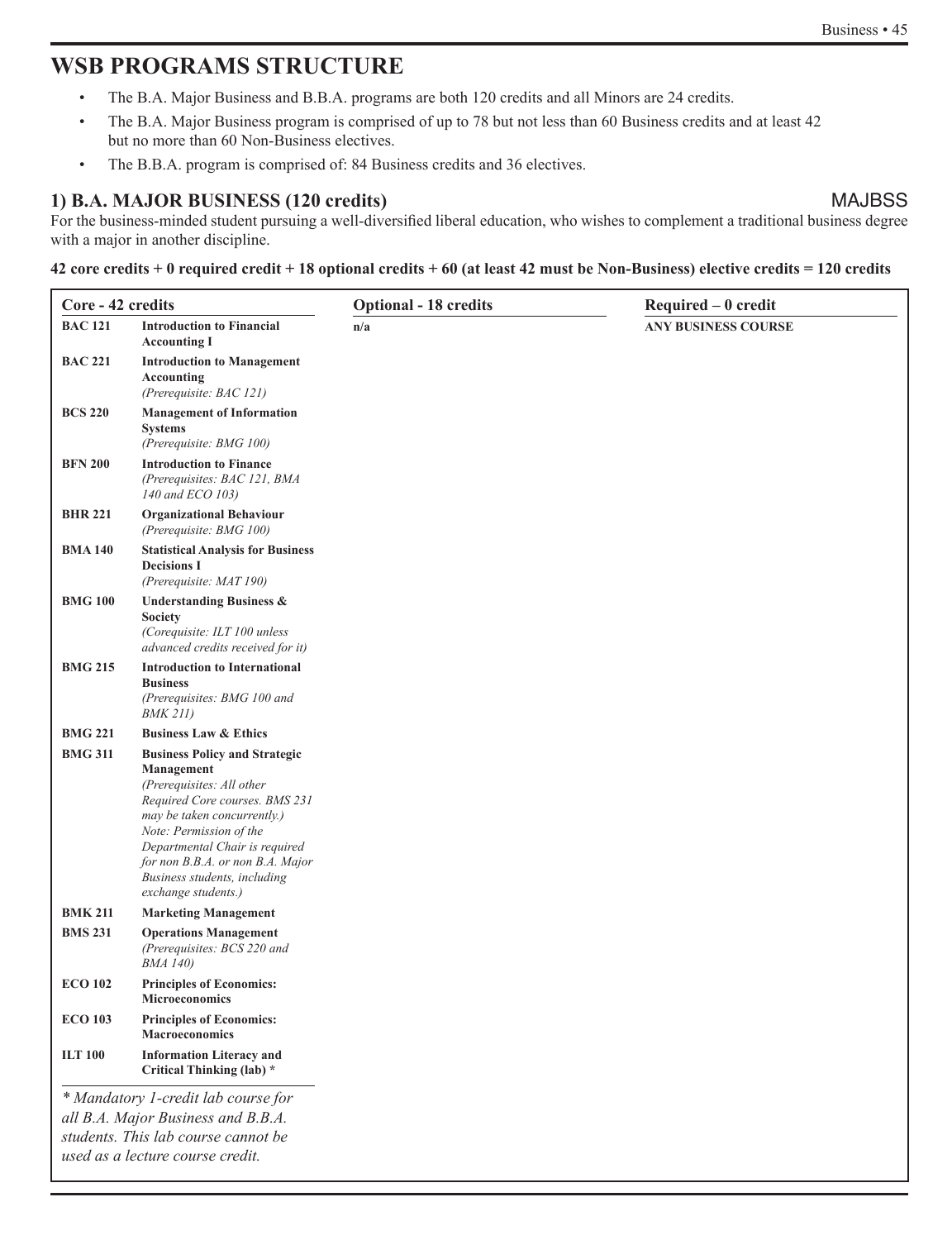## **2) B.B.A. (120 credits)**

Within the B.B.A. program, the Williams School of Business offers concentration streams in a variety of Business disciplines. Students should consult with the Academic Advisor for course selection advice.

### **a. B.B.A. ACCOUNTING CONCENTRATION** CONACC

For the business-minded student who takes a focused approach, by acquiring advanced skills and competencies in the area of Accounting. Knowledge of accounting is fundamental to all disciplines in business. The skills acquired in the program prepare students for positions of leadership in organizations spanning all sectors of the economy including, senior management, strategic government positions, consulting, teaching, auditing and finance. At the Williams School of Business, this stream is accredited by the Order of Certified Professional Accountants of Quebec.

#### **42 core credits + 39 required credits + 3 optional credits + 36 elective credits = 120 credits**

| Core - 42 credits |                                                                                                                            |                                  | Required - 39 credits                                                                                        | <b>Optional - 3 credits</b>                                                                                                                     |  |  |  |
|-------------------|----------------------------------------------------------------------------------------------------------------------------|----------------------------------|--------------------------------------------------------------------------------------------------------------|-------------------------------------------------------------------------------------------------------------------------------------------------|--|--|--|
| <b>BAC 121</b>    | <b>Introduction to Financial</b>                                                                                           | <b>MAT 196</b>                   | <b>Finite Mathematics for</b>                                                                                | <b>ANY BUSINESS COURSE</b>                                                                                                                      |  |  |  |
| <b>BAC 221</b>    | <b>Accounting I</b><br><b>Introduction to Management</b><br>Accounting<br>(Prerequisite: BAC 121)                          |                                  | <b>Business Students</b><br>(Prerequisite: MAT 190 or<br>equivalent or permission of<br><i>instructor.</i> ) | <b>MAT 197</b><br><b>Calculus for Business Students</b><br>(Prerequisite: MAT 196 or the<br>equivalent or consent of the<br><i>instructor</i> ) |  |  |  |
| <b>BCS 220</b>    | <b>Management of Information</b><br><b>Systems</b><br>(Prerequisite: BMG 100)                                              | <b>BAC 122</b>                   | <b>Introduction to Financial</b><br><b>Accounting II</b><br>(Prerequisite: BAC121)                           | <b>Please note:</b>                                                                                                                             |  |  |  |
| <b>BFN 200</b>    | <b>Introduction to Finance</b><br>(Prerequisites: BAC 121,<br>BMA 140 and ECO 103)                                         | <b>BAC 211</b>                   | <b>Intermediate Financial</b><br><b>Accounting I</b><br>(Prerequisite: BAC 122)                              | Students who were advanced at least<br>30 credits are advised to take BAC 121<br>in their first semester, BAC 122 in their                      |  |  |  |
| <b>BHR 221</b>    | <b>Organizational Behaviour</b><br>Prerequisite: BMG 100)                                                                  | <b>BAC 212</b>                   | <b>Intermediate Financial</b><br><b>Accounting II</b>                                                        | second semester, and BAC 211 com-<br>mencing their 2nd year.                                                                                    |  |  |  |
| <b>BMA140</b>     | <b>Statistical Analysis for Business</b><br><b>Decisions I</b><br>(Prerequisite: MAT 190)                                  | <b>BAC 311</b>                   | (Prerequisite: BAC 211)<br><b>Advanced Financial</b><br>Accounting<br>(Prerequisite: BAC 212)                | Students having been advanced addi-<br>tional credits are encouraged to consult<br>with the Academic Advisor as soon as                         |  |  |  |
| <b>BMG 100</b>    | <b>Understanding Business &amp;</b><br><b>Society</b><br>(Corequisite: ILT 100 unless<br>advanced credits received for it) | <b>BAC 312</b>                   | <b>Intermediate Managerial</b><br>Accounting<br>(Prerequisites: BAC 211 and                                  | they have accepted their offer of admis-<br>sion.                                                                                               |  |  |  |
| <b>BMG 215</b>    | <b>Introduction to International</b><br><b>Business</b><br>(Prerequisites: BMG 100 and<br><b>BMK 211)</b>                  | <b>BAC 322</b><br><b>BAC 331</b> | <i>BAC 221)</i><br><b>Management Control</b><br>(Prerequisite: BAC 312)<br><b>Taxation I</b>                 | Students contemplating an accounting<br>designation are advised to consult with<br>the Departmental Chair and the respec-                       |  |  |  |
| <b>BMG 221</b>    | <b>Business Law &amp; Ethics</b>                                                                                           |                                  | (Prerequisite: BAC 122)                                                                                      | tive associations (territorial, provin-<br>cial, national or outside Canada) for                                                                |  |  |  |
| <b>BMG 311</b>    | <b>Business Policy and Strategic</b><br>Management                                                                         | <b>BAC 332</b>                   | <b>Taxation II</b><br>(Prerequisite: BAC 331)                                                                | the specific details of the requirements.<br>Additional courses in a graduate pro-                                                              |  |  |  |
|                   | (Prerequisites: All other<br>Required Core courses. BMS 231                                                                | <b>BAC 340</b>                   | <b>Auditing Systems and Control</b><br>(Prerequisite: BAC 122)                                               | gram are required for the CPA designa-                                                                                                          |  |  |  |
|                   | may be taken concurrently.<br>Note: Permission of the<br>Departmental Chair is required                                    | <b>BAC 341</b>                   | <b>Auditing: The Process</b><br>(Prerequisites: BAC 212 and<br><i>BAC</i> 340)                               | tion.                                                                                                                                           |  |  |  |
|                   | for non B.B.A. or non B.A. Major<br>Business students, including<br>exchange students.)                                    | <b>BFN 203</b>                   | <b>Corporate Finance</b><br>(Prerequisite: BFN 200)                                                          |                                                                                                                                                 |  |  |  |
| <b>BMK 211</b>    | <b>Marketing Management</b>                                                                                                | <b>BMA141</b>                    | <b>Statistical Analysis for</b>                                                                              |                                                                                                                                                 |  |  |  |
| <b>BMS 231</b>    | <b>Operations Management</b><br>(Prerequisite: BCS 220 and<br><i>BMA140</i> )                                              |                                  | <b>Business Decisions II</b><br>(Prerequisite: BMA 140)                                                      |                                                                                                                                                 |  |  |  |
| <b>ECO 102</b>    | <b>Principles of Economics:</b><br><b>Microeconomics</b>                                                                   |                                  |                                                                                                              |                                                                                                                                                 |  |  |  |
| <b>ECO 103</b>    | <b>Principles of Economics:</b><br><b>Macroeconomics</b>                                                                   |                                  |                                                                                                              |                                                                                                                                                 |  |  |  |
| <b>ILT 100</b>    | <b>Information Literacy and</b><br>Critical Thinking $(lab)^*$                                                             |                                  |                                                                                                              |                                                                                                                                                 |  |  |  |
|                   | $*$ Mandatam, Langdit lab equippe for                                                                                      |                                  |                                                                                                              |                                                                                                                                                 |  |  |  |

*\* Mandatory 1-credit lab course for all B.A. Major Business and B.B.A. students. This lab course cannot be used as a lecture course credit.*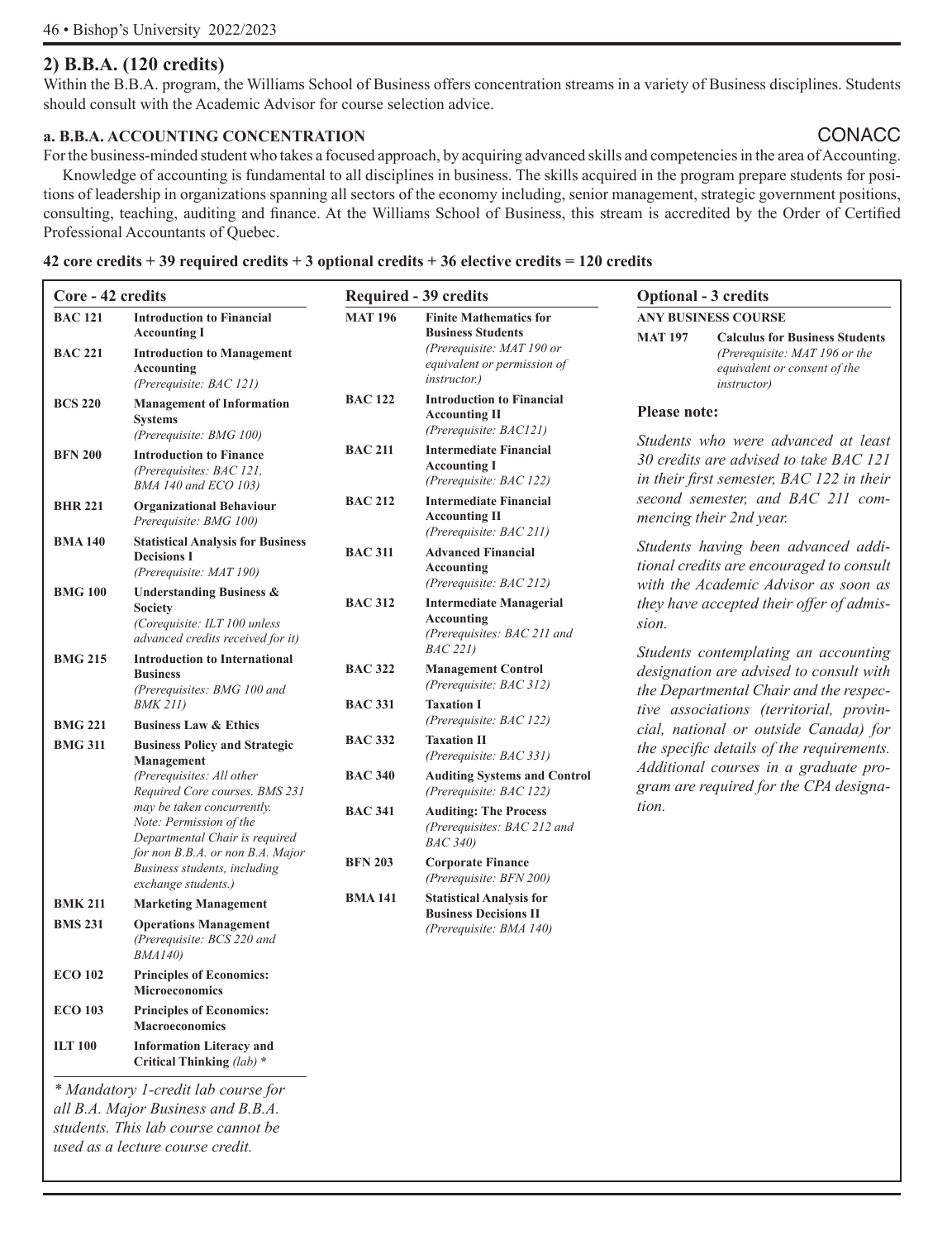**b. B.B.A. BUSINESS TECHNOLOGY AND ANALYTICS CONCENTRATION** *(intended availability Fall 2023)* CONBTA For the business-minded student who takes a focused approach by acquiring advanced skills and competencies in the area of Business Technology and Analytics.

Organizations increasingly rely on data and sophisticated analytical tools to make effective strategic decisions and thus look not only for technical specialists but for all business professionals with a data-driven mindset that can take an active role in manipulating and analyzing data to improve decision-making. The skills acquired in the program prepare students for positions of leadership in organizations spanning all sectors of the economy.

#### **42 core credits + 21 required credits + 21 optional credits (maximum of 6 cognate credits) + 36 elective credits = 120 credits**

|                                                            | <b>Required - 21 credits</b>                                                                                          | <b>Optional - 21 credits</b> |                                                                                                                               |  |
|------------------------------------------------------------|-----------------------------------------------------------------------------------------------------------------------|------------------------------|-------------------------------------------------------------------------------------------------------------------------------|--|
| <b>MAT 196</b>                                             | <b>Finite Mathematics for</b><br><b>Business Students</b><br>(Prerequisite: MAT 190 or<br>equivalent or permission of | <b>MAT 197</b>               | <b>Calculus for Business Students</b><br>(Prerequisite: MAT 196 or the<br>equivalent or consent of the<br><i>instructor</i> ) |  |
| <b>BCS 313</b>                                             | <i>instructor.)</i><br><b>Information Technology</b>                                                                  | <b>BCS 210</b>               | <b>Technology Entrepreneurship</b><br>(Prerequisite: BCS 220)                                                                 |  |
|                                                            | <b>Project Management</b><br>(Prerequisite: BCS 220)                                                                  | <b>BCS 212</b>               | <b>E-Business Technology and</b><br>Management                                                                                |  |
| <b>BCS 320</b>                                             | <b>Business Intelligence and Data</b><br><b>Analytics</b><br>(Prerequisites: $(BMA 140$ or ESG                        | <b>BCS 216</b>               | (Prerequisite: BMK 211)<br><b>Business Information</b><br><b>Technology Strategy</b>                                          |  |
|                                                            | 261 or PMA 260 or SOC 211)<br>and BCS220)                                                                             | <b>BCS 340</b>               | (Prerequisite: BCS 220)<br>Privacy, Ethics, and                                                                               |  |
| <b>BCS 422</b><br><b>Statistical Analysis for Business</b> | <b>Integrated Enterprise Systems</b><br>and Business Processes<br>(Prerequisite: BCS 220)                             |                              | <b>Communication in Data</b><br><b>Science</b><br>(Prerequisite: BCS 220)                                                     |  |
| <b>BCS 424</b><br><b>BCS 450</b>                           | <b>Supply Chain Analytics</b><br>(Prerequisites: BMA 141 and<br><i>BMS</i> 231)<br><b>Business Technology and</b>     | <b>BCS 420</b>               | <b>Data Mining for Business</b><br><b>Analytics</b><br>(Prerequisites: BCS 220 and<br><i>BCS 320)</i>                         |  |
|                                                            | <b>Analytics Capstone Project</b><br>(Prerequisites: BCS 220 and<br><b>BCS 320)</b><br>Note: This course can only     | <b>BCS 424</b>               | <b>Supply Chain Analytics</b><br>(Prerequisites: BMA 141 and<br><i>BMS</i> 231)                                               |  |
|                                                            | be taken as part of the last 30<br>credits                                                                            | <b>BCS 430</b>               | <b>Business Applications of</b><br><b>Artificial Intelligence</b><br>(Prerequisite: BCS 220)                                  |  |
| <b>BMA141</b>                                              | <b>Statistical Analysis for Business</b><br><b>Decisions II</b>                                                       | <b>BMG 323</b>               | <b>Interpersonal skills</b><br>(Prerequisite: BHR 221)                                                                        |  |
| Required Core courses. BMS 231                             | (Prerequisite: BMA 140)                                                                                               | <b>BMG 324</b>               | <b>Management of Innovation</b><br>(Prerequisite: BHR 221)                                                                    |  |
|                                                            |                                                                                                                       | <b>BMG 335</b>               | <b>Global Value Chain Analysis</b><br>(Prerequisite: BMG 215)                                                                 |  |
| for non B.B.A. or non B.A. Major                           |                                                                                                                       | <b>BMS 303</b>               | <b>Forecasting Techniques</b><br>(Prerequisite: BMA 141)                                                                      |  |
|                                                            |                                                                                                                       | <b>CS 301</b>                | <b>Computer Ethics</b>                                                                                                        |  |
|                                                            |                                                                                                                       | <b>SPO 212</b>               | <b>Applied Sport Analytics</b><br>(Prerequisite: SOC 211 or PSY<br>213 or BMA 140 or PHY 101)                                 |  |
|                                                            |                                                                                                                       |                              |                                                                                                                               |  |
|                                                            |                                                                                                                       |                              |                                                                                                                               |  |
|                                                            |                                                                                                                       |                              |                                                                                                                               |  |
|                                                            |                                                                                                                       |                              |                                                                                                                               |  |

*students. This lab course cannot be used as a lecture course credit.*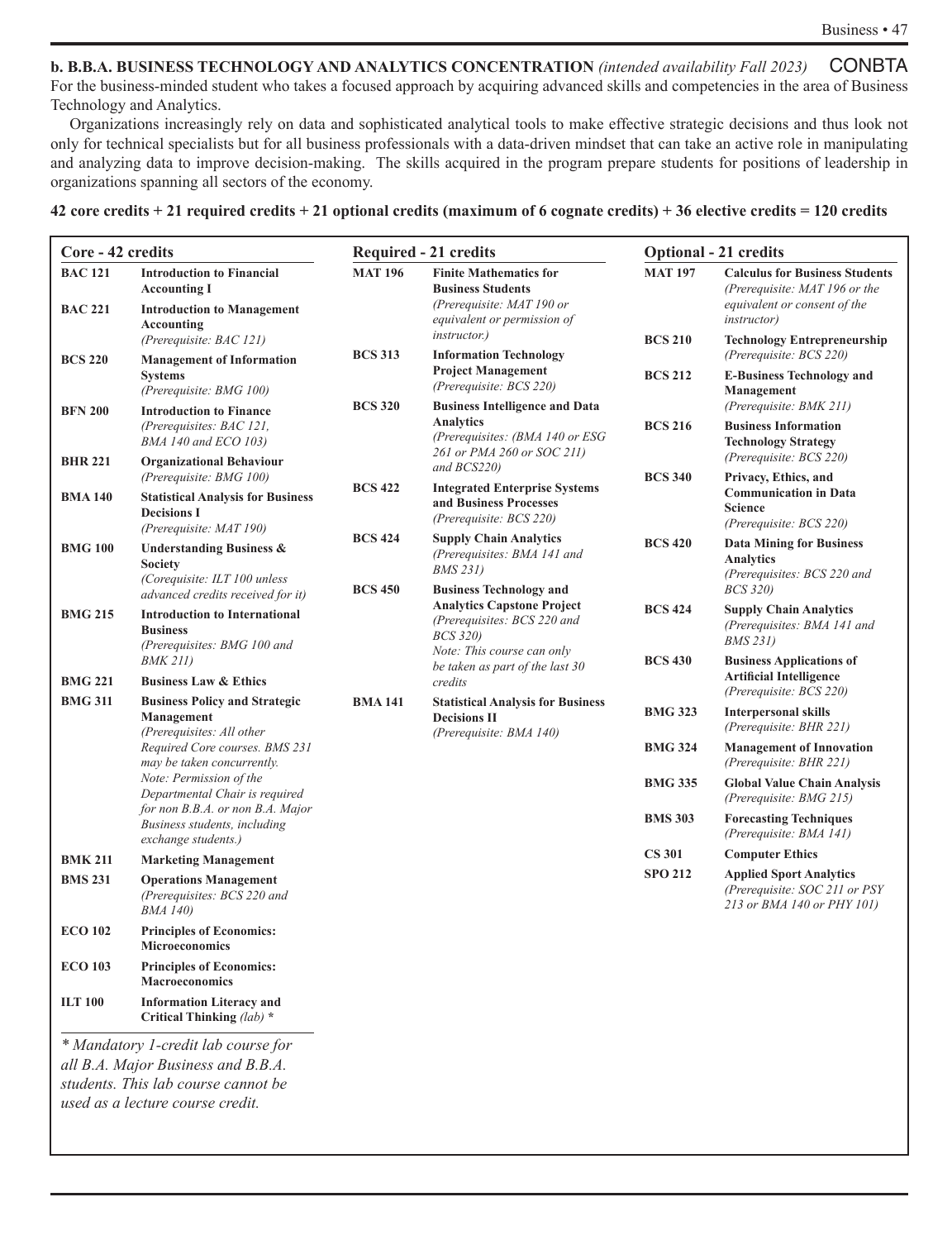#### **c. B.B.A. ENTREPRENEURSHIP CONCENTRATION** CONENT

For the business-minded student who takes a focused approach by acquiring advanced skills and competencies in the area of Entrepreneurship.

This concentration is designed to enable the understanding of the entrepreneurial process of starting, growing and harvesting a new venture. By performing both in-depth comprehension of entrepreneurial process and hands-on assignments, students will learn how the entrepreneurial mind thinks, how a product/market vision is developed, how an opportunity is assessed, and how resources are harnessed to take advantage of that opportunity, throughout the entrepreneurial networks and community.

#### **42 core credits + 21 required credits + 21 optional credits (maximum of 6 cognate credits) + 36 elective credits = 120 credits**

| Core - 42 credits |                                                                                                                                                                                    |                                  | <b>Required - 21 credits</b>                                                               | <b>Optional - 21 credits</b> |                                                                                                                                               |  |
|-------------------|------------------------------------------------------------------------------------------------------------------------------------------------------------------------------------|----------------------------------|--------------------------------------------------------------------------------------------|------------------------------|-----------------------------------------------------------------------------------------------------------------------------------------------|--|
| <b>BAC 121</b>    | <b>Introduction to Financial</b><br><b>Accounting I</b>                                                                                                                            | <b>BFN 215</b>                   | <b>Small Business finance</b><br>(Prerequisite: BFN 200)                                   | <b>MAT 196</b>               | <b>Finite Mathematics for</b><br><b>Business Students</b>                                                                                     |  |
| <b>BAC 221</b>    | <b>Introduction to Management</b><br>Accounting<br>(Prerequisite: BAC 121)                                                                                                         | <b>BHR 224</b><br><b>BMG 214</b> | <b>Human Resource Management</b><br>(Prerequisite: BHR 221)<br><b>Introduction to</b>      | <b>MAT 197</b>               | (Prerequisite: MAT 190 or equivalent)<br>or permission of instructor.)<br><b>Calculus for Business Students</b>                               |  |
| <b>BCS 220</b>    | <b>Management of Information</b><br><b>Systems</b><br>(Prerequisite: BMG 100)                                                                                                      |                                  | <b>Entrepreneurship: New</b><br><b>Venture Creation</b>                                    |                              | (Prerequisite: MAT 196 or the<br>equivalent or consent of the<br><i>instructor</i> )                                                          |  |
| <b>BFN 200</b>    | <b>Introduction to Finance</b><br>(Prerequisites: BAC 121,                                                                                                                         | <b>BMK 214</b><br><b>BMK 291</b> | <b>Consumer Behavior</b><br>(Prerequisite: BMK 211)<br><b>Entrepreneurship Practicum I</b> | <b>BMA 141</b>               | <b>Statistical Analysis for Business</b><br><b>Decisions II</b>                                                                               |  |
| <b>BHR 221</b>    | BMA 140 and ECO 103)<br><b>Organizational Behaviour</b>                                                                                                                            |                                  | (Prerequisites: BMG 214,<br><b>BMK 211 and BMK 214)</b>                                    | <b>BAC 122</b>               | (Prerequisite: BMA 140)<br><b>Introduction to Financial</b><br><b>Accounting II</b>                                                           |  |
| <b>BMA 140</b>    | (Prerequisite: BMG 100)<br><b>Statistical Analysis for Business</b>                                                                                                                | <b>BMK 340</b>                   | <b>Product Strategy and</b><br>Innovation                                                  | <b>BCS 210</b>               | (Prerequisite: BAC 121)<br><b>Technology Entrepreneurship</b>                                                                                 |  |
| <b>BMG 100</b>    | <b>Decisions I</b><br>(Prerequisite: MAT 190)                                                                                                                                      | <b>BMK 392</b>                   | (Prerequisite: BMK 214)<br><b>Entrepreneurship Practicum II</b>                            | <b>BCS 212</b>               | (Prerequisite: BCS 220)<br><b>E-Business Technology and</b>                                                                                   |  |
|                   | <b>Understanding Business &amp;</b><br>Society<br>(Corequisite: ILT 100 unless<br>advanced credits received for it)                                                                |                                  | (Prerequisite: BMK 291)                                                                    | <b>BFN 341</b>               | <b>Management</b><br>(Prerequisite: BMK 211)<br>Corporate Governance &<br><b>Sustainability</b>                                               |  |
| <b>BMG 215</b>    | <b>Introduction to International</b><br><b>Business</b><br>(Prerequisites: BMG 100 and                                                                                             |                                  |                                                                                            | <b>BHR 326</b>               | (Prerequisites: (BFN 203 and<br>BFN 210) or BFN 215)<br><b>Personnel Recruitment and</b>                                                      |  |
| <b>BMG 221</b>    | <b>BMK 211)</b><br><b>Business Law &amp; Ethics</b>                                                                                                                                |                                  |                                                                                            |                              | <b>Selection</b><br>(Prerequisites: BHR 224 and                                                                                               |  |
| <b>BMG 311</b>    | <b>Business Policy and Strategic</b>                                                                                                                                               |                                  |                                                                                            |                              | <i>(BMA 140 or PMA 260))</i>                                                                                                                  |  |
|                   | Management<br>(Prerequisites: All other<br>Required Core courses. BMS 231                                                                                                          |                                  |                                                                                            | <b>BHR 328</b>               | Occupational Health, Safety &<br><b>Wellness</b><br>(Prerequisite: BHR 221)                                                                   |  |
|                   | may be taken concurrently.<br>Note: Permission of the<br>Departmental Chair is required<br>for non B.B.A. or non B.A. Major<br>Business students, including<br>exchange students.) |                                  |                                                                                            | <b>BMG 322</b>               | <b>Change Management</b><br>(Prerequisite: BHR 221)<br>Note: It is recommended that<br>students take this course in their<br>last 30 credits. |  |
| <b>BMK 211</b>    | <b>Marketing Management</b>                                                                                                                                                        |                                  |                                                                                            | <b>BMG 323</b>               | <b>Interpersonal Skills</b><br>(Prerequisite: BHR 221)                                                                                        |  |
| <b>BMS 231</b>    | <b>Operations Management</b><br>(Prerequisites: BCS 220 and                                                                                                                        |                                  |                                                                                            | <b>BMG 324</b>               | <b>Management of Innovation</b><br>(Prerequisite: BHR 221)                                                                                    |  |
| <b>ECO 102</b>    | <b>BMA 140</b> )<br><b>Principles of Economics:</b>                                                                                                                                |                                  |                                                                                            | <b>BMG 335</b>               | <b>Global Value Chain Analysis</b><br>(Prerequisite: BMG 215)                                                                                 |  |
| <b>ECO 103</b>    | <b>Microeconomics</b><br><b>Principles of Economics:</b>                                                                                                                           |                                  |                                                                                            | <b>BMG 355</b>               | <b>International Entrepreneurship</b><br>(Prerequisite: BMG 215)                                                                              |  |
|                   | <b>Macroeconomics</b>                                                                                                                                                              |                                  |                                                                                            | <b>BMK 321</b>               | <b>Marketing Research</b><br>(Prerequisites: BMK 214 and                                                                                      |  |
| <b>ILT 100</b>    | <b>Information Literacy and</b><br>Critical Thinking (lab) *                                                                                                                       |                                  |                                                                                            |                              | BMA 141)                                                                                                                                      |  |
|                   | * Mandatory 1-credit lab course for                                                                                                                                                |                                  |                                                                                            | <b>BMK 323</b>               | <b>Marketing Communication</b><br>(Prerequisite: BMK 214)                                                                                     |  |
|                   | all B.A. Major Business and B.B.A.                                                                                                                                                 |                                  |                                                                                            | <b>BMK 332</b>               | <b>Marketing Channels</b><br>(Prerequisite: BMK 214)                                                                                          |  |
|                   | students. This lab course cannot be<br>used as a lecture course credit.                                                                                                            |                                  |                                                                                            | <b>BMS 303</b>               | <b>Forecasting Techniques</b>                                                                                                                 |  |
|                   |                                                                                                                                                                                    |                                  |                                                                                            | <b>BMK 334</b>               | (Prerequisite: BMA 141)<br><b>Digital Marketing</b><br>(Prerequisites: BMK 211 and<br><i>BMK 214)</i>                                         |  |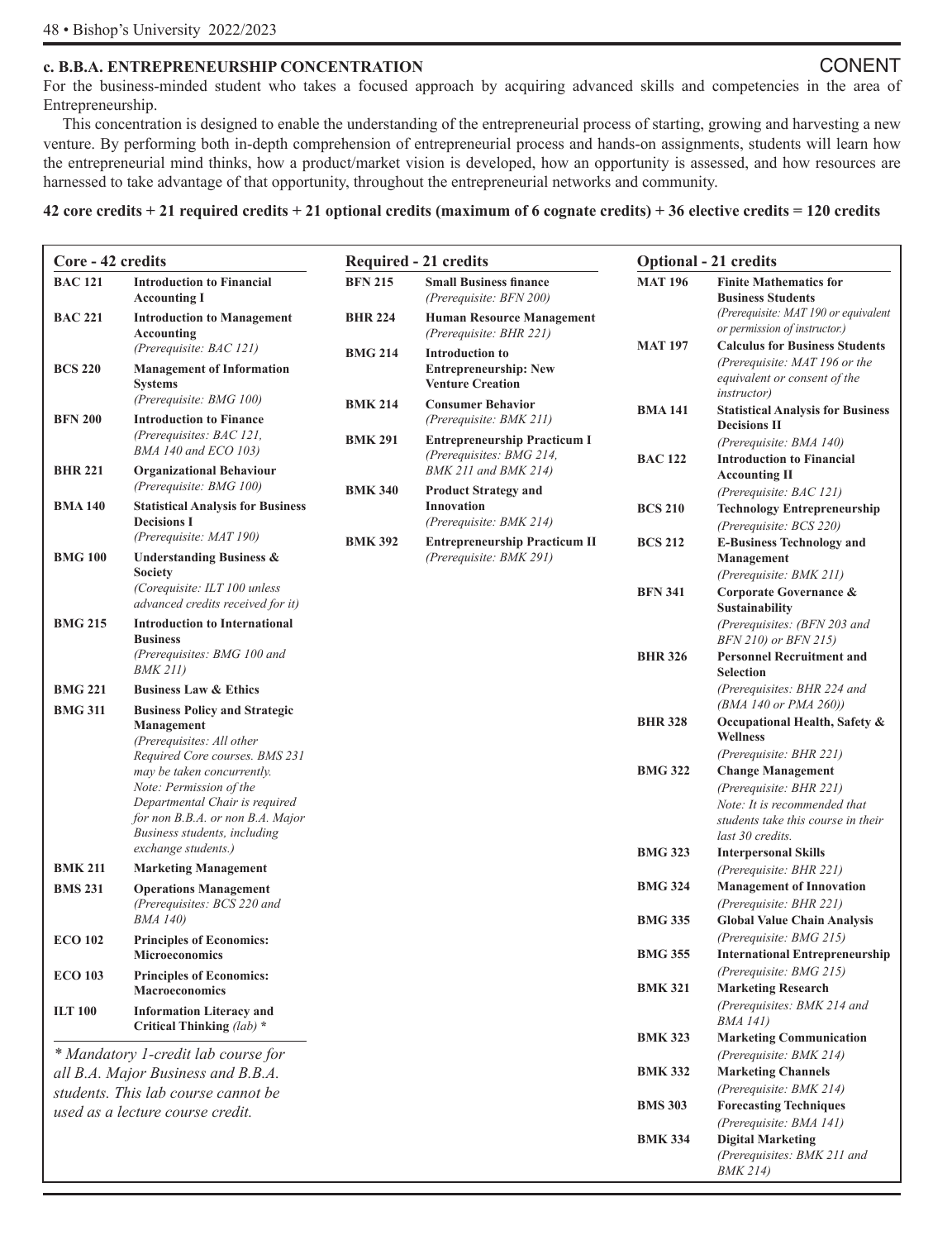#### **d. B.B.A. FINANCE CONCENTRATION** CONBFI

For the business-minded student who takes a focused approach by acquiring advanced skills and competencies in the area of Finance. The curriculum is designed to provide students with broad exposure to all dimensions of finance. Students will learn professional skills and acquire technical and analytical competence to pursue challenging careers in corporate finance, portfolio management, and securities research. In addition to a thorough understanding of the principles of financial management, students will be exposed to both theoretical and practical aspects of investment management, capital budgeting, capital formation, and risk hedging. Opportunities to explore current topics and apply practical solutions to current theory are also provided. When following a prescribed sequence of courses, students are qualified to write the first level C.F.A. (Chartered Financial Analyst) exam immediately upon graduation. Students can also compete in their last two years of studies for managerial positions within the SEED Portfolio.

**42 core credits + 21 required credits + 21 optional credits (maximum of 6 cognate credits) + 36 elective credits = 120 credits** 

| Core - 42 credits                |                                                                                                                             | <b>Required - 21 credits</b> |                                                                                                                               | <b>Optional - 21 credits</b> |                                                                                               |  |
|----------------------------------|-----------------------------------------------------------------------------------------------------------------------------|------------------------------|-------------------------------------------------------------------------------------------------------------------------------|------------------------------|-----------------------------------------------------------------------------------------------|--|
| <b>BAC 121</b><br><b>BAC 221</b> | <b>Introduction to Financial</b><br><b>Accounting I</b><br><b>Introduction to Management</b>                                | <b>MAT 196</b>               | <b>Finite Mathematics for</b><br><b>Business Students</b><br>(Prerequisite: MAT 190 or                                        | <b>BFN 301</b>               | <b>Capital Budgeting</b><br>(Prerequisites: BFN 203 and<br><i>BFN 210</i> )                   |  |
|                                  | Accounting<br>(Prerequisite: BAC 121)                                                                                       |                              | equivalent or permission of<br><i>instructor.</i> )                                                                           | <b>BFN 306</b>               | <b>Behavioral Finance</b><br>(Prerequisites: BFN 203 and                                      |  |
| <b>BCS 220</b>                   | <b>Management of Information</b><br><b>Systems</b><br>(Prerequisite: BMG 100)                                               | <b>MAT 197</b>               | <b>Calculus for Business Students</b><br>(Prerequisite: MAT 196 or the<br>equivalent or consent of the<br><i>instructor</i> ) | <b>BFN 315</b>               | <i>BFN 210)</i><br><b>Derivatives</b><br>(Prerequisite: BFN 203,                              |  |
| <b>BFN 200</b>                   | <b>Introduction to Finance</b><br>(Prerequisites: BAC 121,<br>BMA 140 and ECO 103)                                          | <b>BMA141</b>                | <b>Statistical Analysis for Business</b><br><b>Decisions II</b><br>(Prerequisite: BMA 140)                                    | <b>BFN 335</b>               | BFN 210 and MAT 197)<br><b>Topics in Finance I</b><br>(Prerequisites: BFN 203 and             |  |
| <b>BHR 221</b>                   | <b>Organizational Behaviour</b><br>(Prerequisite: BMG 100)                                                                  | <b>BAC 122</b>               | <b>Introduction to Financial</b>                                                                                              | <b>BFN 336</b>               | <b>BFN 210)</b><br><b>Topics in Finance II</b>                                                |  |
| <b>BMA 140</b>                   | <b>Statistical Analysis for Business</b><br><b>Decisions I</b>                                                              |                              | <b>Accounting II</b><br>(Prerequisite: BAC 121)                                                                               |                              | (Prerequisites: BFN 203 and<br><b>BFN 210)</b>                                                |  |
|                                  | (Prerequisite: MAT 190)                                                                                                     | <b>BFN 203</b>               | <b>Corporate Finance</b><br>(Prerequisite: BFN 200)                                                                           | <b>BFN 341</b>               | Corporate Governance &<br><b>Sustainability</b>                                               |  |
| <b>BMG 100</b>                   | <b>Understanding Business &amp;</b><br><b>Society</b><br>(Corequisite: ILT 100 unless                                       | <b>BFN 210</b>               | <b>Capital Markets</b><br>(Prerequisite: BFN 200)                                                                             |                              | (Prerequisites: (BFN 203 and<br>BFN 210) or BFN 215)                                          |  |
| <b>BMG 215</b>                   | advanced credits received for it)<br><b>Introduction to International</b><br><b>Business</b><br>(Prerequisites: BMG 100 and | <b>BFN 352</b>               | <b>Investment analysis</b><br>(Prerequisites: BFN 203 and<br><i>BFN 210)</i>                                                  | <b>BFN 353</b>               | <b>Financial Institutions</b><br>Management<br>(Prerequisites: BFN 203 and<br><i>BFN 210)</i> |  |
| <b>BMG 221</b>                   | <i>BMK 211)</i><br><b>Business Law &amp; Ethics</b>                                                                         |                              |                                                                                                                               | <b>BFN 356</b>               | <b>SEED Portfolio (6 credits)</b><br>(Prerequisite: Permission of                             |  |
| <b>BMG 311</b>                   | <b>Business Policy and Strategic</b><br>Management                                                                          |                              |                                                                                                                               | <b>BFN 361</b>               | <i>instructor.</i> )<br><b>International Finance</b><br>(Prerequisite: BFN 200)               |  |
|                                  | (Prerequisites: All other<br>Required Core courses. BMS 231<br>may be taken concurrently.                                   |                              |                                                                                                                               | <b>BMS 303</b>               | <b>Forecasting Techniques</b><br>(Prerequisite: BMA 141)                                      |  |
|                                  | Note: Permission of the<br>Departmental Chair is required<br>for non B.B.A. or non B.A. Major                               |                              |                                                                                                                               | <b>EMA 261</b>               | <b>Econometrics I</b><br>(Prerequisites: ECO 102,<br>ECO 103 and BMA 141)                     |  |
| <b>BMK 211</b>                   | Business students, including<br>exchange students.)<br><b>Marketing Management</b>                                          |                              |                                                                                                                               | <b>EMA 361</b>               | <b>Econometrics II</b><br>(Prerequisites: EMA 261,<br>ECO 208 and ECO 212)                    |  |
| <b>BMS 231</b>                   | <b>Operations Management</b><br>(Prerequisites: BCS 220 and                                                                 |                              |                                                                                                                               | <b>ECO 322</b>               | <b>Real Estate Economics</b><br>(Prerequisite: ECO 102)                                       |  |
| <b>ECO 102</b>                   | <i>BMA 140)</i><br><b>Principles of Economics:</b><br><b>Microeconomics</b>                                                 |                              |                                                                                                                               | <b>POL 346</b>               | <b>Politics of Global Finance</b>                                                             |  |
| <b>ECO 103</b>                   | <b>Principles of Economics:</b><br><b>Macroeconomics</b>                                                                    |                              |                                                                                                                               |                              |                                                                                               |  |
| <b>ILT 100</b>                   | <b>Information Literacy and</b><br>Critical Thinking (lab) *                                                                |                              |                                                                                                                               |                              |                                                                                               |  |

*\* Mandatory 1-credit lab course for all B.A. Major Business and B.B.A. students. This lab course cannot be used as a lecture course credit.*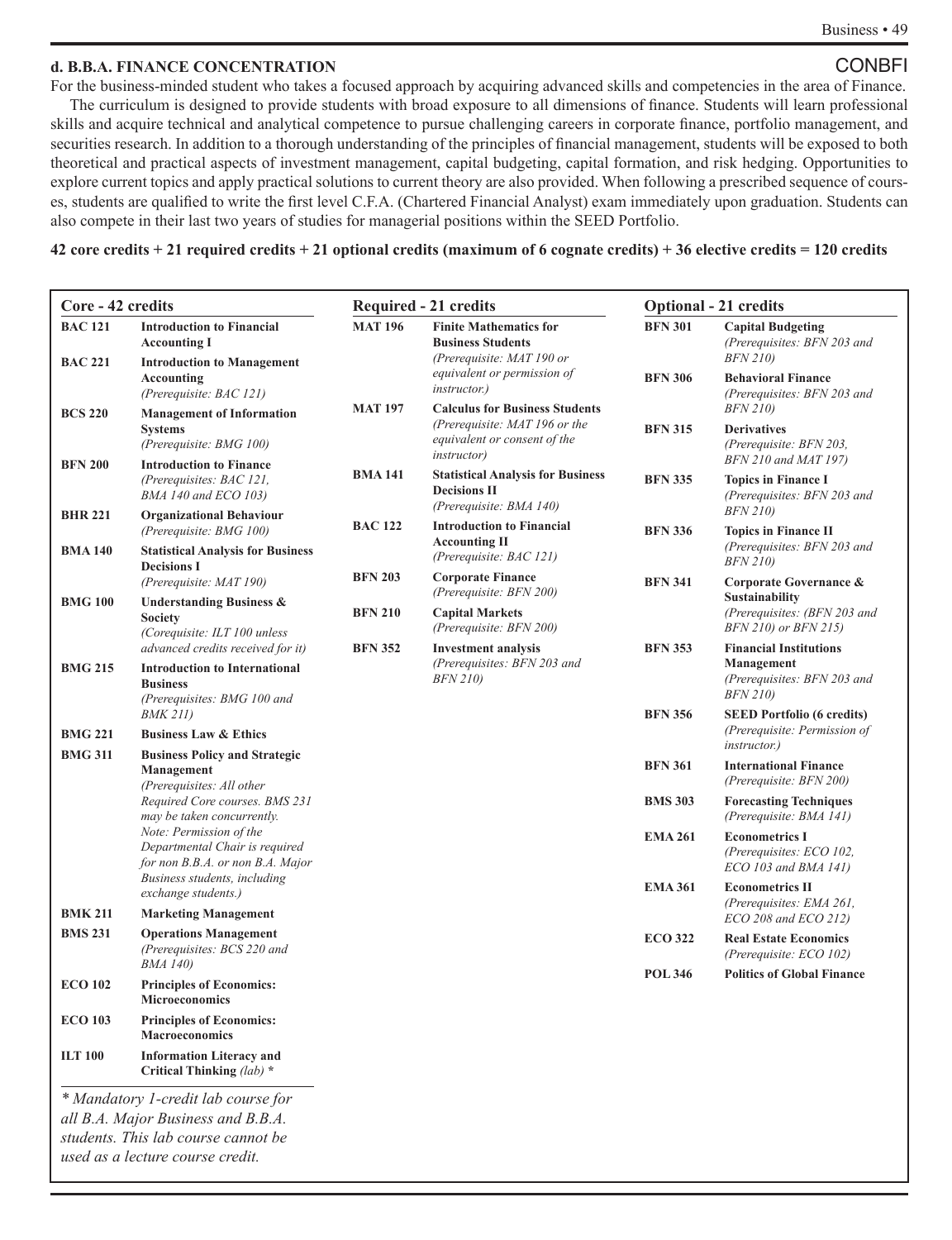## **e. B.B.A. HUMAN RESOURCES CONCENTRATION** CONHRM

*(intended availability Fall 2022)*

For the business-minded student who takes a focused approach by acquiring advanced skills and competencies in the area of Human Resources.

There is growing recognition that the quality of an organization's human resources plays a strategic role in an ever-changing business environment. With organizations facing the need for continuous change in a competitive environment they must, more than ever, begin to rely on the knowledge, skills and abilities of their workforce to confront such challenges. Through courses such as Compensation Management, Human Resource Management, Industrial Relations, Training and Development, Occupational Health and Safety and Organizational Behaviour, students will learn how to ensure that the Human Resource goals of attracting, developing and maintaining a competitive workforce are accomplished. Students completing this concentration stream may want to discuss with faculty the course options for certification as a Human Resource professional.

**42 core credits + 21 required credits + 21 optional credits (maximum of 6 cognate credits) + 36 elective credits = 120 credits** 

| Core - 42 credits |                                                                                           |                                  | <b>Required - 21 credits</b>                                                                     | <b>Optional - 21 credits</b> |                                                                                     |  |
|-------------------|-------------------------------------------------------------------------------------------|----------------------------------|--------------------------------------------------------------------------------------------------|------------------------------|-------------------------------------------------------------------------------------|--|
| <b>BAC 121</b>    | <b>Introduction to Financial</b><br><b>Accounting I</b>                                   | <b>BHR 224</b>                   | <b>Human Resource Management</b><br>(Prerequisite: BHR 221)                                      | <b>MAT 196</b>               | <b>Finite Mathematics for</b><br><b>Business Students</b>                           |  |
| <b>BAC 221</b>    | <b>Introduction to Management</b><br><b>Accounting</b>                                    | <b>BHR 313</b>                   | <b>Compensation Management</b><br>(Prerequisite: BHR 224)                                        |                              | (Prerequisite: MAT 190 or<br>equivalent or permission of<br><i>instructor.</i> )    |  |
| <b>BCS 220</b>    | (Prerequisite: BAC 121)<br><b>Management of Information</b><br><b>Systems</b>             | <b>BHR 315</b><br><b>BHR 316</b> | <b>Training and Development</b><br>(Prerequisite: BHR 224)<br><b>Organizational Conflict and</b> | <b>BMA 141</b>               | <b>Statistical Analysis for Business</b><br><b>Decisions II</b>                     |  |
|                   | (Prerequisite: BMG 100)                                                                   |                                  | <b>Negotiations</b>                                                                              | <b>BHR 312</b>               | (Prerequisite: BMA 140)<br><b>Labor Relations</b>                                   |  |
| <b>BFN 200</b>    | <b>Introduction to Finance</b><br>(Prerequisites: BAC 121,<br>BMA 140 and ECO 103)        | <b>BHR 326</b>                   | (Prerequisite: BHR 221)<br><b>Personnel Recruitment and</b>                                      |                              | (Prerequisite: BHR 224 or<br>POL 214)                                               |  |
| <b>BHR 221</b>    | <b>Organizational Behaviour</b><br>(Prerequisite: BMG 100)                                |                                  | Selection<br>(Prerequisites: BHR 224 and<br>(BMA 140 or PMA 260))                                | <b>BHR 325</b>               | <b>Topics in Human Resource</b><br>Management                                       |  |
| <b>BMA 140</b>    | <b>Statistical Analysis for Business</b><br><b>Decisions I</b><br>(Prerequisite: MAT 190) | <b>BHR 328</b>                   | Occupational Health, Safety &<br><b>Wellness</b><br>(Prerequisite: BHR 221)                      | <b>BHR 334</b>               | (Prerequisite: BHR 224)<br><b>Administrating the Collective</b><br>Agreement        |  |
| <b>BMG 100</b>    | <b>Understanding Business &amp;</b>                                                       | <b>BHR 333</b>                   | <b>Employment Law</b>                                                                            |                              | (Prerequisite: BHR 224 or<br>POL 214)                                               |  |
|                   | <b>Society</b><br>(Corequisite: ILT 100 unless<br>advanced credits received for it)       |                                  | (Prerequisite: BHR 224)                                                                          | <b>BMG 322</b>               | <b>Change Management</b><br>(Prerequisite: BHR 221)<br>Note: It is recommended that |  |
| <b>BMG 215</b>    | <b>Introduction to International</b><br><b>Business</b>                                   |                                  |                                                                                                  |                              | students take this course in their<br>last 30 credits.                              |  |
|                   | (Prerequisites: BMG 100 and<br><i>BMK 211)</i>                                            |                                  |                                                                                                  | <b>BMG 323</b>               | <b>Interpersonal Skills</b><br>(Prerequisite: BHR 221)                              |  |
| <b>BMG 221</b>    | <b>Business Law &amp; Ethics</b>                                                          |                                  |                                                                                                  | <b>BMG 325</b>               | Leadership in a Multicultural                                                       |  |
| <b>BMG 311</b>    | <b>Business Policy and Strategic</b><br>Management<br>(Prerequisites: All other Required  |                                  |                                                                                                  |                              | World<br>(Prerequisite: BHR 221)                                                    |  |
|                   | Core courses. BMS 231 may be<br>taken concurrently.                                       |                                  |                                                                                                  | <b>PSY 101</b>               | <b>Introduction to Psychology I:</b><br><b>Basic Processes</b>                      |  |
|                   | Note: Permission of the<br>Departmental Chair is required                                 |                                  |                                                                                                  | <b>PSY 102</b>               | <b>Introduction to Psychology II:</b><br><b>Human Interactions</b>                  |  |
|                   | for non B.B.A. or non B.A. Major<br>Business students, including<br>exchange students.)   |                                  |                                                                                                  | <b>PSY 214</b>               | <b>Community Psychology</b><br>(Prerequisites: PSY 101 and<br><i>PSY 102)</i>       |  |
| <b>BMK 211</b>    | <b>Marketing Management</b>                                                               |                                  |                                                                                                  | <b>SOC 100</b>               | <b>Sociological Imagination</b>                                                     |  |
| <b>BMS 231</b>    | <b>Operations Management</b><br>(Prerequisites: BCS 220 and BMA 140)                      |                                  |                                                                                                  | <b>SOC 129</b>               | Sex & Gender                                                                        |  |
| <b>ECO 102</b>    | <b>Principles of Economics:</b><br><b>Microeconomics</b>                                  |                                  |                                                                                                  | <b>SOC 298</b>               | <b>Social Problems</b>                                                              |  |
| <b>ECO 103</b>    | <b>Principles of Economics:</b><br><b>Macroeconomics</b>                                  |                                  |                                                                                                  |                              |                                                                                     |  |
| <b>ILT 100</b>    | <b>Information Literacy and</b><br>Critical Thinking (lab)*                               |                                  |                                                                                                  |                              |                                                                                     |  |
|                   | * Mandatory 1-credit lab course for                                                       |                                  |                                                                                                  |                              |                                                                                     |  |
|                   | all B.A. Major Business and B.B.A.                                                        |                                  |                                                                                                  |                              |                                                                                     |  |
|                   | students. This lab course cannot be                                                       |                                  |                                                                                                  |                              |                                                                                     |  |

*used as a lecture course credit.*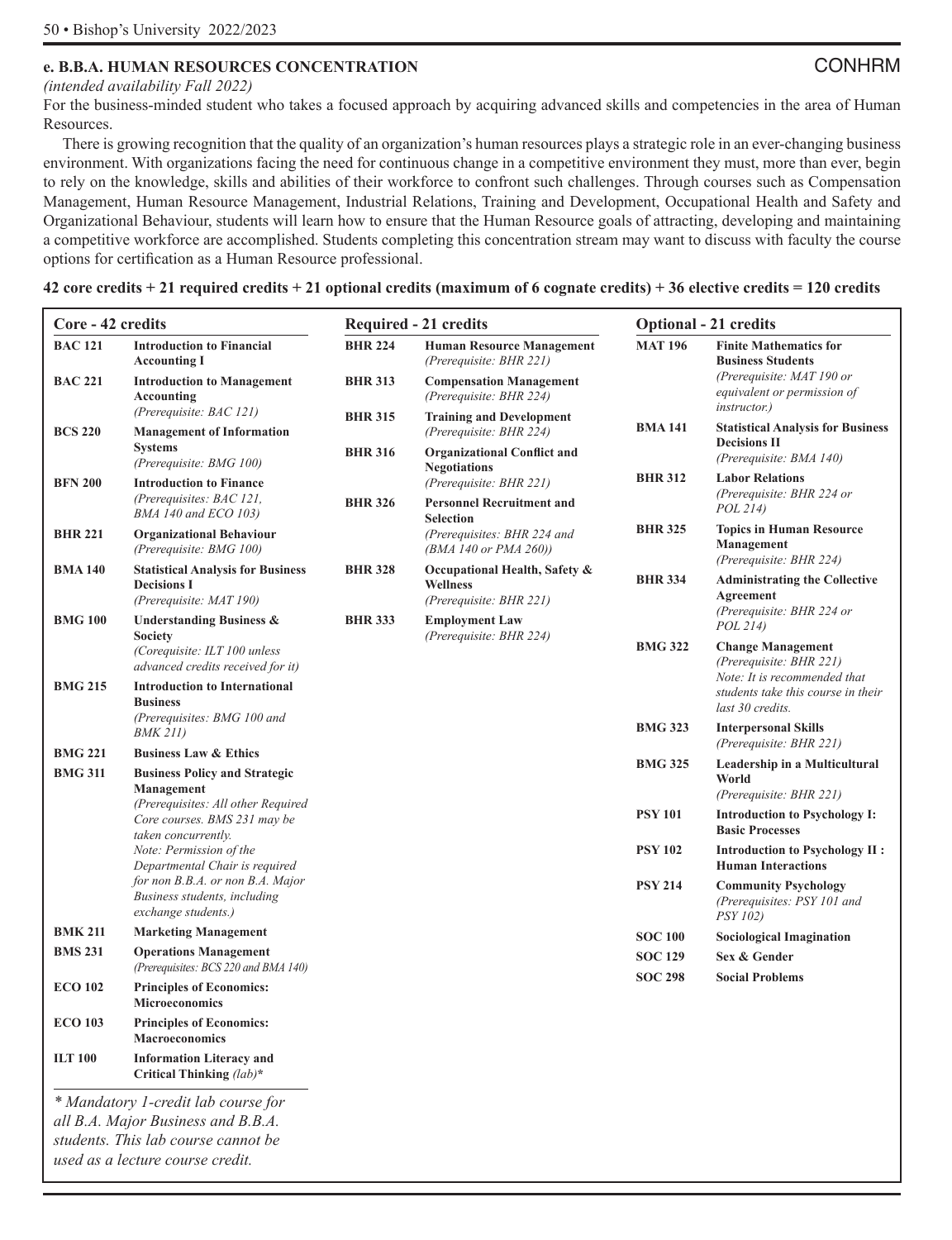#### **f. B.B.A. MANAGEMENT CONCENTRATION** CONBMG

For the business-minded student who takes a balanced approach by acquiring a diversified portfolio of skills and competencies in several areas of business.

Students electing to complete the Management Concentration are interested in inspiring people, leading organizations and creating wealth in socially in sustainable ways. Management is a broad subject area, so students are given flexibility to tailor this Concentration to their interests.

#### **42 core credits + 21 required credits + 21 optional credits (maximum of 6 cognate credits) + 36 elective credits = 120 credits**

| Core - 42 credits                                  |                                                                    |                | <b>Required - 21 credits</b>                           | <b>Optional - 21 credits</b> |                                                               |  |  |
|----------------------------------------------------|--------------------------------------------------------------------|----------------|--------------------------------------------------------|------------------------------|---------------------------------------------------------------|--|--|
| <b>BAC 121</b><br><b>Introduction to Financial</b> |                                                                    | <b>BCS216</b>  | <b>Business Information</b>                            | <b>ANY BUSINESS COURSE</b>   |                                                               |  |  |
|                                                    | <b>Accounting I</b>                                                |                | <b>Technology Strategy</b><br>(Prerequisite: BCS220)   | <b>MAT 196</b>               | <b>Finite Mathematics for</b>                                 |  |  |
| <b>BAC 221</b>                                     | <b>Introduction to Management</b><br>Accounting                    | <b>BHR 224</b> | <b>Human Resource Management</b>                       |                              | <b>Business Students</b><br>(Prerequisite: MAT 190 or         |  |  |
|                                                    | (Prerequisite: BAC 121)                                            |                | (Prerequisite: BHR 221)                                |                              | equivalent or permission of                                   |  |  |
| <b>BCS 220</b>                                     | <b>Management of Information</b>                                   | <b>BMG 214</b> | <b>Introduction to</b>                                 | <b>MAT 197</b>               | <i>instructor.</i> )<br><b>Calculus for Business Students</b> |  |  |
|                                                    | <b>Systems</b><br>(Prerequisite: BMG 100)                          |                | Entrepreneurship:<br><b>New Venture Creation</b>       |                              | (Prerequisite: MAT 196 or the                                 |  |  |
| <b>BFN 200</b>                                     | <b>Introduction to Finance</b>                                     | <b>BMG 323</b> | <b>Interpersonal Skills</b>                            |                              | equivalent or consent of the<br><i>instructor</i> )           |  |  |
|                                                    | (Prerequisites: BAC 121,<br>BMA 140 and ECO 103)                   |                | (Prerequisite: BHR 221)                                |                              |                                                               |  |  |
| <b>BHR 221</b>                                     | <b>Organizational Behaviour</b>                                    | <b>BMG 325</b> | Leadership in a Multicultural<br>World                 |                              |                                                               |  |  |
|                                                    | (Prerequisite: BMG 100)                                            |                | (Prerequisite: BHR 221)                                |                              |                                                               |  |  |
| <b>BMA 140</b>                                     | <b>Statistical Analysis for Business</b><br><b>Decisions I</b>     | <b>BMK 214</b> | <b>Consumer Behavior</b>                               |                              |                                                               |  |  |
|                                                    | (Prerequisite: MAT 190)                                            | <b>BMK 340</b> | (Prerequisite: BMK 211)<br><b>Product Strategy and</b> |                              |                                                               |  |  |
| <b>BMG 100</b>                                     | <b>Understanding Business &amp;</b>                                |                | <b>Innovation</b>                                      |                              |                                                               |  |  |
|                                                    | Society<br>(Corequisite: ILT 100 unless                            |                | (Prerequisite: BMK 214)                                |                              |                                                               |  |  |
|                                                    | advanced credits received for it)                                  |                |                                                        |                              |                                                               |  |  |
| <b>BMG 215</b>                                     | <b>Introduction to International</b><br><b>Business</b>            |                |                                                        |                              |                                                               |  |  |
|                                                    | (Prerequisites: BMG 100 and                                        |                |                                                        |                              |                                                               |  |  |
|                                                    | <b>BMK 211)</b>                                                    |                |                                                        |                              |                                                               |  |  |
| <b>BMG 221</b>                                     | <b>Business Law &amp; Ethics</b>                                   |                |                                                        |                              |                                                               |  |  |
| <b>BMG 311</b>                                     | <b>Business Policy and Strategic</b><br>Management                 |                |                                                        |                              |                                                               |  |  |
|                                                    | (Prerequisites: All other                                          |                |                                                        |                              |                                                               |  |  |
|                                                    | Required Core courses. BMS 231<br>may be taken concurrently.       |                |                                                        |                              |                                                               |  |  |
|                                                    | Note: Permission of the                                            |                |                                                        |                              |                                                               |  |  |
|                                                    | Departmental Chair is required<br>for non B.B.A. or non B.A. Major |                |                                                        |                              |                                                               |  |  |
|                                                    | Business students, including                                       |                |                                                        |                              |                                                               |  |  |
|                                                    | exchange students.)                                                |                |                                                        |                              |                                                               |  |  |
| <b>BMK 211</b><br><b>BMS 231</b>                   | <b>Marketing Management</b><br><b>Operations Management</b>        |                |                                                        |                              |                                                               |  |  |
|                                                    | (Prerequisites: BCS 220 and                                        |                |                                                        |                              |                                                               |  |  |
|                                                    | <b>BMA 140</b> )                                                   |                |                                                        |                              |                                                               |  |  |
| <b>ECO 102</b>                                     | <b>Principles of Economics:</b><br><b>Microeconomics</b>           |                |                                                        |                              |                                                               |  |  |
| <b>ECO 103</b>                                     | <b>Principles of Economics:</b>                                    |                |                                                        |                              |                                                               |  |  |
|                                                    | <b>Macroeconomics</b>                                              |                |                                                        |                              |                                                               |  |  |
| <b>ILT 100</b>                                     | <b>Information Literacy and</b><br>Critical Thinking (lab)*        |                |                                                        |                              |                                                               |  |  |
|                                                    | * Mandatory 1-credit lab course for                                |                |                                                        |                              |                                                               |  |  |
|                                                    | all B.A. Major Business and B.B.A.                                 |                |                                                        |                              |                                                               |  |  |
|                                                    | students. This lab course cannot be                                |                |                                                        |                              |                                                               |  |  |
|                                                    | used as a lecture course credit.                                   |                |                                                        |                              |                                                               |  |  |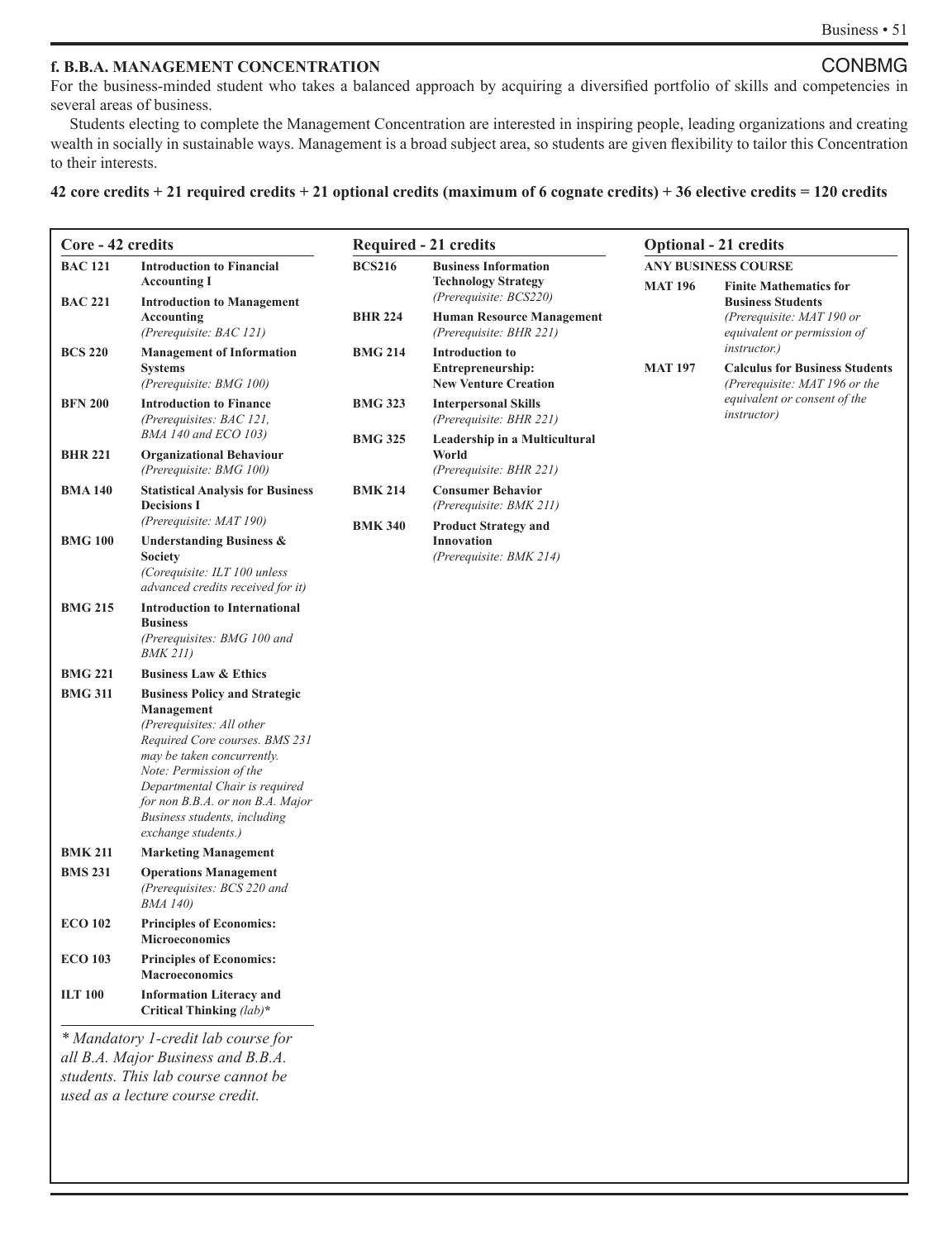#### **g. B.B.A. MARKETING CONCENTRATION** CONMKT

For the business-minded student who takes a focused approach by acquiring advanced skills and competencies in the area of Marketing. The Marketing concentration aims to build the skills that students need for an exciting career in marketing. We combine academic instruction and hands-on experience to build important intellectual and professional tools that ignite students' ingenuity and communication skills. We expose students to cutting-edge marketing techniques, encourage their creativity and develop their critical thinking, analytical, strategic and leadership skills. Our approach to learning and teaching is reflective, experiential, and engaging, led by experienced faculty who demonstrate mastery in their professions, so that students will receive:

- Practical opportunities working with area industry on real projects;
- The skills and opportunity to create a launch-ready business of their own;
- Development of high demand business skills and abilities.

**42 core credits + 21 required credits + 21 optional credits (maximum of 6 cognate credits) + 36 elective credits = 120 credits** 

| Core - 42 credits                |                                                                                                            |                                  | <b>Required - 21 credits</b>                                                                                          | <b>Optional - 21 credits</b> |                                                                                                                                    |  |
|----------------------------------|------------------------------------------------------------------------------------------------------------|----------------------------------|-----------------------------------------------------------------------------------------------------------------------|------------------------------|------------------------------------------------------------------------------------------------------------------------------------|--|
| <b>BAC 121</b><br><b>BAC 221</b> | <b>Introduction to Financial</b><br><b>Accounting I</b><br><b>Introduction to Management</b><br>Accounting | <b>MAT 196</b>                   | <b>Finite Mathematics for</b><br><b>Business Students</b><br>(Prerequisite: MAT 190 or<br>equivalent or permission of | <b>MAT 197</b>               | <b>Calculus for Business Students</b><br>(Prerequisite: MAT 196 or the<br>equivalent or consent of the<br><i>instructor</i> )      |  |
| <b>BCS 220</b>                   | (Prerequisite: BAC 121)<br><b>Management of Information</b><br><b>Systems</b><br>(Prerequisite: BMG 100)   | <b>BMA 141</b>                   | <i>instructor.</i> )<br><b>Statistical Analysis for Business</b><br><b>Decisions II</b><br>(Prerequisite: BMA 140)    | <b>BCS 320</b>               | <b>Business Intelligence and Data</b><br><b>Analytics</b><br>(Prerequisite: BMA 140<br>or SOC 211 or PSY 213 or<br><i>PHY 101)</i> |  |
| <b>BFN 200</b>                   | <b>Introduction to Finance</b><br>(Prerequisites: BAC 121,<br>BMA 140 and ECO 103)                         | <b>BMK 214</b><br><b>BMK 321</b> | <b>Consumer Behavior</b><br>(Prerequisite: BMK 211)<br><b>Marketing Research</b>                                      | <b>BMG 323</b>               | <b>Interpersonal skills</b><br>(Prerequisite: BHR 221)                                                                             |  |
| <b>BHR 221</b>                   | <b>Organizational Behaviour</b><br>(Prerequisite: BMG 100)                                                 |                                  | (Prerequisites: BMK 214 and<br><i>BMA 141</i> )                                                                       | <b>BMG 345</b>               | <b>International Marketing</b><br>(Prerequisite: BMG 215)                                                                          |  |
| <b>BMA140</b>                    | <b>Statistical Analysis for Business</b><br><b>Decisions I</b><br>(Prerequisite: MAT 190)                  | <b>BMK 332</b><br><b>BMK 340</b> | <b>Marketing Channels</b><br>(Prerequisite: BMK 214)<br><b>Product Strategy and</b>                                   | <b>BMK 291</b>               | <b>Entrepreneurship Practicum I</b><br>(Prerequisites: BMG 214,<br>BMK 211 and BMK 214)                                            |  |
| <b>BMG 100</b>                   | <b>Understanding Business &amp;</b><br><b>Society</b>                                                      |                                  | Innovation<br>(Prerequisite: BMK 214)                                                                                 | <b>BMK 323</b>               | <b>Marketing Communication</b><br>(Prerequisite: BMK 214)                                                                          |  |
| <b>BMG 215</b>                   | (Corequisite: ILT 100 unless<br>advanced credits received for it)<br><b>Introduction to International</b>  | <b>BMK 381</b>                   | <b>Marketing Policies</b><br>(Prerequisite: BMK 214)                                                                  | <b>BMK 334</b>               | <b>Digital Marketing</b><br>(Prerequisites: BMK 211 and<br><i>BMK 214</i> )                                                        |  |
|                                  | <b>Business</b><br>(Prerequisites: BMG 100 and<br><b>BMK 211)</b>                                          |                                  |                                                                                                                       | <b>BMK 350</b>               | <b>Marketing Strategies for</b><br><b>Environment Sustainability</b><br>(Prerequisite: BMK 214)                                    |  |
| <b>BMG 221</b>                   | <b>Business Law &amp; Ethics</b>                                                                           |                                  |                                                                                                                       | <b>BMK 354</b>               | <b>Topics in Marketing</b><br>(Prerequisite: BMK 214)                                                                              |  |
| <b>BMG 311</b>                   | <b>Business Policy and Strategic</b><br><b>Management</b> (<br>Prerequisites: All other Required           |                                  |                                                                                                                       | <b>BMK 355</b>               | <b>Happiness Marketing</b><br>(Prerequisite: BMK 214)                                                                              |  |
|                                  | Core courses. BMS 231 may be<br>taken concurrently.<br>Note: Permission of the                             |                                  |                                                                                                                       | <b>BMK 362</b>               | <b>Sports Marketing</b><br>(Prerequisite: BMK 211)                                                                                 |  |
|                                  | Departmental Chair is required<br>for non B.B.A. or non B.A. Major                                         |                                  |                                                                                                                       | <b>BMK 371</b>               | <b>Industrial Marketing Strategy</b><br>(Prerequisite: BMK 214)                                                                    |  |
|                                  | Business students, including<br>exchange students.)                                                        |                                  |                                                                                                                       | <b>BMK 392</b>               | <b>Entrepreneurship Practicum II</b><br>(Prerequisite: BMK 291)                                                                    |  |
| <b>BMK 211</b>                   | <b>Marketing Management</b>                                                                                |                                  |                                                                                                                       |                              |                                                                                                                                    |  |
| <b>BMS 231</b>                   | <b>Operations Management</b><br>(Prerequisites: BCS 220 and<br><b>BMA 140</b> )                            |                                  |                                                                                                                       |                              |                                                                                                                                    |  |
| <b>ECO 102</b>                   | <b>Principles of Economics:</b><br><b>Microeconomics</b>                                                   |                                  |                                                                                                                       |                              |                                                                                                                                    |  |
| <b>ECO 103</b>                   | <b>Principles of Economics:</b><br><b>Macroeconomics</b>                                                   |                                  |                                                                                                                       |                              |                                                                                                                                    |  |
| <b>ILT 100</b>                   | <b>Information Literacy and</b><br>Critical Thinking (lab)*                                                |                                  |                                                                                                                       |                              |                                                                                                                                    |  |
|                                  | * Mandatory 1-credit lab course for                                                                        |                                  |                                                                                                                       |                              |                                                                                                                                    |  |
|                                  | all B.A. Major Business and B.B.A.                                                                         |                                  |                                                                                                                       |                              |                                                                                                                                    |  |

*students. This lab course cannot be used as a lecture course credit.*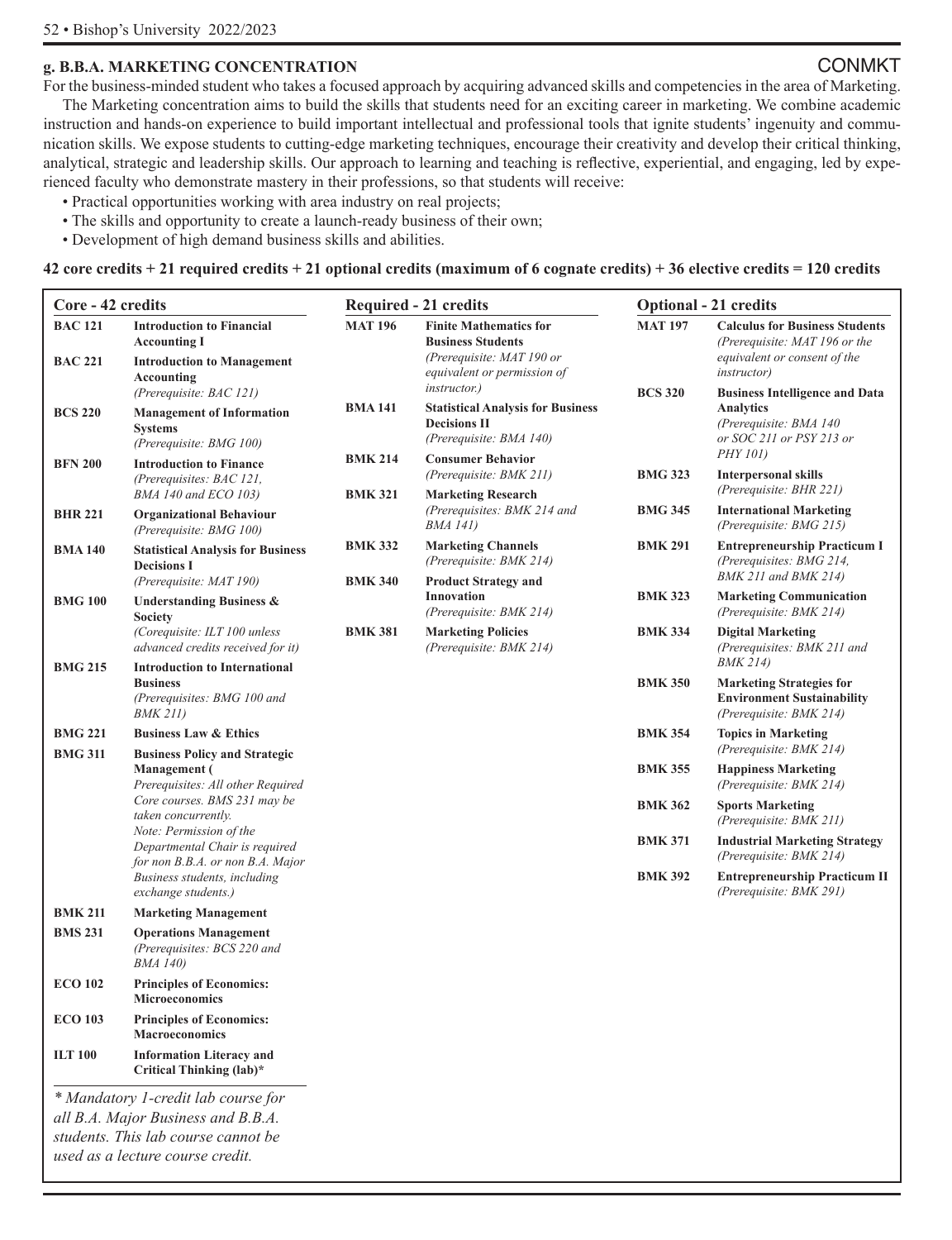## **3) MINORS**

## **a. BUSINESS ADMINISTRATION MINOR** MINOR

For the *Non-Business student in good University Academic Standing* only who wishes to add a portfolio of basic business skills and competencies to a major in sciences, social sciences, or humanities

#### **15 core credits + 0 required credit + 9 optional credits = 24 credits**

| Core - 15 credits |                                                                                                                                                     | <b>Required - 0 credits</b> | <b>Optional - 9 credits</b> |  |  |
|-------------------|-----------------------------------------------------------------------------------------------------------------------------------------------------|-----------------------------|-----------------------------|--|--|
| <b>BAC 121</b>    | <b>Introduction to Financial</b><br><b>Accounting I</b>                                                                                             | n/a                         | <b>ANY BUSINESS COURSE</b>  |  |  |
| <b>BFN 200</b>    | <b>Introduction to Finance</b><br>(Prerequisites: $BAC121$ ,<br>BMA 140 and ECO 103)                                                                |                             |                             |  |  |
| <b>BMA 140</b>    | <b>Statistical Analysis for Business</b><br><b>Decisions I</b><br>(Prerequisite: $MAT 190$ ) or<br>equivalent approved by the<br>Departmental Chair |                             |                             |  |  |
| <b>BMG 100</b>    | <b>Understanding Business &amp;</b><br><b>Society</b>                                                                                               |                             |                             |  |  |
| <b>BMK 211</b>    | <b>Marketing Management</b>                                                                                                                         |                             |                             |  |  |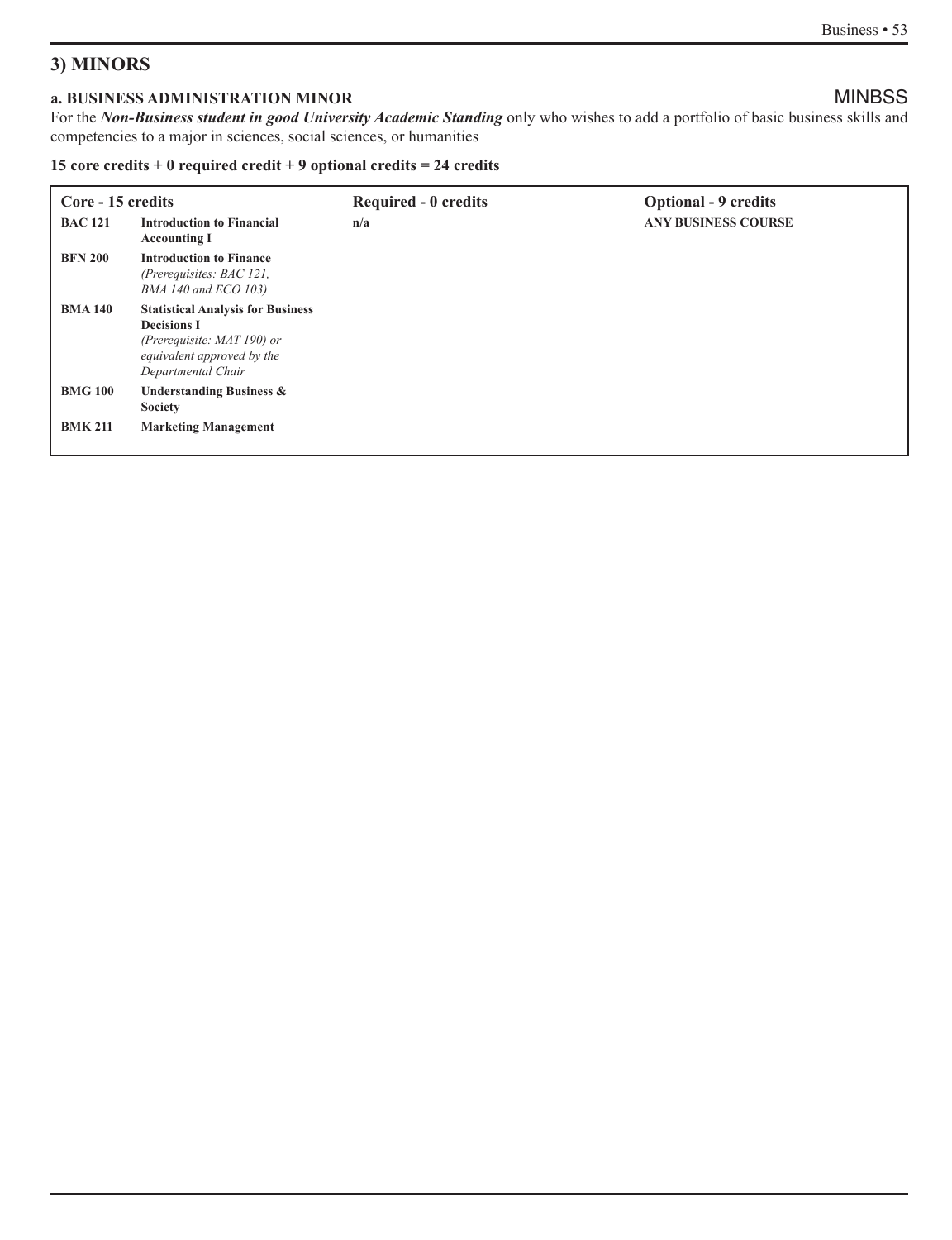#### **b. BUSINESS TECHNOLOGY AND ANALYTICS MINOR** MINOR

For the **Business student** who wishes to complement advanced skills and competencies in one area of business with skills and competencies in the area of Business Technology and Analytics; or the *Non-Business student in good University Academic Standing*  who wishes to add a portfolio of basic business skills and competencies in Business Technology and Analytics to a major in sciences, social sciences, or humanities.

#### **9 core credits + 9 required credits + 6 optional credits = 24 credits (maximum of 6 cognate credits)**

| Core - 9 credits                 |                                                                                                                        | <b>Required - 9 credits</b>      |                                                                                                                               | <b>Optional - 6 credits</b> |                                                                                                                                                                                                   |  |
|----------------------------------|------------------------------------------------------------------------------------------------------------------------|----------------------------------|-------------------------------------------------------------------------------------------------------------------------------|-----------------------------|---------------------------------------------------------------------------------------------------------------------------------------------------------------------------------------------------|--|
| <b>BMG 100</b><br><b>BCS 220</b> | <b>Understanding Business and</b><br><b>Society</b><br><b>Management of Information</b><br><b>Systems</b>              | <b>BCS 313</b><br><b>BCS 320</b> | <b>Information Technology</b><br><b>Project Management</b><br>(Prerequisite: BCS220)<br><b>Business Intelligence and Data</b> | <b>MAT 196</b>              | <b>Finite Mathematics for</b><br><b>Business Students</b><br>(Prerequisite: MAT 190 or<br>equivalent or permission of                                                                             |  |
| <b>BMA 140</b>                   | (Prerequisite: BMG100)<br><b>Statistical Analysis for Business</b><br><b>Decisions I</b><br>(Prerequisite: MAT 190) or |                                  | Analytics<br>(Prerequisite: BMA 140<br>or SOC 211 or PSY 213 or<br><i>PHY</i> 101)                                            | <b>MAT 197</b>              | <i>instructor.</i> )<br><b>Calculus for Business Students</b><br>(Prerequisite: MAT 196 or the<br>equivalent or consent of the<br><i>instructor</i> )                                             |  |
|                                  | equivalent approved by the<br>Departmental Chair                                                                       | <b>BCS 422</b>                   | <b>Integrated Enterprise Systems</b><br>and Business Processes<br>(Prerequisite: BCS 220)                                     | <b>BMA 141</b>              | <b>Statistical Analysis for Business</b><br><b>Decisions II</b><br>(Prerequisite: BMA 140)                                                                                                        |  |
|                                  |                                                                                                                        |                                  |                                                                                                                               | <b>BCS 210</b>              | <b>Technology Entrepreneurship</b><br>(Prerequisite: BCS 220)                                                                                                                                     |  |
|                                  |                                                                                                                        |                                  |                                                                                                                               | <b>BCS 212</b>              | <b>E-Business Technology and</b><br>Management<br>(Prerequisite: BMK 211)                                                                                                                         |  |
|                                  |                                                                                                                        |                                  |                                                                                                                               | <b>BCS 216</b>              | <b>Business Information</b><br><b>Technology Strategy</b><br>(Prerequisite: BCS 220)                                                                                                              |  |
|                                  |                                                                                                                        |                                  |                                                                                                                               | <b>BCS 340</b>              | Privacy, Ethics, and<br><b>Communication in Data</b><br><b>Science</b><br>(Prerequisite: BCS 220)                                                                                                 |  |
|                                  |                                                                                                                        |                                  |                                                                                                                               | <b>BCS 420</b>              | <b>Data Mining for Business</b><br><b>Analytics</b><br>(Prerequisites: BCS 220 and<br><b>BCS 320)</b>                                                                                             |  |
|                                  |                                                                                                                        |                                  |                                                                                                                               | <b>BCS 430</b>              | <b>Business Applications of</b><br><b>Artificial Intelligence</b><br>(Prerequisite: BCS 220)                                                                                                      |  |
|                                  |                                                                                                                        |                                  |                                                                                                                               | <b>BCS 450</b>              | <b>Business Technology and</b><br><b>Analytics Capstone Project</b><br>(Prerequisites: BCS 220 and<br><b>BCS 320)</b><br>Note: This course can only<br>be taken as part of the last 30<br>credits |  |
|                                  |                                                                                                                        |                                  |                                                                                                                               | <b>BMG 323</b>              | <b>Interpersonal skills</b><br>(Prerequisite: BHR 221)                                                                                                                                            |  |
|                                  |                                                                                                                        |                                  |                                                                                                                               | <b>BMG 324</b>              | <b>Management of Innovation</b><br>(Prerequisite: BHR 221)                                                                                                                                        |  |
|                                  |                                                                                                                        |                                  |                                                                                                                               | <b>BMG 335</b>              | <b>Global Value Chain Analysis</b><br>(Prerequisite: BMG 215)                                                                                                                                     |  |
|                                  |                                                                                                                        |                                  |                                                                                                                               | <b>BMS 303</b>              | <b>Forecasting Techniques</b><br>(Prerequisite: BMA 141)                                                                                                                                          |  |
|                                  |                                                                                                                        |                                  |                                                                                                                               | <b>CS 301</b>               | <b>Computer Ethics</b>                                                                                                                                                                            |  |
|                                  |                                                                                                                        |                                  |                                                                                                                               | <b>SPO 212</b>              | <b>Applied Sport Analytics</b><br>(Prerequisite: SOC 211 or<br>PSY 213 or BMA 140 or<br>PHY 101)                                                                                                  |  |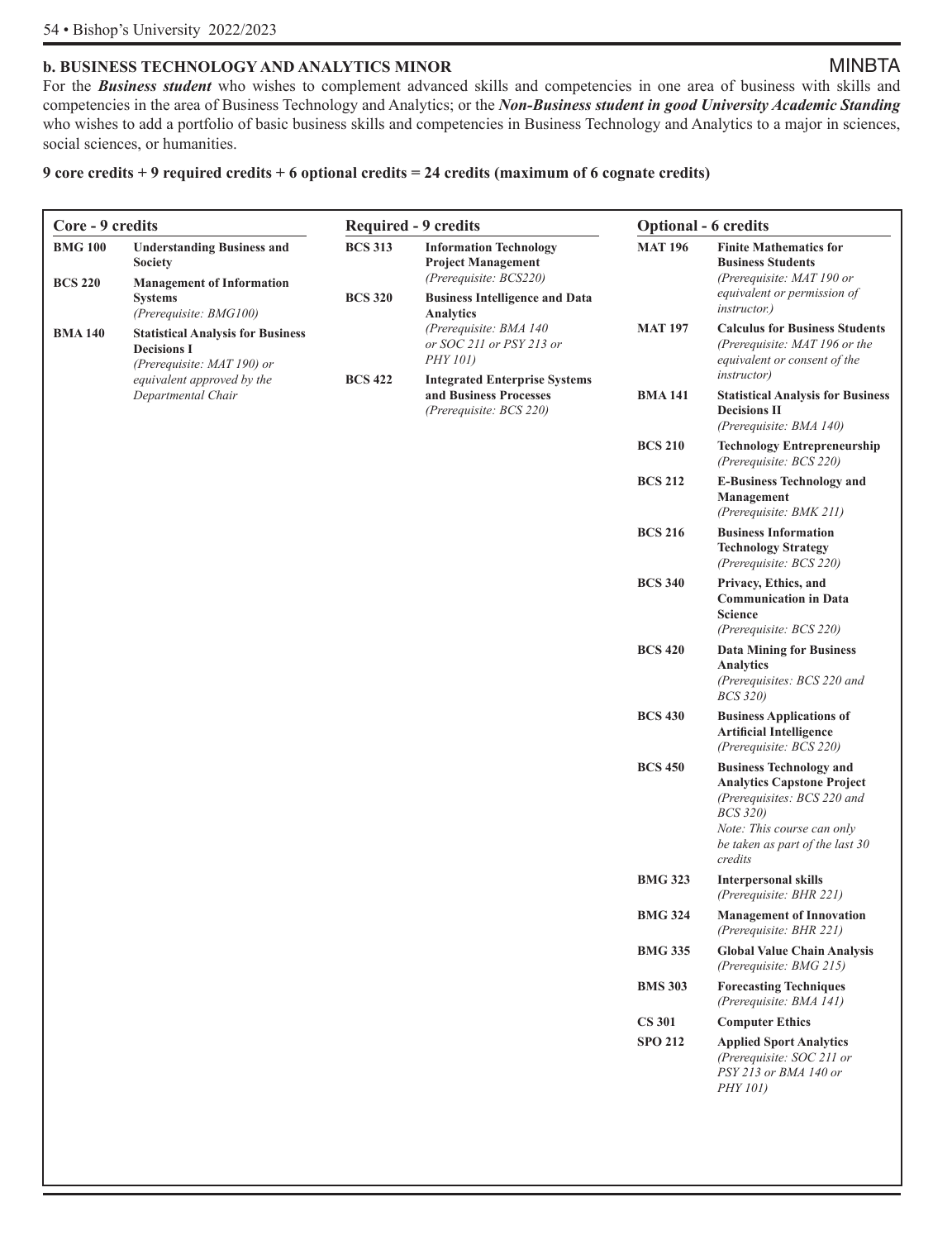### **c. ENTREPRENEURSHIP MINOR** MINOR

For the *Business student* who wishes to complement advanced skills and competencies in one area of business with skills and competencies in the area of Entrepreneurship; or the *Non-Business student in good University Academic Standing* who wishes to add a portfolio of basic business skills and competencies in Entrepreneurship to a major in sciences, social sciences, or humanities.

#### **6 core credits + 12 required credits + 6 optional credits = 24 credits (maximum of 6 cognate credits)**

| Core - 6 credits |                                   |                | <b>Required - 12 credits</b>                                    |                            | <b>Optional - 6 credits</b>                                            |
|------------------|-----------------------------------|----------------|-----------------------------------------------------------------|----------------------------|------------------------------------------------------------------------|
| <b>BMG 100</b>   | <b>Understanding Business and</b> | <b>BMG 214</b> | Introduction to                                                 | <b>ANY BUSINESS COURSE</b> |                                                                        |
|                  | <b>Society</b>                    |                | Entrepreneurship:                                               | <b>MAT 196</b>             | <b>Finite Mathematics for</b>                                          |
| <b>BMK 211</b>   | <b>Marketing Management</b>       |                | <b>New Venture Creation</b>                                     |                            | <b>Business Students</b>                                               |
|                  |                                   | <b>BMK 214</b> | <b>Consumer Behavior</b><br>(Prerequisite: BMK 211)             |                            | (Prerequisite: MAT 190 or<br>equivalent or permission of               |
|                  |                                   | <b>BMK 291</b> | <b>Entrepreneurship Practicum I</b>                             |                            | <i>instructor.</i> )                                                   |
|                  |                                   |                | (Prerequisites: BMG 214,<br>$BMK$ 211 and $BMK$ 214)            | <b>MAT 197</b>             | <b>Calculus for Business Students</b><br>(Prerequisite: MAT 196 or the |
|                  |                                   | <b>BMK 392</b> | <b>Entrepreneurship Practicum II</b><br>(Prerequisite: BMK 291) |                            | equivalent or consent of the<br><i>instructor</i> )                    |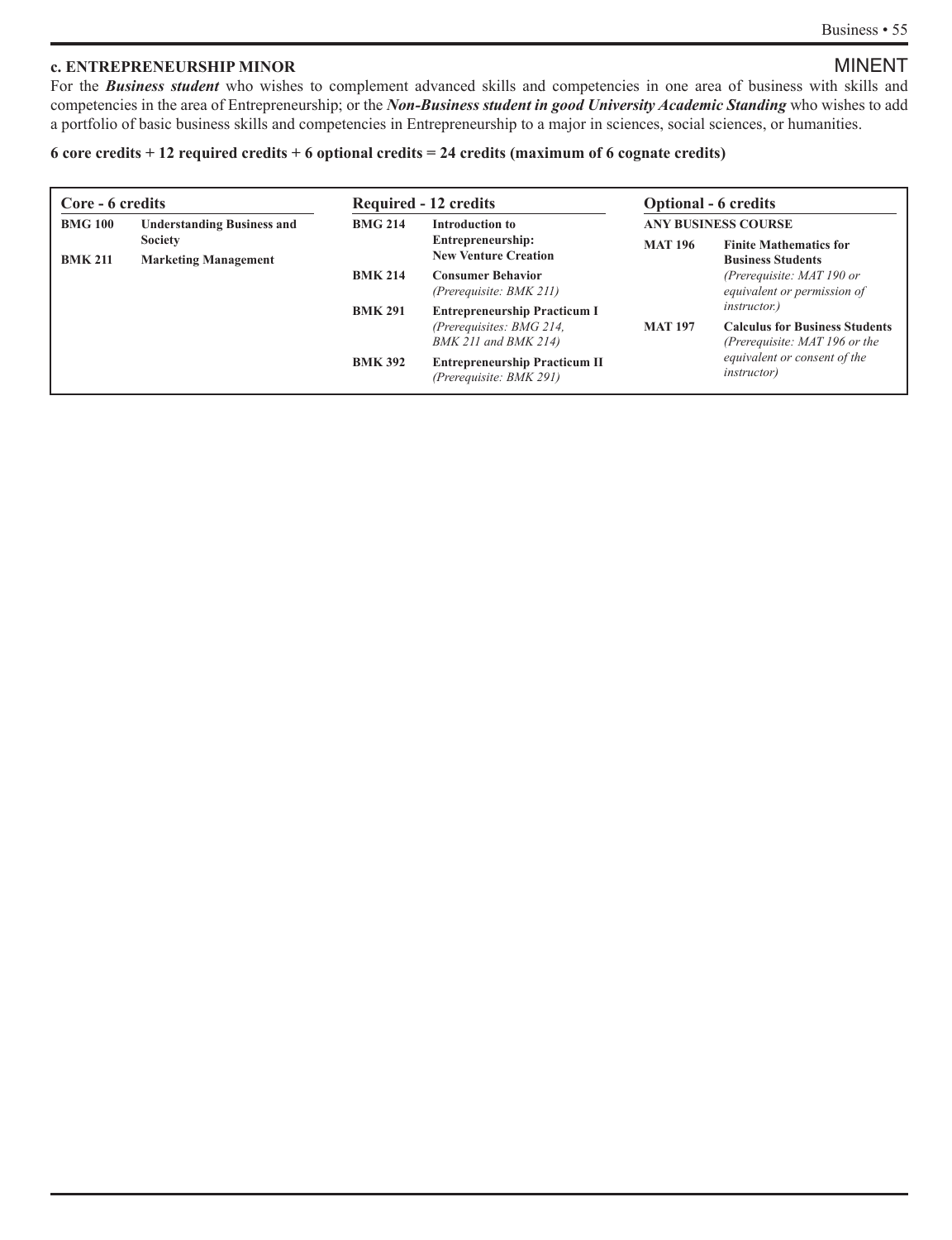### **d. FINANCE MINOR** MINDE

For the **Business student** who wishes to complement advanced skills and competencies in one area of business with skills and competencies in the area of Finance; or the *Non-Business student in good University Academic Standing* who wishes to add a portfolio of basic business skills and competencies in Finance to a major in sciences, social sciences, or humanities.

#### **12 core credits + 9 required credits + 3 optional credits = 24 credits (maximum of 6 cognate credits)**

| Core - 12 credits                |                                                                                                                                               | <b>Required - 9 credits</b>      |                                                                                                                                            | <b>Optional - 3 credits</b> |                                                                                                                                               |
|----------------------------------|-----------------------------------------------------------------------------------------------------------------------------------------------|----------------------------------|--------------------------------------------------------------------------------------------------------------------------------------------|-----------------------------|-----------------------------------------------------------------------------------------------------------------------------------------------|
| <b>BAC 121</b><br><b>BFN 200</b> | <b>Introduction to Financial</b><br><b>Accounting I</b><br><b>Introduction to Finance</b><br>(Prerequisites: BAC 121,<br>BMA 140 and ECO 103) | <b>BAC 122</b><br><b>BFN 203</b> | <b>Introduction to Financial</b><br><b>Accounting II</b><br>(Prerequisite: BAC 121)<br><b>Corporate Finance</b><br>(Prerequisite: BFN 200) | <b>MAT 196</b>              | <b>Finite Mathematics for</b><br><b>Business Students</b><br>(Prerequisite: MAT 190 or<br>equivalent or permission of<br><i>instructor.</i> ) |
| <b>BMA 140</b>                   | <b>Statistical Analysis for Business</b><br><b>Decisions I</b><br>(Prerequisite: MAT 190) or<br>equivalent approved by the                    | <b>BFN 210</b>                   | <b>Capital Markets</b><br>(Prerequisite: BFN 200)                                                                                          | <b>MAT 197</b>              | <b>Calculus for Business Students</b><br>(Prerequisite: MAT 196 or the<br>equivalent or consent of the<br><i>instructor</i> )                 |
| <b>ECO 103</b>                   | Departmental Chair<br><b>Principles of Economics:</b><br><b>Macroeconomics</b>                                                                |                                  |                                                                                                                                            | <b>BMA 141</b>              | <b>Statistical Analysis for Business</b><br><b>Decisions II</b><br>(Prerequisite: BMA 140)                                                    |
|                                  |                                                                                                                                               |                                  |                                                                                                                                            | <b>BFN 301</b>              | <b>Capital Budgeting</b><br>(Prerequisites: BFN 203 and<br><b>BFN 210)</b>                                                                    |
|                                  |                                                                                                                                               |                                  |                                                                                                                                            | <b>BFN 306</b>              | <b>Behavioral Finance</b><br>(Prerequisites: BFN 203 and<br><i>BFN 210)</i>                                                                   |
|                                  |                                                                                                                                               |                                  |                                                                                                                                            | <b>BFN 315</b>              | <b>Derivatives</b><br>(Prerequisite: BFN 203,<br>BFN 210 and MAT 197)                                                                         |
|                                  |                                                                                                                                               |                                  |                                                                                                                                            | <b>BFN 335</b>              | <b>Topics in Finance I</b><br>(Prerequisites: BFN 203 and<br><b>BFN 210)</b>                                                                  |
|                                  |                                                                                                                                               |                                  |                                                                                                                                            | <b>BFN 336</b>              | <b>Topics in Finance II</b><br>(Prerequisites: BFN 203 and<br><b>BFN 210)</b>                                                                 |
|                                  |                                                                                                                                               |                                  |                                                                                                                                            | <b>BFN 341</b>              | Corporate Governance &<br><b>Sustainability</b><br>(Prerequisites: (BFN 203 and<br>BFN 210) or BFN 215)                                       |
|                                  |                                                                                                                                               |                                  |                                                                                                                                            | <b>BFN 352</b>              | <b>Investment analysis</b><br>(Prerequisites: BFN 203 and<br><b>BFN 210)</b>                                                                  |
|                                  |                                                                                                                                               |                                  |                                                                                                                                            | <b>BFN 353</b>              | <b>Financial Institutions</b><br>Management<br>(Prerequisites: BFN 203 and<br><b>BFN 210)</b>                                                 |
|                                  |                                                                                                                                               |                                  |                                                                                                                                            | <b>BFN 356</b>              | <b>SEED Portfolio (6 credits)</b><br>(Prerequisite: Permission of<br><i>instructor.</i> )                                                     |
|                                  |                                                                                                                                               |                                  |                                                                                                                                            | <b>BFN 361</b>              | <b>International Finance</b><br>(Prerequisite: BFN 200)                                                                                       |
|                                  |                                                                                                                                               |                                  |                                                                                                                                            | <b>BMS 303</b>              | <b>Forecasting Techniques</b><br>(Prerequisite: BMA 141)                                                                                      |
|                                  |                                                                                                                                               |                                  |                                                                                                                                            | <b>EMA 261</b>              | <b>Econometrics I</b><br>(Prerequisites: ECO 102,<br>ECO 103 and BMA 141)                                                                     |
|                                  |                                                                                                                                               |                                  |                                                                                                                                            | <b>EMA 361</b>              | <b>Econometrics II</b><br>(Prerequisites: EMA 261,<br>ECO 208 and ECO 212)                                                                    |
|                                  |                                                                                                                                               |                                  |                                                                                                                                            | <b>ECO 322</b>              | <b>Real Estate Economics</b><br>(Prerequisite: ECO 102)                                                                                       |
|                                  |                                                                                                                                               |                                  |                                                                                                                                            | <b>POL 346</b>              | <b>Politics of Global Finance</b>                                                                                                             |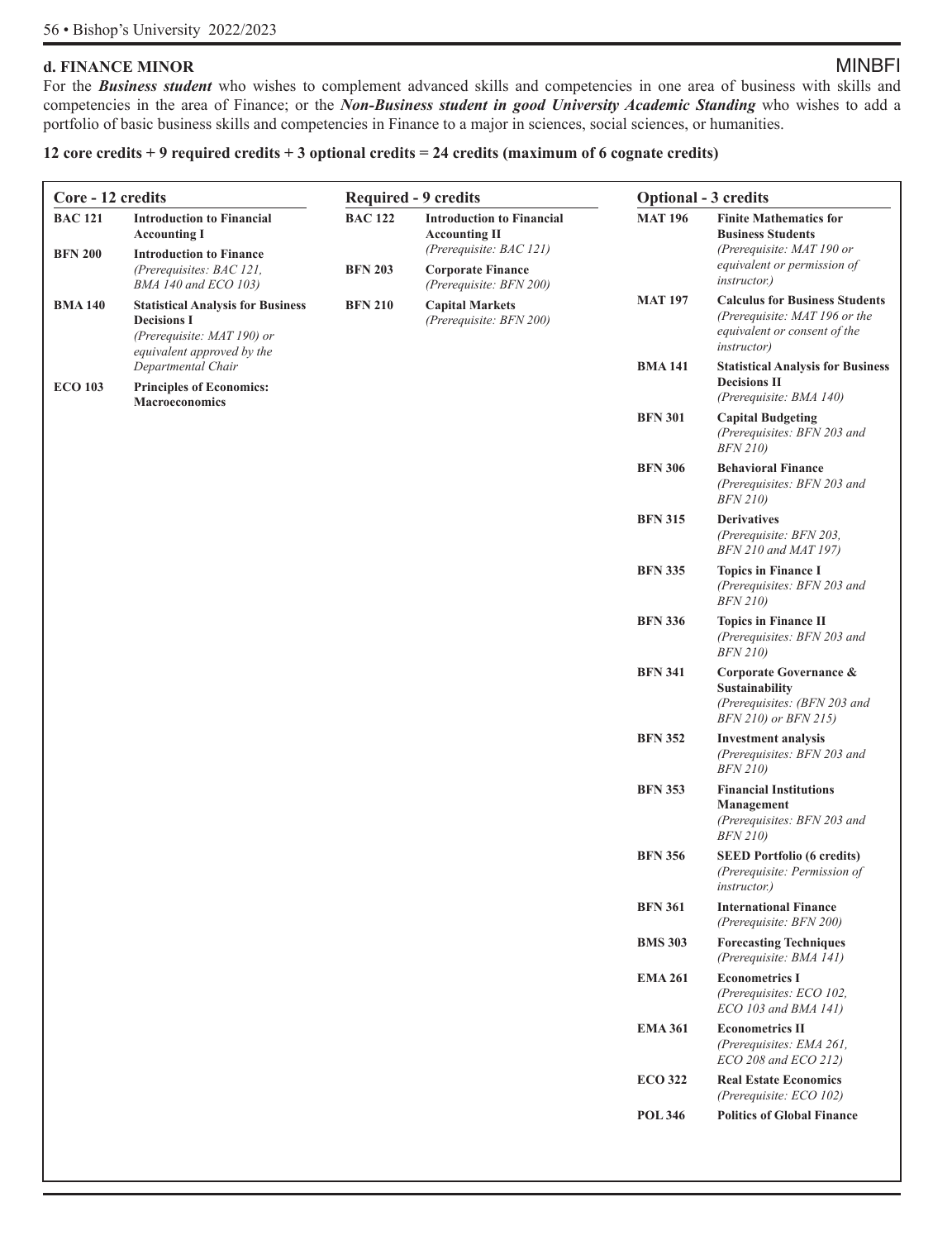#### **e. HUMAN RESSOURCES MINOR** MINOR

For the **Business student** who wishes to complement advanced skills and competencies in one area of business with skills and competencies in the area of Human Resources; or the *Non-Business student in good University Academic Standing* who wishes to add a portfolio of basic business skills and competencies in Human Resources to a major in sciences, social sciences, or humanities.

#### **9 core credits + 9 required credits + 9 optional credits = 24 credits (maximum of 6 cognate credits)**

| <b>BHR 221</b><br><b>BMA 140</b><br><b>BMG 100</b> | <b>Organizational Behaviour</b><br>(Prerequisite: BMG 100)<br><b>Statistical Analysis for Business</b><br><b>Decisions I</b><br>(Prerequisite: MAT 190) or<br>equivalent approved by the<br>Departmental Chair | <b>BHR 224</b><br><b>BHR 315</b><br><b>BHR 333</b> | <b>Human Resource Management</b><br>(Prerequisite: BHR 221)<br><b>Training and Development</b> | <b>MAT 196</b>   | <b>Finite Mathematics for</b><br><b>Business Students</b>                                                                                     |
|----------------------------------------------------|----------------------------------------------------------------------------------------------------------------------------------------------------------------------------------------------------------------|----------------------------------------------------|------------------------------------------------------------------------------------------------|------------------|-----------------------------------------------------------------------------------------------------------------------------------------------|
|                                                    |                                                                                                                                                                                                                |                                                    |                                                                                                |                  |                                                                                                                                               |
|                                                    |                                                                                                                                                                                                                |                                                    | (Prerequisite: BHR 224)                                                                        |                  | (Prerequisite: MAT 190 or<br>equivalent or permission of<br><i>instructor.</i> )                                                              |
|                                                    |                                                                                                                                                                                                                |                                                    | <b>Employment Law</b><br>(Prerequisite: BHR 224)                                               | <b>BMA 141</b>   | <b>Statistical Analysis for Business</b><br><b>Decisions II</b><br>(Prerequisite: BMA 140)                                                    |
|                                                    | <b>Understanding Business and</b><br><b>Society</b>                                                                                                                                                            |                                                    |                                                                                                | <b>BHR 312</b>   | <b>Labor Relations</b><br>(Prerequisite: BHR 224 or<br>POL 214)                                                                               |
|                                                    |                                                                                                                                                                                                                |                                                    |                                                                                                | <b>BHR 313</b>   | <b>Compensation Management</b><br>(Prerequisite: BHR 224)                                                                                     |
|                                                    |                                                                                                                                                                                                                |                                                    |                                                                                                | <b>BHR 316</b>   | <b>Organizational Conflict and</b><br><b>Negotiations</b><br>(Prerequisite: BHR 221)                                                          |
|                                                    |                                                                                                                                                                                                                |                                                    |                                                                                                | <b>BHR 325 T</b> | opics in HR Management<br>(Prerequisite: BHR 224)                                                                                             |
|                                                    |                                                                                                                                                                                                                |                                                    |                                                                                                | <b>BHR 326</b>   | <b>Personnel Recruitment and</b><br><b>Selection</b><br>(Prerequisites: BHR 224 and<br>$(BMA 140$ or PMA $60$ )                               |
|                                                    |                                                                                                                                                                                                                |                                                    |                                                                                                | <b>BHR 328</b>   | Occupational Health, Safety &<br><b>Wellness</b><br>(Prerequisite: BHR 221)                                                                   |
|                                                    |                                                                                                                                                                                                                |                                                    |                                                                                                | <b>BHR 334</b>   | <b>Administrating the Collective</b><br>Agreement<br>(Prerequisite: BHR 224 or<br><i>POL</i> 214)                                             |
|                                                    |                                                                                                                                                                                                                |                                                    |                                                                                                | <b>BMG 322</b>   | <b>Change Management</b><br>(Prerequisite: BHR 221)<br>Note: It is recommended that<br>students take this course in their<br>last 30 credits. |
|                                                    |                                                                                                                                                                                                                |                                                    |                                                                                                | <b>BMG 323</b>   | <b>Interpersonal Skills</b><br>(Prerequisite: BHR 221)                                                                                        |
|                                                    |                                                                                                                                                                                                                |                                                    |                                                                                                | <b>BMG 325</b>   | Leadership in a Multicultural<br>World<br>(Prerequisite: BHR 221)                                                                             |
|                                                    |                                                                                                                                                                                                                |                                                    |                                                                                                | <b>PSY 101</b>   | <b>Introduction to Psychology I:</b><br><b>Basic Processes</b>                                                                                |
|                                                    |                                                                                                                                                                                                                |                                                    |                                                                                                | <b>PSY 102</b>   | <b>Introduction to Psychology II:</b><br><b>Human Interactions</b>                                                                            |
|                                                    |                                                                                                                                                                                                                |                                                    |                                                                                                | <b>PSY 214</b>   | <b>Community Psychology</b><br>(Prerequisites: PSY 101 and<br><i>PSY 102)</i>                                                                 |
|                                                    |                                                                                                                                                                                                                |                                                    |                                                                                                | <b>SOC 100</b>   | <b>Sociological Imagination</b>                                                                                                               |
|                                                    |                                                                                                                                                                                                                |                                                    |                                                                                                | <b>SOC 129</b>   | Sex & Gender                                                                                                                                  |
|                                                    |                                                                                                                                                                                                                |                                                    |                                                                                                | <b>SOC 298</b>   | <b>Social Problems</b>                                                                                                                        |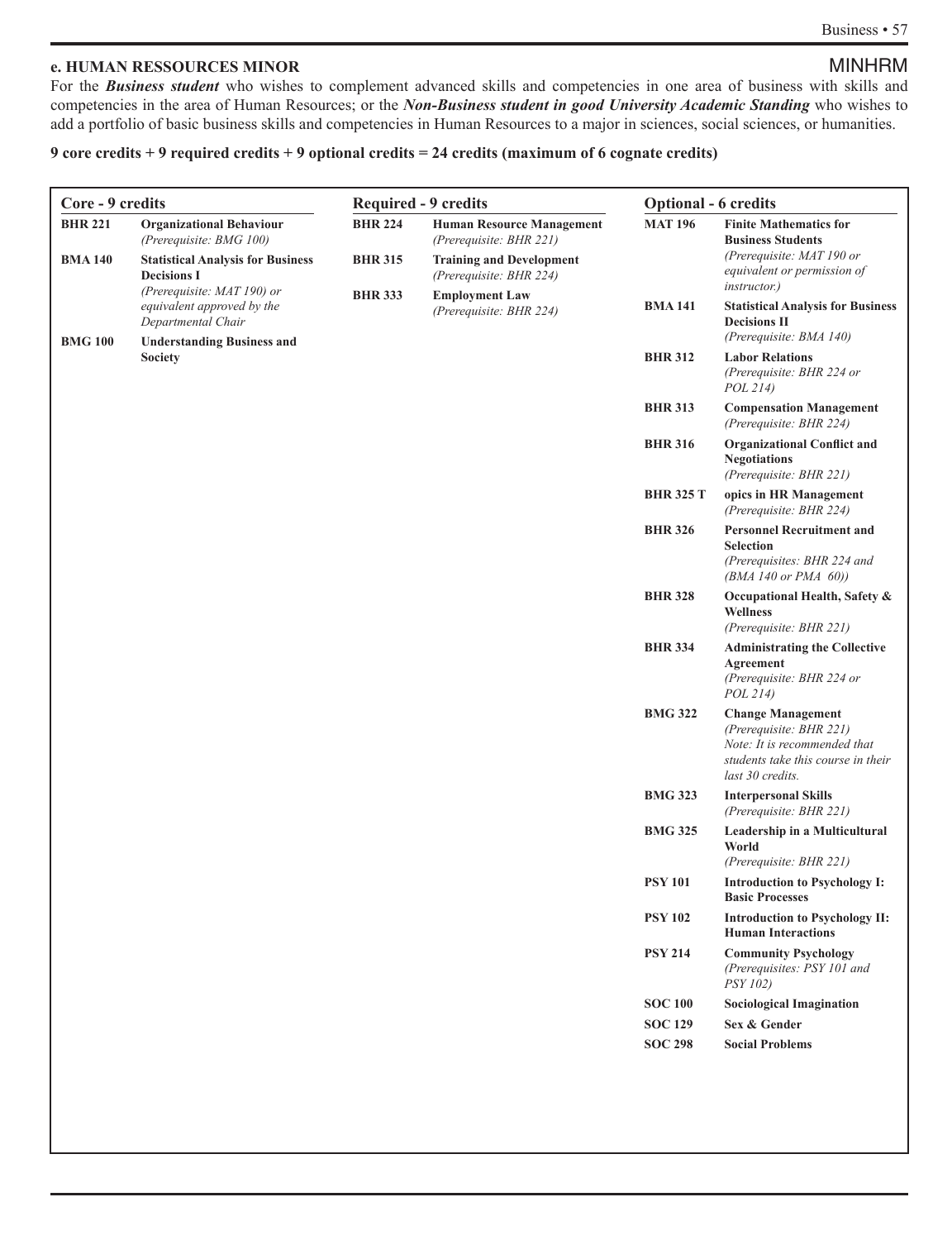### **f. INTERNATIONAL BUSINESS MINOR** MINOR

For the *Business student* who wishes to complement advanced skills and competencies in one area of business with skills and competencies in the area of International Business; or the *Non-Business student in good University Academic Standing* who wishes to add a portfolio of basic business skills and competencies in International Business to a major in sciences, social sciences, or humanities.

#### **12 core credits + 9 required credits + 3 optional credits = 24 credits (maximum of 6 cognate credits)**

| Core - 12 credits                |                                                                                                                | <b>Required - 9 credits</b> |                                                                                           | <b>Optional - 3 credits</b> |                                                                                                                                         |
|----------------------------------|----------------------------------------------------------------------------------------------------------------|-----------------------------|-------------------------------------------------------------------------------------------|-----------------------------|-----------------------------------------------------------------------------------------------------------------------------------------|
| <b>BMA 140</b>                   | <b>Statistical Analysis for Business</b><br><b>Decisions I</b><br>(Prerequisite: MAT 190) or                   | <b>BMG 315</b>              | <b>International Management</b><br>(Prerequisite: BMG 215)                                | <b>MAT 196</b>              | <b>Finite Mathematics for</b><br><b>Business Students</b><br>(Prerequisite: MAT 190 or                                                  |
|                                  | equivalent approved by the<br>Departmental Chair                                                               | <b>BMG 345</b>              | <b>International Marketing and</b><br><b>Export Management</b><br>(Prerequisite: BMG 215) |                             | equivalent or permission of<br><i>instructor.</i> )                                                                                     |
| <b>BMG 100</b><br><b>BMG 215</b> | <b>Understanding Business and</b><br><b>Society</b><br><b>Introduction to International</b><br><b>Business</b> | <b>BMG 355</b>              | <b>International Entrepreneurship</b><br>(Prerequisite: BMG 215)                          | <b>MAT 197</b>              | <b>Calculus for Business Students</b><br>(Prerequisite: MAT 196 or the<br>equivalent or consent of the<br><i>instructor</i> )           |
|                                  | (Prerequisites: BMG 100 and<br><i>BMK 211)</i>                                                                 |                             |                                                                                           | <b>BMA 141</b>              | <b>Statistical Analysis for Business</b><br><b>Decisions II</b><br>(Prerequisite: BMA 140)                                              |
| <b>BMK 211</b>                   | <b>Marketing Management</b>                                                                                    |                             |                                                                                           | <b>BFN 361</b>              | <b>International Finance</b><br>(Prerequisite: BFN 200)                                                                                 |
|                                  |                                                                                                                |                             |                                                                                           | <b>BMG 325</b>              | Leadership in a Multicultural<br>World<br>(Prerequisite: BHR 221)                                                                       |
|                                  |                                                                                                                |                             |                                                                                           | <b>BMG 335</b>              | <b>Global Value Chain Analysis</b><br>(Prerequisite: BMG 215)                                                                           |
|                                  |                                                                                                                |                             |                                                                                           | <b>BMS 303</b>              | <b>Forecasting Techniques</b><br>(Prerequisite: BMA 141)                                                                                |
|                                  |                                                                                                                |                             |                                                                                           | <b>ECO 102</b>              | <b>Principles of Economics:</b><br>Microeconomics                                                                                       |
|                                  |                                                                                                                |                             |                                                                                           | <b>ECO 103</b>              | <b>Principles of Economics:</b><br><b>Macroeconomics</b>                                                                                |
|                                  |                                                                                                                |                             |                                                                                           | <b>ECO 217</b>              | <b>International Economics</b><br>(Prerequisites: ECO 102 and<br>ECO 103)                                                               |
|                                  |                                                                                                                |                             |                                                                                           | <b>ECO 225</b>              | <b>Economic Development II:</b><br><b>Macroeconomics and Policy</b><br><b>Issues</b><br>(Prerequisites: ECO 102 and<br><i>ECO 103</i> ) |
|                                  |                                                                                                                |                             |                                                                                           | <b>GER 100</b>              | <b>Introductory German</b><br>Language I-II: Intensive<br>Course                                                                        |
|                                  |                                                                                                                |                             |                                                                                           | <b>GER 101</b>              | <b>Introductory German</b><br>Language I                                                                                                |
|                                  |                                                                                                                |                             |                                                                                           | <b>CHI 101</b>              | <b>Introduction to Modern</b><br><b>Chinese I</b>                                                                                       |
|                                  |                                                                                                                |                             |                                                                                           | <b>CHI 102</b>              | <b>Introduction to Modern</b><br><b>Chinese II</b>                                                                                      |
|                                  |                                                                                                                |                             |                                                                                           | <b>JSE 100</b>              | <b>Introduction to Japanese</b><br><b>Language I-II Intensive Course</b>                                                                |
|                                  |                                                                                                                |                             |                                                                                           | <b>JSE 101</b>              | <b>Introduction to Japanese</b><br>Language I                                                                                           |
|                                  |                                                                                                                |                             |                                                                                           | <b>POL 140</b>              | <b>Introduction to International</b><br><b>Relations</b>                                                                                |
|                                  |                                                                                                                |                             |                                                                                           | <b>POL 346</b>              | <b>Politics of Global Finance</b>                                                                                                       |
|                                  |                                                                                                                |                             |                                                                                           | <b>SOC 296</b>              | <b>Globalization and Culture</b>                                                                                                        |
|                                  |                                                                                                                |                             |                                                                                           | <b>SPA 101</b>              | <b>Spanish Language I</b>                                                                                                               |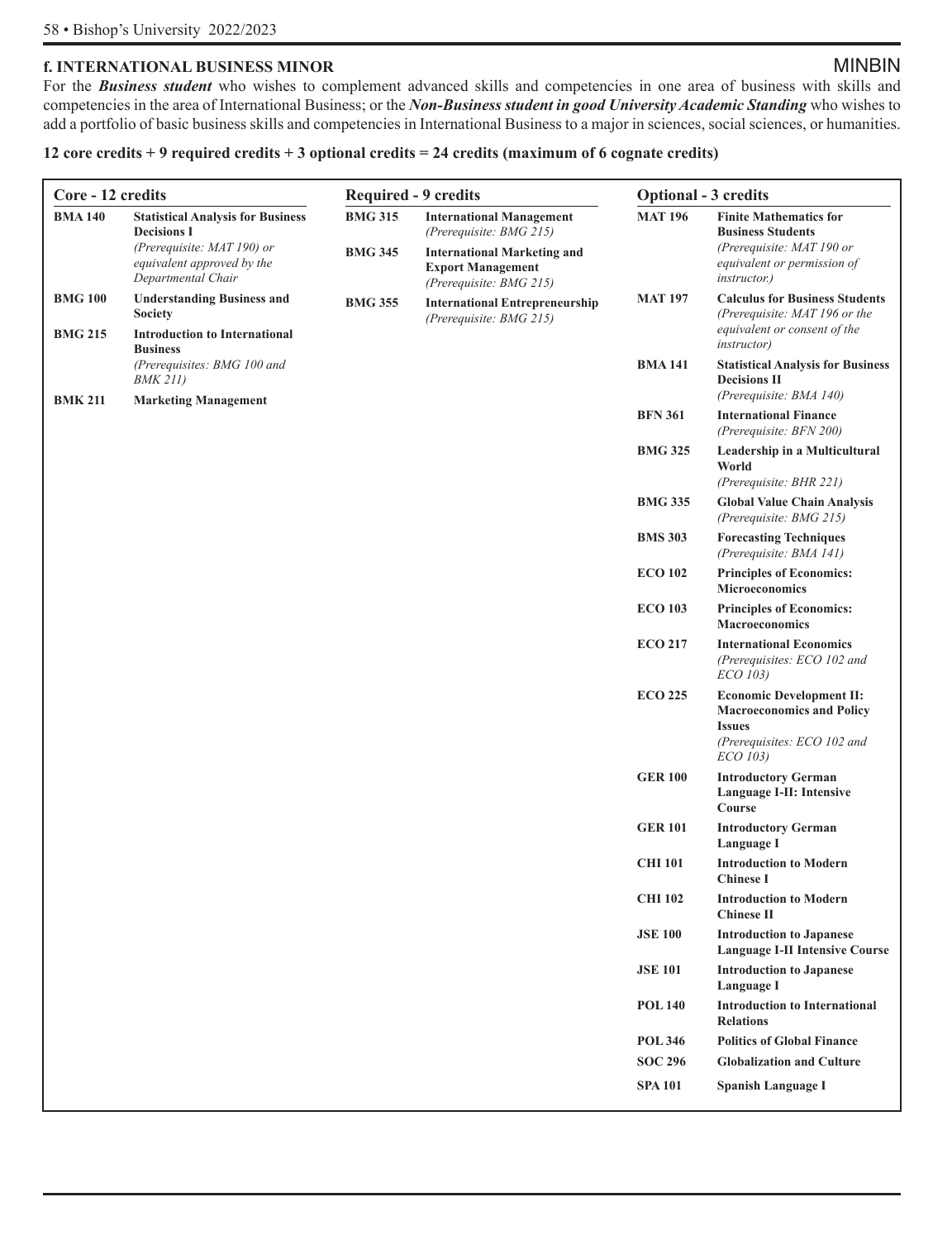#### **g. MARKETING MINOR** MINOR

For the **Business student** who wishes to complement advanced skills and competencies in one area of business with skills and competencies in the area of Marketing; or the *Non-Business student in good University Academic Standing* who wishes to add a portfolio of basic business skills and competencies in Marketing to a major in sciences, social sciences, or humanities.

6 core credits + 9 required credits + 9 optional credits =  $24$  credits (maximum of 6 cognate credits)

| Core - 6 credits |                                                                                              | <b>Required - 9 credits</b>      |                                                                                  | <b>Optional - 9 credits</b> |                                                                                                                               |
|------------------|----------------------------------------------------------------------------------------------|----------------------------------|----------------------------------------------------------------------------------|-----------------------------|-------------------------------------------------------------------------------------------------------------------------------|
| <b>BMA 140</b>   | <b>Statistical Analysis for</b><br><b>Business Decisions I</b><br>(Prerequisite: MAT 190) or | <b>BMK 214</b><br><b>BMK 332</b> | <b>Consumer Behavior</b><br>(Prerequisite: BMK 211)<br><b>Marketing Channels</b> | <b>MAT 196</b>              | <b>Finite Mathematics for</b><br><b>Business Students</b><br>(Prerequisite: MAT 190 or                                        |
|                  | equivalent approved by the<br>Departmental Chair                                             |                                  | (Prerequisite: BMK 214)                                                          |                             | equivalent or permission of<br><i>instructor.</i> )                                                                           |
| <b>BMK 211</b>   | <b>Marketing Management</b>                                                                  | <b>BMK 381</b>                   | <b>Marketing Policies</b><br>(Prerequisite: BMK 214)                             | <b>MAT 197</b>              | <b>Calculus for Business Students</b><br>(Prerequisite: MAT 196 or the<br>equivalent or consent of the<br><i>instructor</i> ) |
|                  |                                                                                              |                                  |                                                                                  | <b>BMA 141</b>              | <b>Statistical Analysis for</b><br><b>Business Decisions II</b><br>(Prerequisite: BMA 140)                                    |
|                  |                                                                                              |                                  |                                                                                  | <b>BCS 320</b>              | <b>Business Intelligence and</b><br><b>Data Analytics</b><br>(Prerequisite: BMA 140 or SOC<br>211 or PSY 213 or PHY 101)      |
|                  |                                                                                              |                                  |                                                                                  | <b>BMG 323</b>              | <b>Interpersonal skills</b><br>(Prerequisite: BHR 221)                                                                        |
|                  |                                                                                              |                                  |                                                                                  | <b>BMG 345</b>              | <b>International Marketing</b><br>(Prerequisite: BMG 215)                                                                     |
|                  |                                                                                              |                                  |                                                                                  | <b>BMK 291</b>              | <b>Entrepreneurship Practicum I</b><br>(Prerequisites: BMG 214,<br><b>BMK 211 and BMK 214)</b>                                |
|                  |                                                                                              |                                  |                                                                                  | <b>BMK 321</b>              | <b>Marketing Research</b><br>(Prerequisites: BMK 214 and<br><i>BMA 141</i> )                                                  |
|                  |                                                                                              |                                  |                                                                                  | <b>BMK 323</b>              | <b>Marketing Communication</b><br>(Prerequisite: BMK 214)                                                                     |
|                  |                                                                                              |                                  |                                                                                  | <b>BMK 334</b>              | <b>Digital Marketing</b><br>(Prerequisites: BMK 211 and<br><b>BMK 214)</b>                                                    |
|                  |                                                                                              |                                  |                                                                                  | <b>BMK 340</b>              | <b>Product Strategy and</b><br>Innovation<br>(Prerequisite: BMK 214)                                                          |
|                  |                                                                                              |                                  |                                                                                  | <b>BMK 350</b>              | <b>Marketing Strategies for</b><br><b>Environment Sustainability</b><br>(Prerequisite: BMK 214)                               |
|                  |                                                                                              |                                  |                                                                                  | <b>BMK 354</b>              | <b>Topics in Marketing</b><br>(Prerequisite: BMK 214)                                                                         |
|                  |                                                                                              |                                  |                                                                                  | <b>BMK 355</b>              | <b>Happiness Marketing</b><br>(Prerequisite: BMK 214)                                                                         |
|                  |                                                                                              |                                  |                                                                                  | <b>BMK 362</b>              | <b>Sports Marketing</b><br>(Prerequisite: BMK 211)                                                                            |
|                  |                                                                                              |                                  |                                                                                  | <b>BMK 371</b>              | <b>Industrial Marketing Strategy</b><br>(Prerequisite: BMK 214)                                                               |
|                  |                                                                                              |                                  |                                                                                  | <b>BMK 392</b>              | <b>Entrepreneurship Practicum II</b><br>(Prerequisite: BMK 291)                                                               |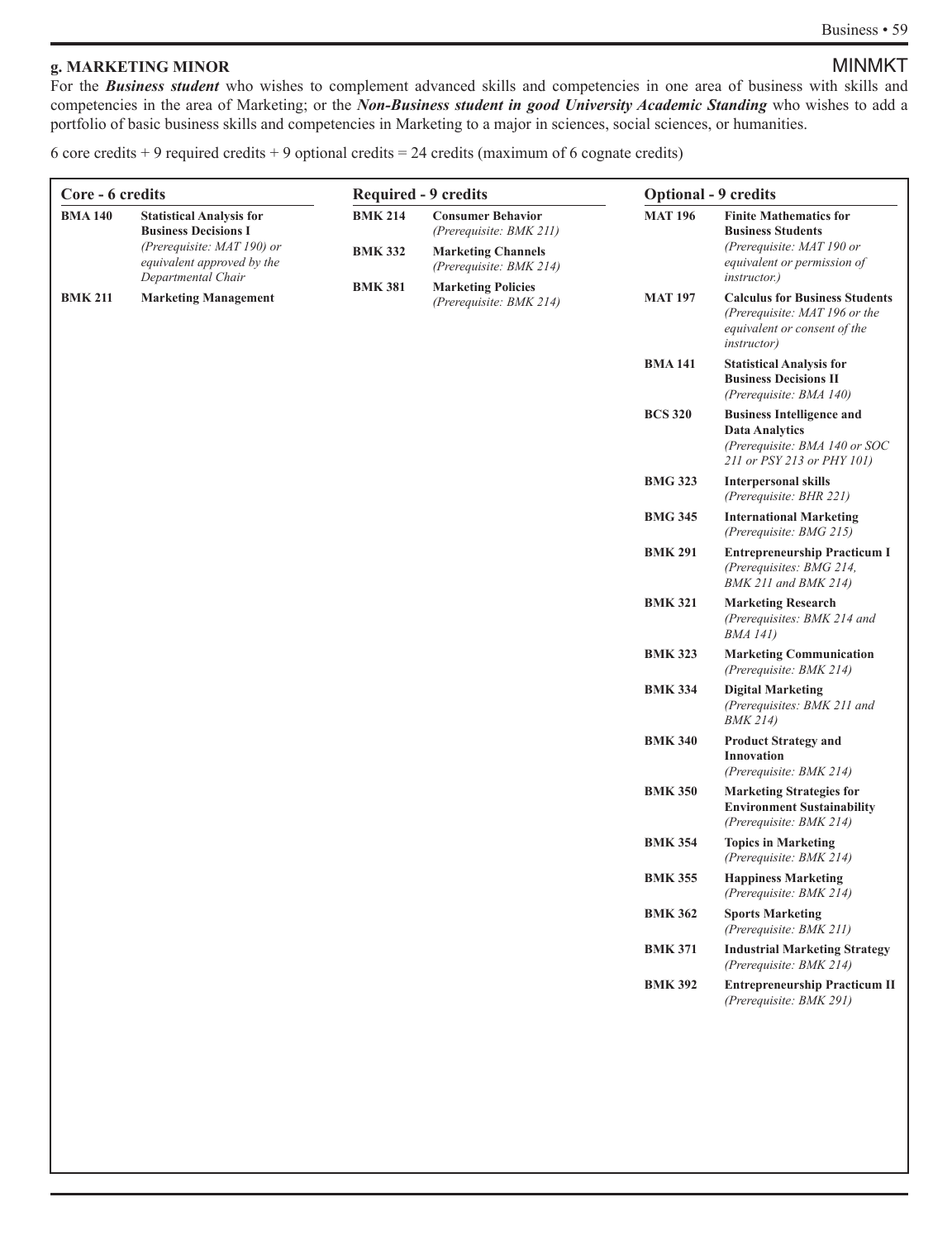### **4) Co-operative Education Program**

#### *(Application required)*

The Co-operative Education Program combines a student's academic program with integrated paid work experiences through fulltime work terms and regular academic sessions. The work terms are designed to present the students with the opportunity to blend theory and practice and to gain relevant work experience.

Each co-operative work term is between 12 and 16 weeks in length and the student will be registered in a 3-credit Co-operative Placement course (BMG 391, BMG 392 and BMG 393). All work terms must be completed before the student`s final academic semester. While every effort will be made to find a suitable placement for all students in the program, no guarantee of placement can be made since the employment process is competitive and subject to market conditions.

#### **Co-operative Education Program Courses:**

3 or 4 courses

The following courses are required for this program:

- **BMG 191: Fundamentals of Workplace Preparation and Professional Development (1 credit)\***
- **BMG 391: Co-operative Education Placement I (3 credits)**

**BMG 392: Co-operative Education Placement II (3 credits)** 

#### **BMG 393: Co-operative Education Placement III (3 credits)\*\***

*\*This course must be successfully completed before doing the first work placement and is not included in the calculation of the cumulative average, nor the total credits required for graduation.* 

*\*\* Students who were advanced at least 30 credits can complete 2 or 3 work placements at their discretion to graduate with the Co-operative Education Program. Students who were advanced less than 30 credits are required to complete this third work placement.* 

*All courses will be considered electives and will count towards the 120-credit program, except for BMG 191.* 

#### **Admission to the Co-operative Education Program**

Students must submit an application to be admitted to the program. Full-time students in the Honours B.B.A., B.B.A. or B.A. Business Major programs who have completed the entire application, who have successfully completed BMG 191 and who have a minimum cumulative average of 70% upon application are eligible for admission to the Co-operative Education Program. Students receiving advanced credits will be evaluated on a case-by-case basis; however, students who receive advanced credits in excess of 54 credits will not be eligible for the Co-operative Education Program. Students who are in their first year of studies will be given admission priority. All other students will be evaluated on a case-by-case basis.

A student is then required to maintain a minimum cumulative average of 70% and its full-time status in order to be eligible to remain in the Co-operative Education Program and to participate in any of the program's activities. Please consult the Co-operative Education section on the Bishop's University website for important dates, deadlines and updates at www.ubishops.ca/coop.

#### **Work Term Registration**

Once a student has signed the Co-operative Education Agreement, the student may not drop the course associated with work placement, except for exceptional circumstances. A student who decides to do so will not be able to stay in the Co-operative Education Program.

#### **Evaluation**

Each Co-operative Education course is graded on a pass/fail basis and this grade is not included in the student's cumulative average. The evaluation is the responsibility of the Department Chair. Successful completion of the work term is based upon the receipt of a satisfactory job performance report from the employer and a satisfactory work term report and self-evaluation submitted by the student.

The job performance report will be completed by the employer, using guidelines supplied by the Williams School of Business. It is the student's responsibility to ensure that the employer sends the completed evaluation to the Co-op Advisor supervising the placement. Employer evaluations are confidential and are not reported on the student's transcript.

The work term report covers the comprehensive analysis of competencies acquired during the work placement. An outline of relevant competencies will be provided to students.

Normal academic regulations apply to the conduct and evaluation of the courses.

### **5) Honours B.B.A.**

#### **(120 credits)** BBH + Concentration

Any students wishing to complete a Honours program should consult with the Academic Advisor or the Departmental Chair. To qualify for an Honours B.B.A. degree, a candidate must:

- 1. apply for entrance into the honours program in the term prior to their last 30 credits in the program, and have, at that time, a cumulative average of 75% in all courses taken in their program.
- 2. complete their regular B.B.A. Program
- 3. obtain a cumulative average of 75% upon graduation
- 4. complete BMG352 (Honours Project) with a minimum grade of  $75% - 6$  credits

Honours credits are considered Business elective courses.

### **6) Certificate in Business Administration**

#### **(30 credits)** CONBUS

This certificate may be completed on a full-time or a part-time basis.

#### **Description and objectives:**

The Certificate in Business Administration provides an academic background in Business Administration to students who are pursuing or wishing to pursue a career in management in the private or public sectors. The Certificate program presents a broad survey of underlying disciplines and an introduction to the functional areas in Business Administration, both theoretical and practical.

**Admission requirements:** *(See Regulations governing Certificate programs).* 

The Certificate in Business Administration requires the completion of the following courses:

| <b>BAC 121</b> | <b>Introduction to Financial Accounting I</b>                                     |
|----------------|-----------------------------------------------------------------------------------|
| <b>BMG 100</b> | <b>Understanding Business and Society</b>                                         |
| <b>BMA 140</b> | <b>Statistical Analysis for Business Decisions I</b><br><i>(requires MAT 190)</i> |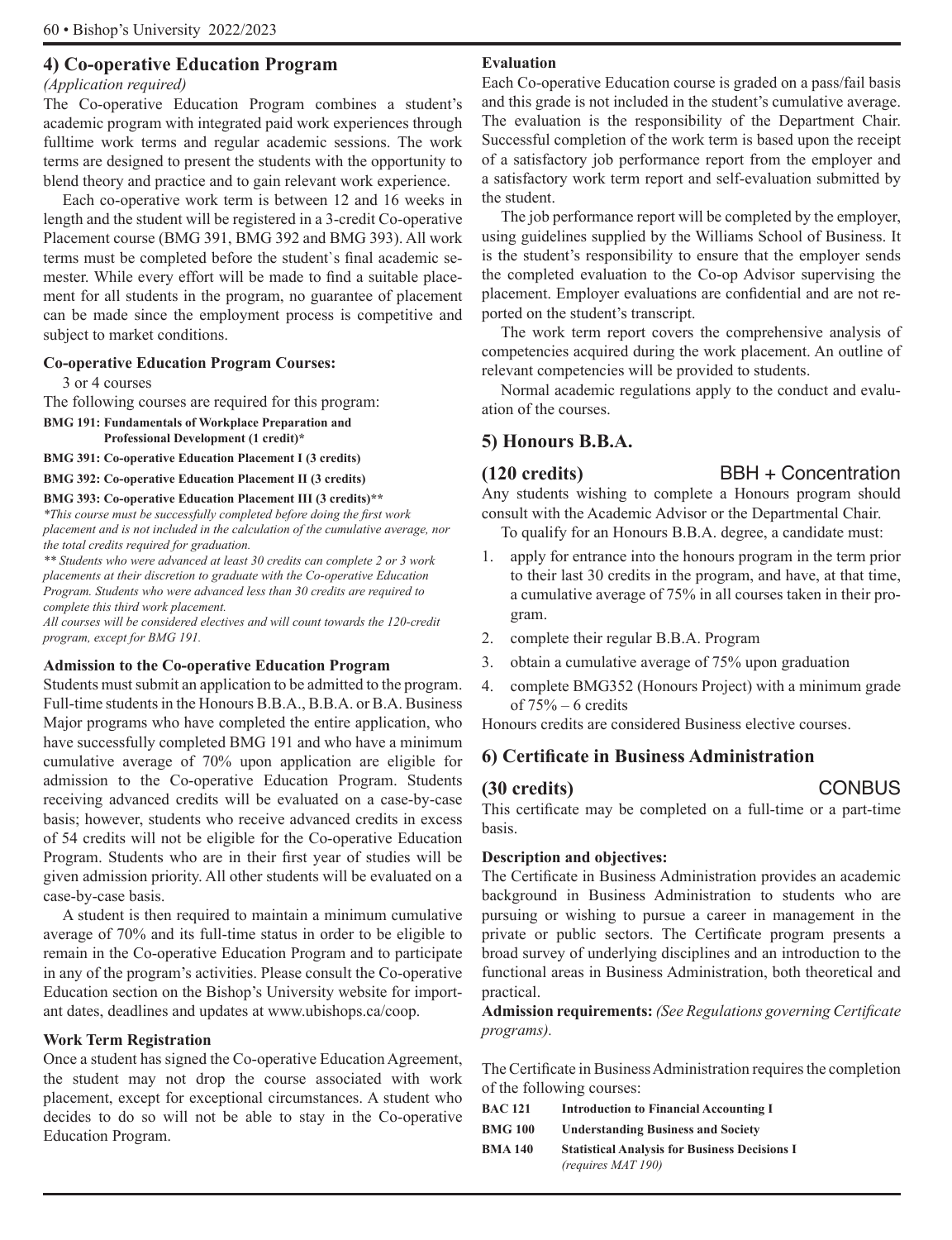**BFN 200 Introduction to Finance**  *(requires BAC 121, BMA 140 and ECO 103)* 

#### **BMK 211 Marketing Management**

**ECO 103 Principles of Economics: Macroeconomics**  Plus 12 credits of Business electives

### **7) Joint Programs**

1. **B.A. Arts Administration** – see the Division of Humanities section of the calendar for program requirements.

The 75-credit interdisciplinary program combines the study of business, the creative arts, public culture and arts administration to provide students with the skills and knowledge needed to participate in the business and organizational areas of the cultural sector..

2. **B.A. Major in Information Technology** – see the Computer Science section of the calendar for program requirements.

This program provides the necessary skills and knowledge to work/design/participate within organizations that manage large amounts of data and provide services to a large number of users.

### **Regulations Applying to All Business Programs**

#### **1. Exemptions**

Students who have been granted exemptions for any course must replace them with any elective courses (Business or Non-Business), if required by their program.

Students are advised to consult with the Academic Advisor or Department Chair prior to course selection.

#### **2. Double counting policy**

A maximum of 9 credits (3 courses) can be counted towards multiple WSB Honours/Majors and Minors programs, including joint programs. Should there be more than 3 courses that are doubled counted between programs, these courses will need to be replaced with other courses offered in the same program.

Also, no more than two cognate courses (6 credits) may be counted as part of the optional courses in each concentration and in the total number of credits for each minor.

#### **3. Double Failure Rule**

Any student who twice receives a failing grade in a course offered by the Business Department or in ECO 102, ECO 103, MAT 196 or MAT 197 will not be permitted to repeat the course again. If this is a required course to graduate with any business programs, the student will not be eligible to graduate with that program. This regulation also applies to students in non-business programs where a business course is required to complete their degree. Receiving twice a failing grade in a course precludes a student from later receiving transfer credits for this course.

#### **4. Transfers**

#### **a. Between Business programs**

Students in the B.B.A. or B.A. Major Business can transfer between the two programs at any time upon request.

#### **b. From other Bishop's programs**

To be eligible to transfer into either the B.B.A. or B.A. Major Business from a non-business program, a student must have successfully completed at least 24 credits at Bishop's and have achieved a minimum cumulative average of 75% based on all courses attempted. Students may also be required to meet with the Dean of Business for an interview. The number of student transfers is determined based on final enrolment figures and the quota for the School's maximum enrolment. Deadline to apply is May 31 for the Fall semester and October 1 for the Winter semester. This regulation also applies to part-time general interest students.

To be considered for entry into any of the Business minors, students must be in good University Academic Standing.

#### **5. WSB Academic Standing**

Notwithstanding the University regulations on Academic Standing, the Williams School of Business has its own regulations on maintenance of good standing. Students with a cumulative average of 60% or more are in good standing in the B.B.A. and B.A. Major Business.

After 24 credits attempted, students with a cumulative average less than 50% must withdraw from their program. Those with a cumulative average between 50% and 59% will be permitted to remain in the Williams School of Business for one semester in which they must improve their cumulative average to at least 60%. Students who do not achieve good standing will not be eligible to continue in the B.B.A. or B.A. Major Business programs at Bishop's University, nor will they be eligible to later transfer back into these programs.

Students who fail to maintain the WSB Academic Standing in Business will be required to make a choice of an alternate degree program by the end of two consecutive semesters following their dismissal from the Business program. Should they fail to do so, or fail to be accepted into an alternate program, they will not be permitted to register as a full-time student in the next semester.

Students in the Certificate in Business Administration must meet the Academic Standing criteria for part-time students as outlined in the Academic Calendar and must also fulfill the requirements for maintaining the WSB Academic Standing.

#### **6. Graduation "With Distinction"**

The notation "with Distinction" will appear on the transcript of students who graduate with a cumulative average of 80% or more and is only available for first degree students.

#### **7. Additional Graduation Requirement (B.B.A. and B.A. Major Business)**

A student must have a minimum cumulative average of 60% in all courses taken in order to graduate with a B.B.A. or B.A. Major Business. Calculation of this average will employ the same methodology as in the "WSB Academic Standing" section.

#### **8. International Student Exchanges**

Students need a minimum cumulative average of 70% to qualify to apply to go on exchange and must maintain a minimum cumulative average of 70% in the semester prior to leaving on exchange to remain eligible to go on exchange. Students are invited to consult with the WSB Academic Advisor and obtain the Departmental Chair Approval prior to registering for any course outside of the Williams School of Business. Students should also consult with the International Exchange Office for more important academic information concerning exchanges and course equivalencies approval.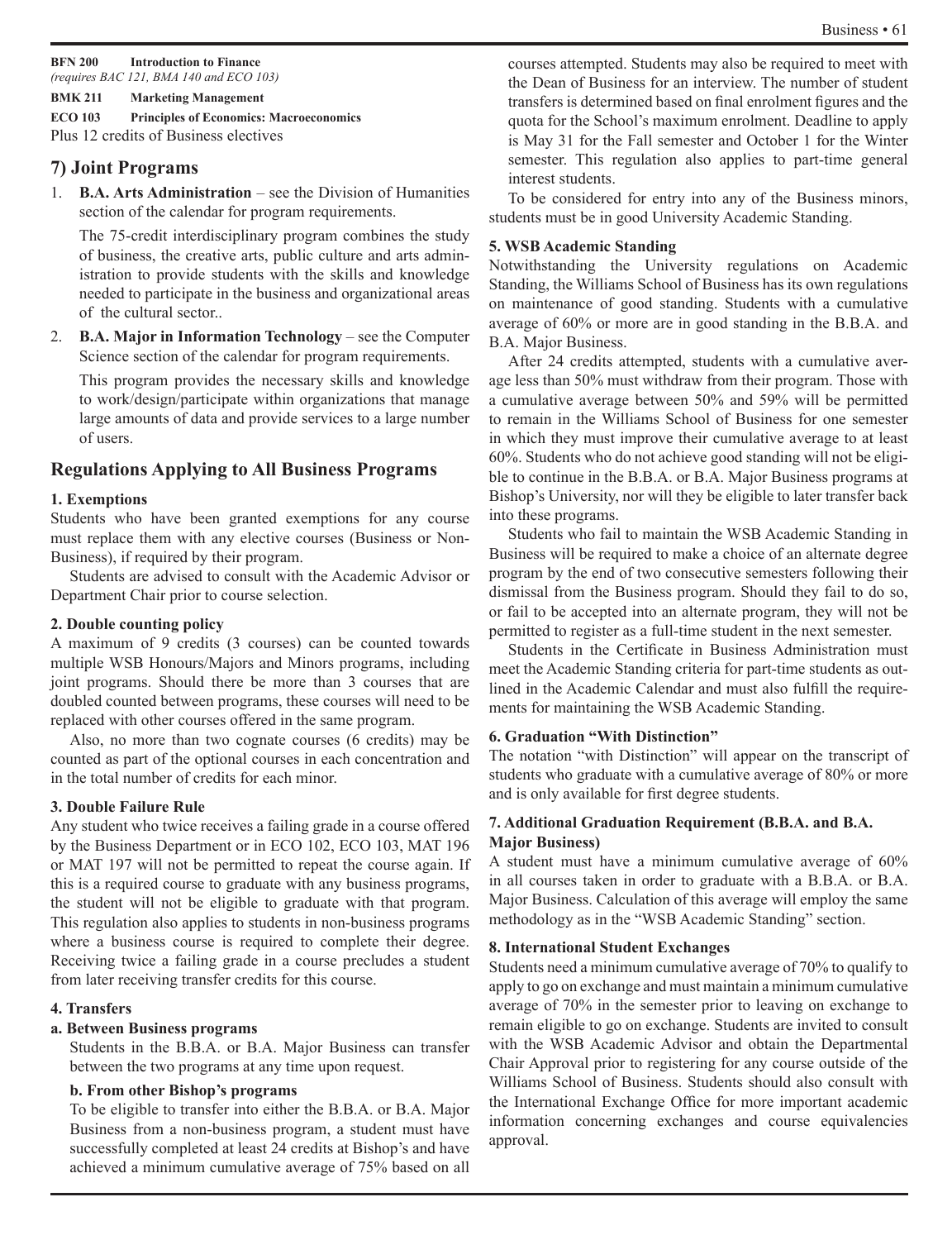## **BUSINESS COURSES**

#### **BAC 121 Introduction to Financial Accounting I 3-3-0**

The study of accounting and its role in the analysis and communication of financial events. The information provided by accounting, particularly through the financial statements, and issues associated with existing accounting processes will be explored.

#### **BAC 122 Introduction to Financial Accounting II 3-3-0**

An examination of the measuring, recording and reporting of financial information with reference to specific items in the financial statements. *Prerequisite: BAC 121* 

#### **BAC 211 Intermediate Financial Accounting I 3-3-0**

Further development of accounting principles. Particular emphasis is placed on an in-depth evaluation of financial statement presentations in Canada. *Prerequisite: BAC 122* 

#### **BAC 212 Intermediate Financial Accounting II 3-3-0**

An in-depth consideration of specific accounting topics (e.g. accounting for income taxes, partnership accounting, current value accounting). Current practices and the relevant CICA recommendations will be reviewed in terms of theoretical concepts and principles.

*Prerequisite: BAC 211* 

#### **BAC 221 Introduction to Management Accounting 3-3-0**

This course is an introduction to the tools of accounting information for management decision making. Topics include comparison of financial and managerial accountants, job order costing, process costing, cost behaviour, cost-volume relationships, activity based costing, budgeting, standard costs and reporting for control.

*Prerequisite: BAC 121* 

### **BAC 311 Advanced Financial Accounting 3-3-0**

A study of accounting theory and application related to the following topics business combinations, long-term intercorporate investments, branch accounting, non-profit accounting, and foreign exchange. Emphasis is on accounting principles currently accepted in Canada.

*Prerequisite: BAC 212* 

#### **BAC 312 Intermediate Managerial Accounting 3-3-0**

This is the second course in managerial accounting which covers new topics such as balanced scorecards, limitations of reporting for control, non-financial measurements and outsourcing. Furthermore, application of the various techniques learned in BAC221 will be applied. *Prerequisites: BAC 211 and BAC 221* 

#### **BAC 322 Management Control 3-3-0**

Written and oral analysis of management control problems. Topics include decision models, performance evaluation and decentralization. This course also applies theories from other accounting courses into practice via case analysis. *Prerequisite: BAC 312*

#### **BAC 331** Taxation I 3-3-0

Introduction to income tax law in Canada with primary emphasis on the determination of the tax liability of individuals in receipt of various sources of income. Topics include Residence, Tax Status, Capital Cost Allowances, Capital Gains, Property Income and Tax Credits. Issues such as the equity fairness and complexity of the tax system, tax evasion and tax planning are considered. *Prerequisite: BAC 122* 

#### **BAC 332** Taxation II 3-3-0

This course builds upon the principles and concepts of Canadian Income Tax introduced in BAC 331. In particular, it examines the application of income tax law as it applies to Corporations. Attention is given to effective income tax planning for shareholder — manager remuneration, estates and for capital gains deferrals. *Prerequisite: BAC 331* 

#### **BAC 340 Auditing: Systems and Control 3-3-0**

All organizations require reliable and secure information systems in order to successfully conduct their day-to-day operations. For many businesses, sophisticated accounting information systems are in place and internal control is crucial in the process of producing reliable financial information. In the context of the information age, this course examines corporate responsibility as well as the function of computerized systems. Topics such as accounting systems development, implementation of controls, fraud detection and E-commerce security will be explored.

*Prerequisite: BAC 122*

#### **BAC 341 Auditing: The Process 3-3-0**

The concept of internal control and fundamentals of auditing. Topics include: legal and moral responsibilities of the auditor; controls required in principal accounting systems; selection of appropriate audit techniques; and preparation of audit reports. *Prerequisite: BAC 212 and BAC 340*

#### **BCS 210 Technology Entrepreneurship 3-3-0**

This course is designed for students interested in learning about the fundamental issues related to starting and managing technology-based new ventures. The course encourages students to consider how technology-based solutions can solve economic and socially oriented problems. Students will particularly learn how disruptive technology displaces existing markets. Topics include: Startup business models, business plans, funding, and risk assessment and management. *Prerequisite: BCS 220*

## **BCS 212 E-Business Technology and Management 3-3-0**

This course helps students build the knowledge and skills needed to face today's electronic business challenges, opportunities, and issues. Electronic Business Technologies focuses on the integration of information technologies with business processes and strategies within a dynamic legal and business environment. At the base of Electronic Business is the fact that the application of Internet and information technology to business processes leads to remarkable new ways of conceiving and organizing businesses. This in turn leads to a myriad of innovative modes of management, new organizational structures and information architectures as well as new laws and legal and corporate strategies. Topics include: business process reengineering, pure and partial electronic commerce, online retail, online consumer behavior, online marketing and advertisement, online business models and revenue models, B2B supply chain reengineering, online payment and security, and ecommerce systems implementations. *Prerequisite: BMK 211*

**BCS 216 Business Information Technology Strategy 3-3-0** Organizations must understand and operate effectively within their technologybusiness value chains in order to maximize profitability. Developing and executing an effective Information Technology strategy that enables business strategy is critical for creating business value and gaining competitive advantage. This Course presents a framework and methodology for assessing, developing and implementing an effective IT strategy that is aligned with business needs. Topics include: IT-business alignment, IT strategy, IT planning, IT value and benefits, IT Governance, IT success measurement, data and information management, managing IT Outsourcing, and the role of the CIO. *Prerequisite: BCS 220*

#### **BCS 220 Management of Information Systems 3-3-0**

This course covers the management perspective of Information Systems. An IS Department or IS unit manages data and information which are among the most valuable organizational resources in today's modern businesses. The MIS includes the setting of a direction for information resources, the management of technology resources and the management of the information systems function. A variety of different types of IS will be covered. The list includes Enterprise Resource Planning Systems, Knowledge Management Systems, and Electronic Systems. *Prerequisite: BMG 100* 

## **BCS 313 Information Technology Project Management 3-3-0**

Modern organizations are critically dependent on information technology. It is difficult to find any organizational unit, process, or task that does not rely on some sort of information system. This course covers information systems development from the business perspective. The course educates students in fundamentals of systems analysis and design. The analysis part aims at understanding organizational processes and their informational aspects in order to define possibilities of improving process efficiency and effectiveness. The design part of is focused on creating solutions for the improvement of processes and supporting Information systems.

*Prerequisite: BCS 220*

#### **BCS 320 Business Intelligence and Data Analytics 3-3-0** Organizations increasingly rely on data and sophisticated analytical tools to make

effective and strategic decisions. This course focuses on enabling students to learn skills to access, prepare, analyze and visualize data to support decision-making and business problem-solving. Students will learn how to implement a variety of data analytic techniques using modern business intelligence tools. At the end of the course, students will be able to identify and structure complex business problems that can be addressed through data analysis, data mining, data visualization, and text mining.

*Prerequisites: (BMA 140 or ESG 261 or PMA 260 or SOC 211) and BCS220*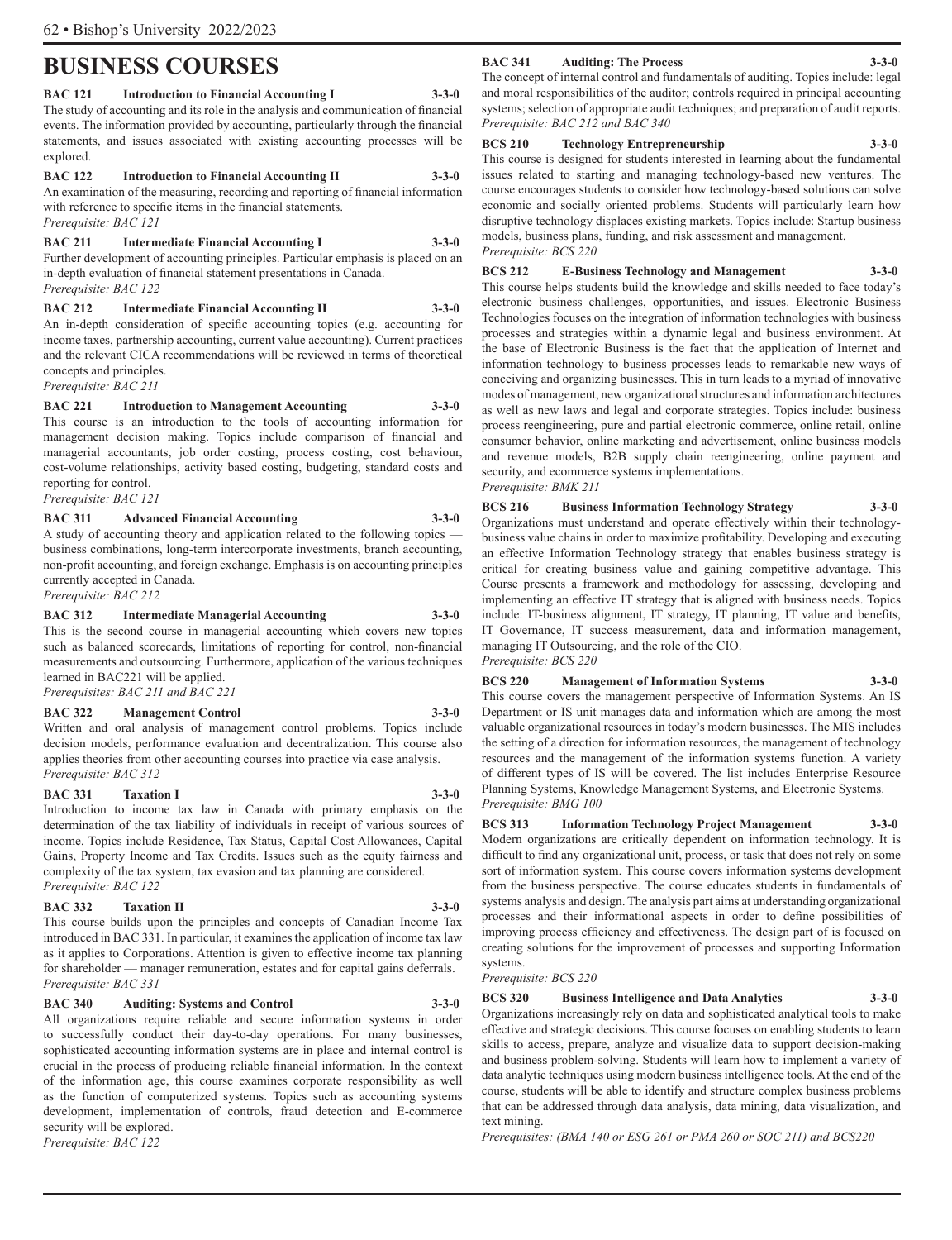#### **BCS 340 - Privacy, Ethics, and Communication in Data Science 3-3-0**

This course engages with three main challenges in the modern practice of data science: data privacy, ethics, and communication. The course is designed to build students' ethical skills for collecting, storing, sharing and analyzing data derived from various subjects. This course provides historical background to understand the tenets of informed consent, discrimination, and privacy. Using case study, students will explore current applications of algorithmic transparency and unintended automation of discrimination via data that contains biases rooted in race, gender, class, and other characteristics. Finally, students will learn how to communicate data analytics outputs using storytelling and storyboarding. *Prerequisite: BCS 220*

#### **BCS 420 Data Mining for Business Analytics 3-3-0**

This course will teach practical analytics methods and use various tool to provide hands on experience on data mining techniques. The focus of the course is on the application of the tools and techniques rather than learning the theory and math behind the models. This course builds upon concepts seen in BCS320 and covers these tools and techniques in much more depth. Students will be exposed to real world datasets and examples to get hands-experience with making business decisions using predictive and prescriptive analytics.

*Prerequisites: BCS 220 and BCS 320* 

**BCS 422 Integrated Enterprise Systems and Business Processes 3-3-0** Enterprise Resource Planning (ERP) systems are excessively important applications for organizations since they manage the exchange of information between the main business units of companies and support the integration of business processes that connect these same units. The aim of this course is to introduce students to ERP systems, more precisely, their use and configuration. The course will allow students to use SAP system by simulating real business contexts and entering data into the SAP system. The course will also develop skills in solving problems related to the use and configuration of ERP, as well as to become familiar with the main issues related to the use and implementation of ERP in companies.

*Prerequisite: BCS 220*

*Note: Students having completed BUS 302 in Winter 2021 are not allowed to take BCS 422 for credits*

**BCS 430 Business Applications of Artificial Intelligence 3-3-0** Artificial Intelligence (AI) is quickly becoming ubiquitous. The availability of big data and tremendous computing power have expedited the adoption of machine learning applications to build intelligent systems that can learn from data. This course will expose students to the history of AI and show how intelligent machines will dominate across all sectors. Students will also be exposed to different AI business applications and learn how to leverage these applications to enhance decision-making, customers experience and organization's profitability. The course will be very practical and leverage real world problems from an applied perspective. Through practical case studies, students will learn what strategic questions to ask and how to formulate proposals when evaluating opportunities to embed machine learning processes and artificial intelligence technology into a corporate strategy. Students will work on a project to help them apply the concepts they have learned to a specific industry and/or company.

*Prerequisite: BCS 220*

**BCS 450 Business Technology and Analytics Capstone Project 3-3-0** Draw on all of the skills learned throughout the BTA courses this course will allow students to apply conceptual and technical knowledge in analyzing, planning, and designing an information system or work on a data analytics project. In teams, students will work on a group project that will culminate with a presentation of this final project. Restricted to eligible students in their final semester in the BTA major.

*Prerequisites: BCS 220 and BCS 320*

*Note: This course can only be taken as part of the last 30 credits*

#### **BFN 100 Basic Finance 3-3-0**

Income, inflation, interest rates, foreign exchange rates, prices of commodities, recessions, etc. are factors affecting businesses performance. Understanding the economic environment as well as the drivers of the different sectors of the Canadian economy and how these are impacting financial statements of businesses is the main focus of this course.

*Prerequisites: BAC 121, ECO 103 and MAT 196* 

*Note: Students having completed BFN 200 are not allowed to take BFN 100 for credits*

#### **BFN 200 Introduction to Finance 3-3-0**

This course introduces the study of finance in the context of modern business decision-making. The central focus of the course is the valuation of real and financial assets and the tools used for that purpose. Students will become familiar with such concepts as time value, discount rate, and net present value. These concepts will be presented with the help of real-life examples and cases that will illustrate the many ways in which finance can solve business problems. *Prerequisite: BAC 121, BMA 140 and ECO 103* 

*Note: Students having completed BFN 200 are not allowed to take BFN 100 for credits.*

#### **BFN 203 Corporate Finance 3-3-0**

This course represents an introduction to corporate finance. It focuses on the determinants of financial policy at the microeconomic level. The students will become familiar with the issues and challenges faced by a financial manager. Emphasis will be placed on financial planning and corporate growth, capital structure, and dividend policy decisions. *Prerequisite: BFN 200* 

#### **BFN 210 Capital Markets 3-3-0**

This course is focused on the concept of risk, one the most fundamental concepts in finance. The course examines the North American capital market, global capital markets, and fundamental quantitative models. Topics covered include, but are not limited to, the basics of portfolio theory, asset pricing theory, efficient market theory, the study of specific asset classes (stocks, bonds, and derivatives), and the yield curve.

*Prerequisite: BFN 200* 

#### **BFN 215 Small Business Finance 3-3-0**

Small business owners or entrepreneurs need to know how to (a) read basic financial statements; (b) understand product costing, initial profit-and-loss development and break-even analysis; (c) manage cash flow; and (d) understand various revenue models. This course will use Excel spreadsheets to develop practical financial projections that are immediately relevant to business operations. *Prerequisite: BFN 100 or BFN 200* 

#### **BFN 301 Capital Budgeting 3-3-0**

This course describes how managers are making long-term investment decisions involving capital assets, such as plant, equipment, machinery, research and development, etc. The main topics include, but are not limited to net present value, internal rate of return, cost of capital, adjusted present value, real options, mergers and acquisitions, and many others. Special emphasis is placed on tackling complex case studies that require an integrative approach to understanding various corporate finance issues. *Prerequisites: BFN 203*

**BFN 306 Behavioural Finance 3-3-0** 

This course brings together knowledge from the area of modern finance and cognitive sciences into one unified framework. Students will learn about cognitive biases and how individuals make financial decisions, the role of emotions and heuristics in dealing with complex critical systems, and how individual behaviour aggregates into corporate financial strategies and broad stock market movements. *Prerequisites: BFN 203 and BFN 210*

#### **BFN 315 Financial Derivatives 3-3-0**

Futures and options markets have become increasingly important in the world of finance and investments. It is essential that all professionals understand how these markets work, and how derivatives are valued. This course will study the derivatives markets, assess their characteristics, and describe how they are used by hedgers, speculators and arbitrageurs.

*Prerequisites: BFN 203, BFN 210 and MAT 197*

#### **BFN 335** Topics in Finance I 3-3-0

This is an advanced course in Finance covering special topics including, but not limited to, case studies in corporate finance and investments, complexity and networks, trading strategies, derivatives and hedging, foreign exchange risk management, international capital budgeting, risk management in financial institutions, and any other topic that might reflect current research interest of faculty members. This course should be of particular interest to those students expecting to pursue a career in the investment industry and/or graduate studies in Finance.

*Prerequisites: BFN 203 and BFN 210*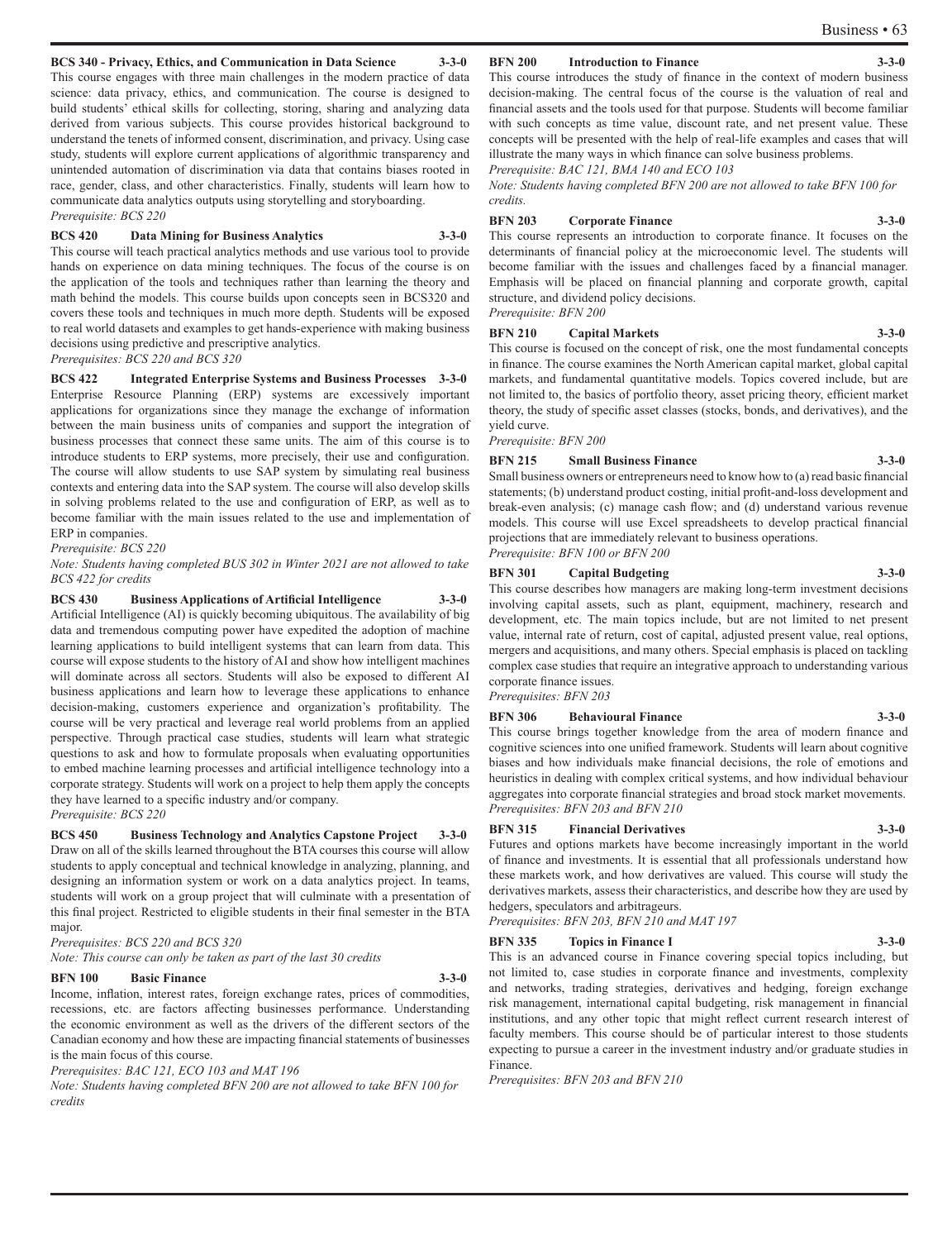#### **BFN 336 Topics in Finance II 3-3-0**

This course is expanding on some themes already covered in other Finance courses, or adding new subjects including, but not limited to corporate finance and investments, complexity and networks, trading strategies, derivatives and hedging, foreign exchange risk management, international capital budgeting, risk management in financial institutions, and any other topic that might reflect current research interest of faculty members. The course will be delivered through regular class lectures, individual case studies, or group projects.

*Prerequisites: BFN 203 and BFN 210* 

#### **BFN 341 Corporate Governance and Sustainability 3-3-0**

Corporate Governance offers insights into the relationship between economic efficiency and economic organization. The main issues addressed in this course include the comparative analysis of free markets and hierarchies, the nature and allocation of financial claims, the organization and functioning of various corporations around the world, and the connection between ethics and economic performance.

*Prerequisites: (BFN 203 and BFN 210) or BFN 215* 

#### **BFN 352 Investment Analysis 3-3-0**

Introduction to the various security instruments and intermediaries and the structure and functioning of the markets within which they are cast. Conventional techniques for evaluating securities, including technical analysis. *Prerequisites: BFN 203 and BFN 210* 

#### **BFN 353 Financial Institutions Management 3-3-0**

This course provides students with an integrating framework for examining various types of financial institutions and the means of managing their operations. Topics include uniqueness of financial institutions; application of portfolio and corporate finance theories to the management of assets, liabilities, capital structure and offbalance sheet operations; interest rate and liquidity risk exposure; loan portfolio management, loan pricing and credit rationing; capital adequacy and regulatory environment. The strategic repercussions for such institutions, given the rapidly changing financial and regulatory environments, are also reviewed through the analysis of cases illustrating current issues.

*Prerequisites: BFN 203 and BFN 210*

#### **BFN 356 SEED Portfolio 6-3-0**

The SEED course has been designed with the objective of providing finance students with the means to practically apply their knowledge. The course gives students the opportunity to act as investment managers, in order to gain a more comprehensive understanding of portfolio management. This will be accomplished by having students invest in recognized North American equities, after prudent research and consulting with an external advisory board.

Students will apply to the program upon entering their penultimate year. After an application process which includes resumes and interviews, students will be selected as Research Assistants. Research Assistants have to complete two company analyses, which they will present to their External Board. As well, they have to answer any requests their Portfolio Managers may have. Upon completion of a year as Research Assistants, students will move into the position of Portfolio Managers, conditional upon the approval of the Faculty Advisor. Portfolio Managers are in charge of setting up the strategy for the portfolio. They are responsible for all buy/sell/hold decisions. Emphasis will be on the importance of analysis and presentation, in order to reach consensus among Portfolio Managers, and on the use of appropriate decision making tools.

*Prerequisite: Permission of instructor.* 

#### **BFN 361 International Finance 3-3-0**

This course provides a broad overview of the major aspects of finance in an international setting. The focus will be on measuring and coping with foreign exchange risk from the managerial perspective of multinational corporations. The main topics of this course include the examination of spot, forward and futures markets, the use of derivative contracts, international financial markets, international financing, capital budgeting, direct foreign investment and international mergers and acquisitions. *Prerequisite: BFN 200* 

#### **BHR 221 Organizational Behaviour 3-3-0**

This course is designed as an introduction to the study of individual and group behaviour in organizations. The purpose is to enable students to understand human behaviour and its determinants in the organizational setting and, therefore, to deal with it effectively. Throughout the course emphasis will be placed on students' conceptualization of the theoretical aspects of organizational behaviour, as well as the practical application of these theories through case analyses. *Prerequisite: BMG 100* 

*Note: Students who complete BHR 221 cannot receive credit for PSY 309. For prerequisite purposes PSY 309 is equivalent to BHR 221.* 

#### **BHR 224 Human Resource Management 3-3-0**

#### Management of people is a recognized competitive corporate advantage. This course is designed to introduce the current theory, research and practice of human resource management. Specialized topics central to human resource management are introduced. Learning is facilitated through lecture, student presentations, and

class discussions. *Prerequisite: BMG 100*

#### **BHR 312 Labour Relations 3-3-0**

Through an integration of theory and practice, the objective of this course is for students to be able to understand and manage Canadian labour relations. Using a broad interdisciplinary context, this course surveys the major aspects of the unionmanagement relationship with a focus on the following: the establishment of union bargaining rights; the negotiation process; the administration of the collective agreement; and, the role of strikes and lockouts. Other topics include the changing nature of employment and the impact of globalization; minimum conditions of work; and the uniqueness of the public sector. When appropriate, reference will be made to other NAFTA and EU jurisdictions. *Prerequisite: BHR 224 or POL 214* 

#### **BHR 313 Compensation Management 3-3-0**

This course provides students with an understanding of the strategic role of organizational compensation management in today's competitive environment. Students will explore the theory, concepts and methods used to design compensation systems which will contribute to individual and organizational goal achievement. Current and controversial topics in the field of Compensation Management will also be discussed.

*Prerequisite: BHR 224* 

#### **BHR 315 Training and Development 3-3-0**

The course introduces students to the practice of training and developing employees. Both practical and theoretical aspects are explored. The entire process of training is explained, from the determination of training needs, setting training objectives, designing the training programs, selecting the appropriate training and development techniques, to the evaluation of training results. Both traditional and contemporary training methods are reviewed within this framework. *Prerequisite: BHR 224* 

#### **BHR 316 Organizational Conflict and Negotiation 3-3-0**

This course introduces students to the structure and processes of conflict and negotiations faced by organizations. Both formal and informal conflict and negotiation practices at the interpersonal, intra group and inter group levels are examined from theoretical and practical perspectives. Particular emphasis is placed on understanding and dealing with conflict from a "conflict management" viewpoint wherein conflict is viewed as having the potential for positive and negative individual/organizational consequences. A significant portion of the course is devoted to the development of conflict management and negotiation skills.

#### *Prerequisite: BHR 221*

**BHR 325 Topics in Human Resource Management 3-3-0** 

The course will present selected topics of current interest at an advanced undergraduate level. Topics covered may vary from year to year. Subject matter may reflect current research interests of faculty members. This course should be of particular interest to those expecting to pursue graduate studies in Human Resource Management and related fields.

#### *Prerequisite: BHR 224*

#### **BHR 326 Personnel Recruitment and Selection 3-3-0**

This course introduces students to the theory and practices of personnel recruitment and selection. In addition to critically reviewing the various recruitment and selection strategies used by organizations, students will be exposed to the technical and theoretical underpinnings of the field (e.g., Validity; Reliability; Criteria Measures). The course will cover selection and recruitment issues as they relate to the Canadian legal framework.

*Prerequisites: BHR 224 and (BMA 140 or PMA 260)* 

**BHR 328 Occupational Health, Safety, and Wellness 3-3-0**  This course is designed to provide students with an introduction to the management of health and safety in the workplace. The course first examines the legislative context, and the hard and soft cost implications of effective health and safety programs. In this context, best practices in terms of occupational hygiene, safety, ergonomics, and workplace wellness are explored. Related topics such as accident investigation, workplace safety and insurance, and occupational disability management are also discussed.

*Prerequisite: BHR 221*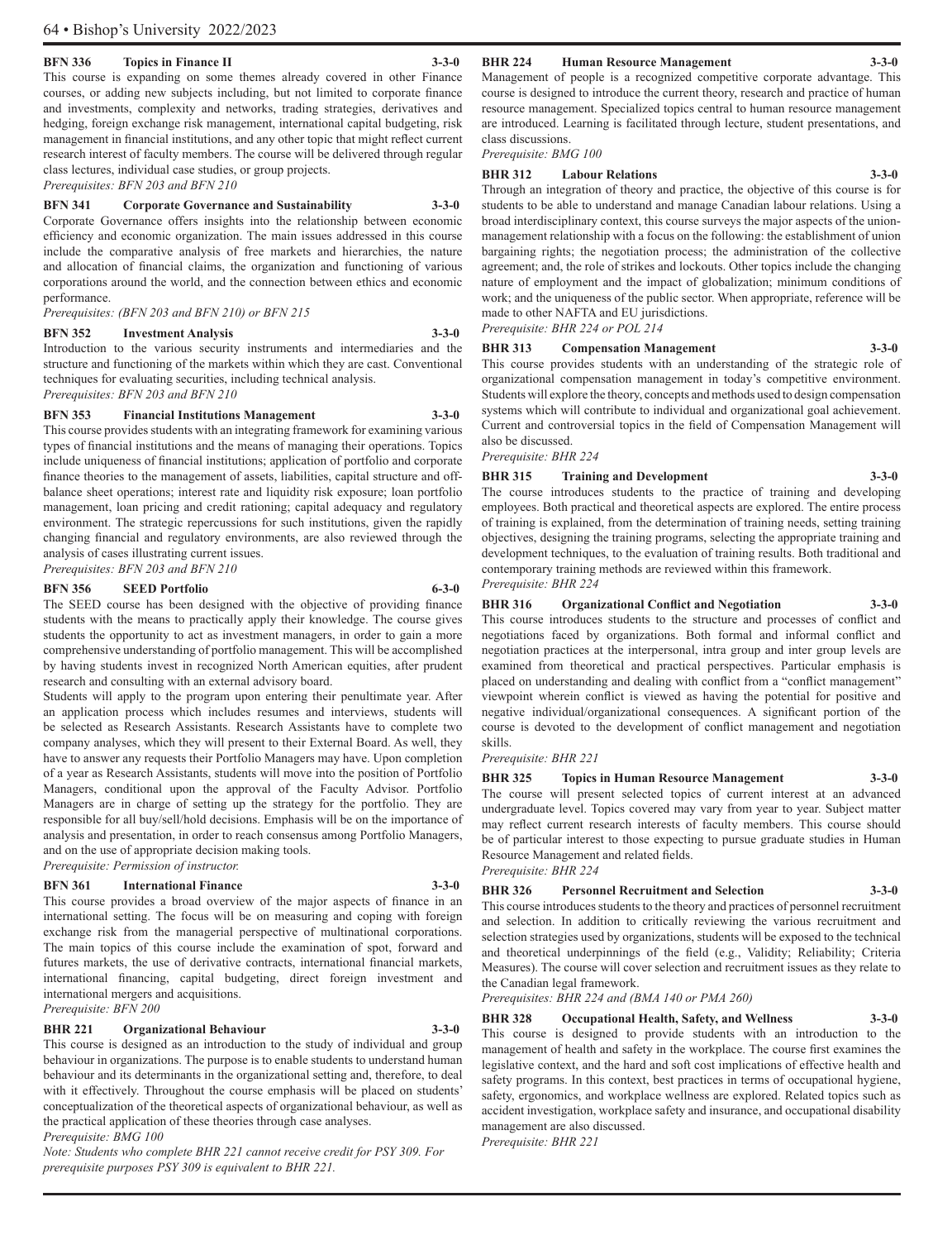#### **BHR 333 Employment Law 3-3-0**

This course is designed to provide students with an understanding of the key statutes, case law, and adjudicative processes in employment law. Whereas students will be introduced to the theory of public law and administrative tribunals, emphasis will be placed on the practical implications of the legal rights and obligations of the workplace parties. An emphasis is placed on the contract of employment and the duty to accommodate. Other topics include the law of the following: human rights; employment standards; occupational health and safety; workplace accident insurance; pay equity; and, employment equity.

*Prerequisite: BHR 224* 

#### **BHR 334 Administering the Collective Agreement 3-3-0**

The collective agreement constitutes the negotiated terms and conditions of employment between management and the union. Through an integration of theory and practice, students gain an understanding of the major substantive and procedural issues in administering a collective agreement. An emphasis is placed on dispute resolution from the initial stages of a grievance through to labour arbitration.

*Prerequisite: BHR 224 or POL 214* 

#### **BMA 140 Statistical Analysis for Business Decisions I 3-3-0**

This course provides an overview of fundamental statistical and mathematical concepts needed to perform statistical data analysis to support business decisionmaking such as probability, random variables, descriptive statistics, and common probability distributions.

*Prerequisite: MAT 190* 

*This course is not open to students with credit for EMA 140.* 

#### **BMA 141 Statistical Analysis for Business Decisions II 3-3-0**

This course provides an overview of advanced statistical and mathematical concepts needed to perform statistical data analysis to support business decisionmaking and projections such as sampling methods and sampling distributions; statistical inference; estimation and hypothesis testing; simple linear regression and correlation; multiple linear regression; chi-square tests for independence and goodness-of-fit; introduction to analysis of variance.

*Prerequisites: BMA 140* 

*This course is not open to students with credit for EMA 141.* 

#### **BMG 100 Understanding Business and Society 3-3-0**

With the onset of Globalization, the rapidly improving economic conditions have led to many inequities and issues rising to the forefront. Income inequality, environmental protection and regulations, cultural extinction are just some of the many issues that are impacting all stakeholders. As businesses, governments and workers attempt to balance growth and increases in productivity to improve standards of living with social and economic costs, understanding multiple viewpoints will be critical to ensuring the future of this planet. In this class, you will be drawn into these debates and explore the underlying perspectives related to theories of society and human nature and in their value presuppositions.

*Corequisite for Business students only: The 1-credit lab ILT 100 is to be taken concurrently with BMG 100 unless advanced credits have been received for it.*

#### **BMG 191 Fundamentals of Workplace Preparation and Professional Development 1-0-1**

This course introduces students to notions of professional development in order to successfully transition into the workplace. Topics include job search and networking techniques, personal branding and self-awareness, cover letter and resume preparation, interviewing skills as well as workplace etiquette and professionalism in the workplace. This course is mandatory for all co-operative education students, but does not count towards overall degree credit count. *Note: Restricted to Business and Computer Science students only and is not included in the calculation of the cumulative average.* 

#### **BMG 214 Introduction to Entrepreneurship: New Venture Creation 3-3-0**

An introduction to thinking entrepreneurially, thinking how to pursue your goals and opportunities by "creating something new from little". The course is designed to help students pursue their goals through entrepreneurship. Topics include opportunity identification, financing your goal, and venture generation.

#### **BMG 215** Introduction to International Business

This introductory course is designed to expose the student to the international business environment and its current patterns. The major theories of international business transactions are examined including the critical institutions that influence and facilitate international trade. These dynamic factors as well as the pressures of globalization are reviewed in the context of overall corporate policy. The course also briefly develops the important international issues within the framework of the various functional disciplines of management. *Prerequisites: BMG 100 and BMK 211* 

#### **BMG 221 Business Law and Ethics 3-3-0**

This course introduces students to the subject of law and to some major legal and ethical concerns for business professionals. This includes contract law, laws of the corporation, employment law, and product liability. Case studies will address broad ethical issues such as conflicts of interest, governance, and confidentiality

#### **BMG 311 Business Policy and Strategic Management 3-3-0**

The objective of this course is to introduce students who have completed their B.B.A. core courses to the business policy and strategic management areas. This course attempts, through the uses of cases, readings and lectures, to provide an awareness of overall organizational goals, strategies and environmental relationships. Where possible, the course utilizes knowledge gained in other areas of the B.B.A. Division.

*Prerequisites: All other Required Core courses. BMS 231 may be taken concurrently.* 

*Note: Permission of the Departmental Chair is required for non B.B.A. or non B.A. Major Business students, including exchange students.* 

#### **BMG 315 International Management 3-3-0**

The course is designed to further develop the students' understanding of the international business environment. The course reviews the global competitive forces affecting the internationalization process including the decision to expand abroad and the various modes for foreign market entry i.e. licensing, joint ventures and international alliances. Other topics include various aspects of international control, organizational structure and foreign subsidiary issues. The course is developed around the case study method. *Prerequisite: BMG 215* 

**BMG 322 Change Management 3-3-0** 

This course explores the process of change within organizations and the management of that process. Topics include the forces that create and inhibit change, decisions about what needs to be changed, and the techniques to implement and sustain change. The role of the change agent will also be examined. *Prerequisite: BHR 221* 

*Note: It is recommended that students take this course in their last 30 credits.* 

#### **BMG 323 Interpersonal Skills 3-3-0**

Studies consistently show that good "interpersonal skills are critical to managerial success." Although individuals differ in their basic characteristics, personalities, and competencies, better interpersonal skills can be learned. This course uses both conceptual and experiential approaches to focus on key interpersonal skills of communication, conflict management, and leadership, within a team setting. *Prerequisite: BHR 221* 

#### **BMG 324 Management of Innovation 3-3-0**

The course is designed to introduce students to the innovation process, the management of the innovation process within the organization, and the role and treatment of innovation in the Canadian context. *Prerequisite: BHR 221* 

**BMG 325 Leadership in a Multicultural World 3-3-0**  Whether at home or abroad, the business world is becoming increasingly multicultural. Leaders must foster excellence in their diverse workforce by displaying cultural skills. This course begins by taking an in-depth look at main leadership theories while reflecting upon their relevance for a variety of subcultures as well as within different international contexts. Ultimately, we introduce some of the current literature on the transferable skills required for successful global leaders. Accordingly, we seek to develop students' cultural intelligence and prepare them for multicultural leadership applications. *Prerequisite: BHR 221* 

#### **BMG 335 Global Value Chain Analysis 3-3-0**

The main aim of this course is to develop students' skills and capabilities for analyzing industries across countries. With this course students will learn: (a) How to apply the global value chain analytical framework to analyze the structure and dynamics of different actors in global industries, (b) How to examine the complex network of relationships between firms and institutions that span a wide range of countries, (c) How value chains are controlled and coordinated by different governance structures, (d) How to determine global competitive positions of firms in a given industry and geographic location especially in the emerging markets of Asia, Latin America and Africa. (e) How the participation of emerging markets drives the dynamics of global value chains, (f) How global value chains can be used to create social value (g) The different methods and strategies used by countries, regions and other economic stakeholders to maintain or improve their positions in the global economy.

*Prerequisite: BMG 215*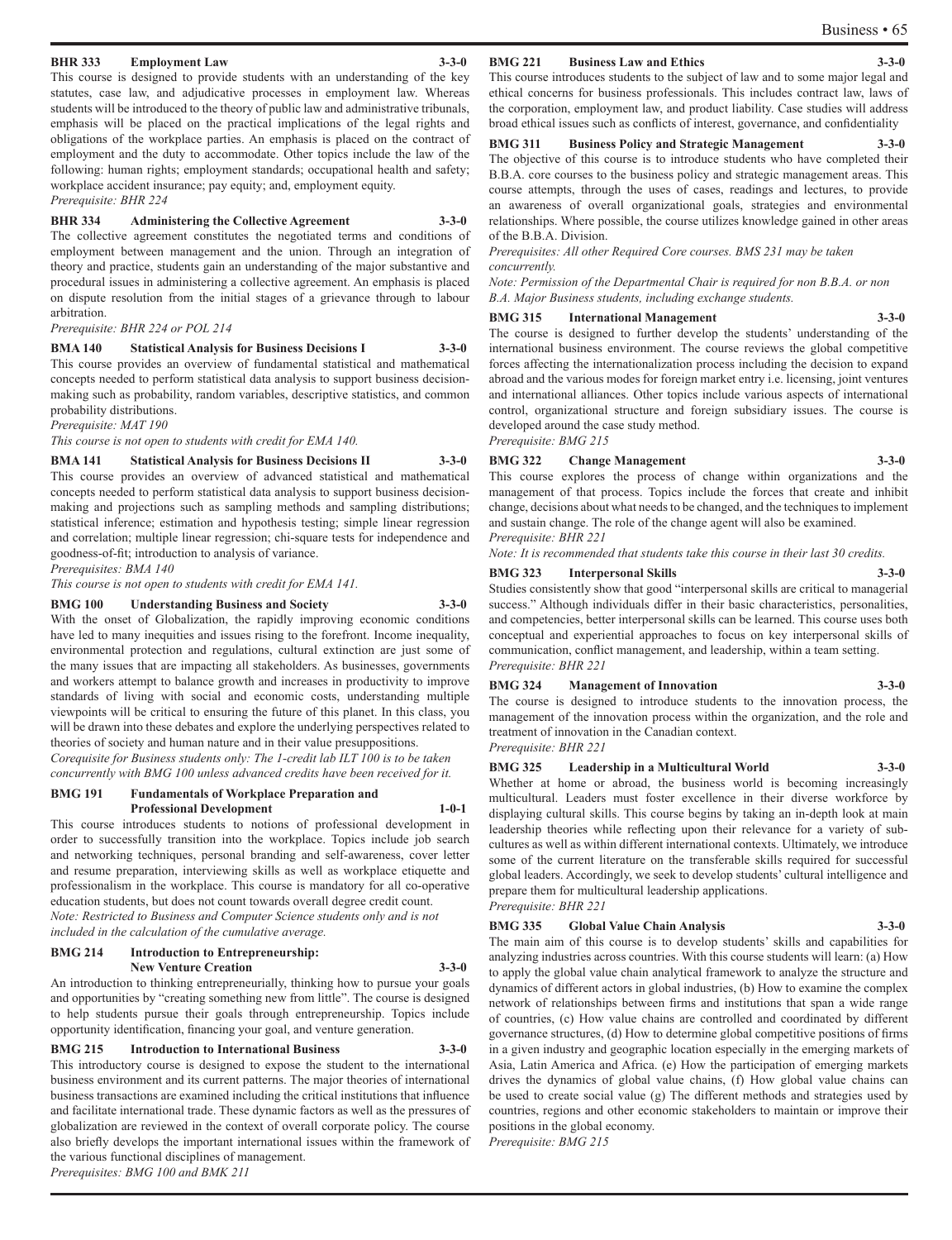The main goal of Entrepreneurship Practicum I is to guide teams through the process of how to develop a product/market vision. Student teams will work through exercises aimed at developing a joint core competence description for the team, linking this joint core competence to emerging market opportunities using market research, experiencing a mentoring relationship and developing a product concept based on their product/market vision. This course is to be taken in the same calendar year as BMK392, which will be offered in the winter term. *Prerequisites: BMG 214, BMK 211 and BMK 214* 

#### **BMK 321 Marketing Research 3-3-0**

The course equips students with the key concepts and methods of marketing research, and allows students to understand how to apply those tools to solve reallife business problems. The emphasis in the course is on interpretation of results of marketing research and the use of such information to facilitate strategic marketing decision making.

*Prerequisites: BMK 214 and BMA 141* 

#### **BMK 322 Personal Selling and Sales Management 3-3-0**

Selling is a skill. While good interpersonal abilities and friendly personality can help, selling is much more than just being a good people person, and this course will teach students how to develop these skills. This course will explore Personal Selling, in both B2B and B2C context. The goal of the course is to provide students with the basic sales and communication knowledge and abilities to achieve professional life competencies. Communication is the basis of life in society and must be done with respect for the other person *Prerequisites: BMK 211*

**BMK 323 Marketing Communications 3-3-0**  This course will examine the theory and techniques applicable to all the major marketing communication functions: advertising, direct marketing, sales promotions, public relations, and personal selling. It will provide a knowledge base that will allow students to research and evaluate a company's marketing and promotional situation and use this information in developing effective communication strategies and programs.

## *Prerequisite: BMK 214*

**BMK 332 Marketing Channels 3-3-0**  This course views marketing channels as a key strategic component of the marketing mix and builds an understanding of how the firm can best maximize its position with respect to its environment. Key concepts include the types of participants in marketing channels, channel structures, functions and flows, and the various behavioural processes which exist. The course examines how the firm can best maximize its strategy to influence these factors through strategic channel design, building good networks and alliances and, finally, by understanding how to motivate members of the channel.

*Prerequisite: BMK 214* 

## **BMK 334 Digital Marketing 3-3-0**

The Digital Marketing course will provide students with the necessary knowledge to plan, execute, monitor and adjust an innovative online marketing campaign. The course will touch upon social media, reputation management, email marketing, online advertising, SEM, SEO, web analytics and web design. *Prerequisites: BMK211 and BMK214*

#### **BMK 340 Product Strategy and Innovation 3-3-0**

This course focuses on the nature of the decisions and actions taken by firms concerning innovation with respect to their products and services. Topics covered will include innovation and R&D management, managing knowledge and networks, and the new product development process. The course will expose students to the contemporary challenges encountered by innovative firms in developing and launching new products and services, and the strategies which are used by those firms in building and defending brand equity throughout the product life cycle.

#### *Prerequisite: BMK 214*

**BMK 350 Marketing Strategies for Environment Sustainability 3-3-0**  This course aims to provide a forum for students to consider innovative approaches to advancing environmental sustainability through the marketing function of organizations. The course is designed to help students build effective strategies for gaining competitive advantage through environmentally sustainable practices which need to be built into the core areas of strategic marketing: product and process development, design of the supply chain, communications and pricing. In addition, the course will help students understand the publics which need to be involved and the macro factors which need to be considered in order for such strategies to be effective. *Prerequisite: BMK 214* 

**BMK 291 Entrepreneurship Practicum I 3-1-2** 

#### 66 • Bishop's University 2022/2023

#### **BMG 345 International Marketing and Export Management 3-3-0**

The aim of this course is to provide students with the necessary tools and resources that will enable them to manage the process of exporting and marketing products across countries. The course will examine the broad issues related to exporting and marketing products, countries and services as well as technical concepts and processes that are specific to exporting. At the end of this course students will be able to: (a) Know the necessary steps required to successfully export products and services (b) Appreciate the opportunities, challenges and risks related to exporting (c) Develop an international export and marketing business plan, (e) Identify the escalating costs related to exporting (f) Differentiate the different pricing methods and their implications to profitability and competitiveness in foreign markets, (g) Understand the necessary documentation and institutions involved in the exporting process, (h) To follow emerging digital technologies and exploit them for international competitive advantage. *Prerequisite: BMG 215* 

#### **BMG 351 Independent Studies 3-3-0**

Proposals for independent studies should be submitted to the faculty member who is to supervise the project. All such studies must be approved by the Division.

#### **BMG 352 Honours Project 6-3-0**

The Honours project will be taken by all students accepted by the Department into the BBA Honours program. The student will select a topic in consultation with a professor in the concentration area. The completed project will be reviewed by three professors, two of which must be in the area, and be subject to an oral

*Prerequisite: acceptance in the Honours program* 

#### **BMG 355 International Entrepreneurship 3-3-0**

International entrepreneurship is an interdisciplinary field that is based upon theoretical foundations of international business and entrepreneurship. The rapid scale and intensity of globalization and the advancement of digital technologies has created opportunities for entrepreneurs to create new ventures that take advantage of these new technologies to exploit opportunities that emerge across the world. The aim of this course is to provide students with the necessary tools and frameworks for developing new ventures that take advantage of emerging global opportunities for both, for profit entrepreneurs, as well as, non-profit social entrepreneurs.

*Prerequisite: BMG 215* 

defense.

#### **BMG 391 Co-operative Placement I 3-0-0**

Students will integrate theory and practice through the analysis of an issue, opportunity or problem in some way related to the student's work placement. *Prerequisite: Admission to the Co-operative Education Program and BMG 191 Note: It cannot count as a 300-level Business course but only as a Business elective.* 

#### **BMG 392 Co-operative Placement II 3-0-0**

Students will integrate theory and practice through the analysis of an issue, opportunity or problem in some way related to the student's work placement *Prerequisite: BMG 391* 

*Note: It cannot count as a 300-level Business course but only as a Business elective.* 

#### **BMG 393 Co-operative Placement III 3-0-0**

Students will integrate theory and practice through the analysis of an issue, opportunity or problem in some way related to the student's work placement. *Prerequisite: BMG 392* 

*Note: It cannot count as a 300-level Business course but only as a Business elective.* 

### **BMK 211 Marketing Management 3-3-0**

Introduction to the nature of marketing in our competitive business environment. The main emphasis of the course revolves around a close examination of the "marketing mix" (product, price, place and promotion) in a managerial setting, and interpretation of market forces and opportunities.

#### **BMK 214 Consumer Behavior 3-3-0**

To understand how consumers and organizations interact and the processes that take place as part of this exchange. The main emphasis of this class is on how consumers and organizations drive change and the impact of these changes on both a micro and macro level. In addition, a secondary focus examines the process by which consumers and organizations consume/deliver products and services in order to understand the evolution of this process from both a managerial and global perspective.

*Prerequisite: BMK 211*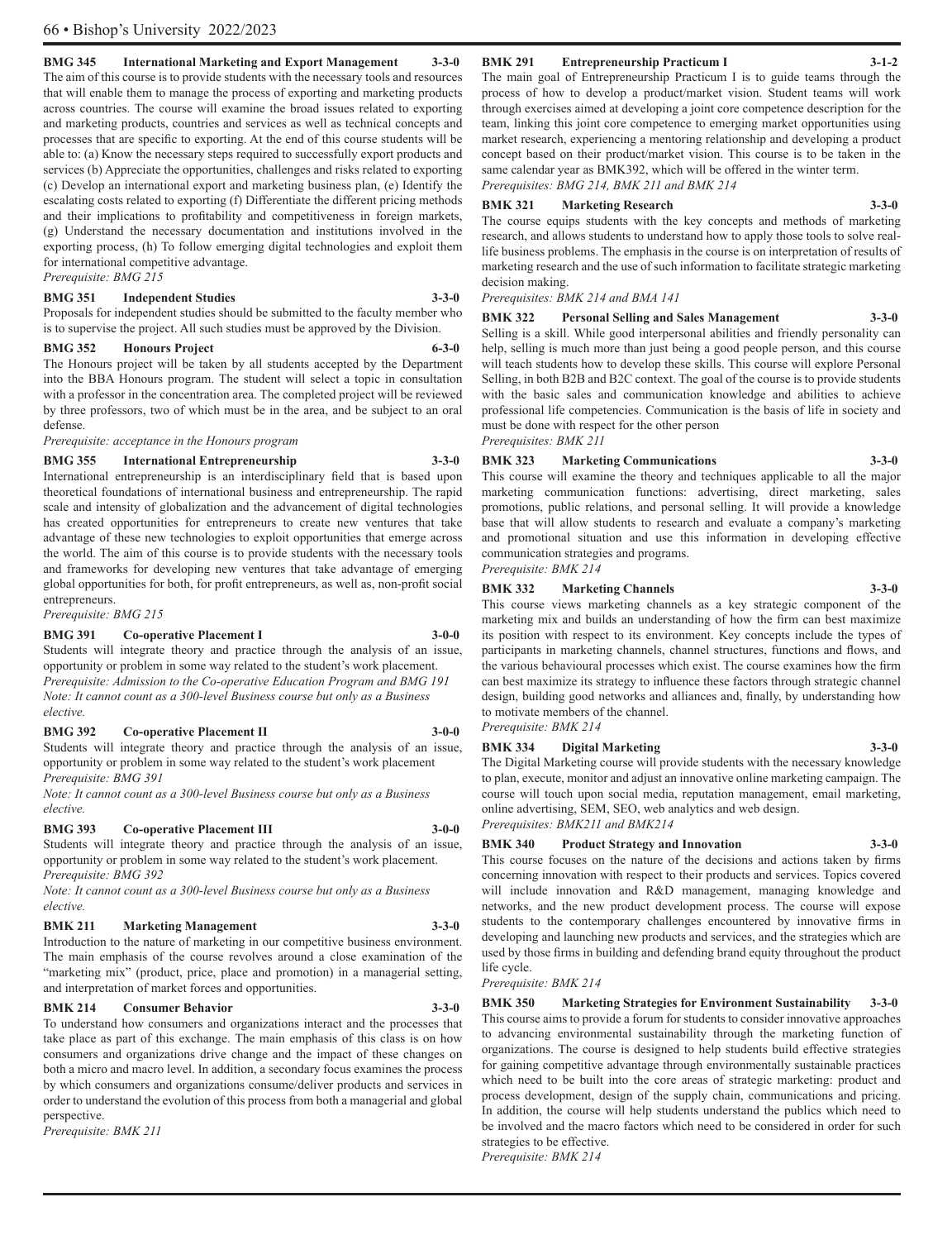#### **BMK 354 Topics in Marketing 3-3-0**

The course will present selected topics of current interest at an advanced undergraduate level. Topics covered may vary from year to year and will reflect current research interests of marketing faculty members. *Prerequisite: BMK 214*

#### **BMK 355 Happiness Marketing 3-3-0**

The course discusses practical applications of positive psychology in marketing. Backed up by evidence-based scientific research findings, it aims to help students understand how to be a happier person, a happier consumer, and a better marketer who is able to enhance consumers' well-being. The course introduces cutting-edge marketing tools which help create win-win situations for both consumers and companies alike.

*Prerequisite: BMK 214* 

#### **BMK 362 Sport Marketing 3-3-0**

This course will illuminate the theoretical underpinnings and practical applications of marketing strategies to collegiate and professional sport, special events, international sport, broadcasting, facility management, and the sporting goods industry. The course is designed to allow students an opportunity to apply key marketing concepts and strategies within various settings in order to garner a better understanding of both participant and spectator markets. *Prerequisite: BMK 211* 

#### **BMK 371 Industrial Marketing Strategy 3-3-0**

This course is designed to help students understand the complexities and unique challenges faced by marketing managers and top management in their efforts to harmonize the organization's objectives, capabilities, and resources with marketplace needs and opportunities, in the specific case of industrial or businessto-business marketing. Particular emphasis is placed on high technology and dynamic environments which drive specific industries that play key roles in today's society including, but not limited to, biopharmaceuticals, nanotechnology, integrated networks and energy.

*Prerequisite: BMK 214* 

#### **BMK 381 Marketing Policies 3-3-0**

This course integrates the marketing elements in an overall business approach and is designed as a capstone course for graduating students in the marketing and entrepreneurship stream. It focuses on helping students become a strategic marketer, so that they can create, gain support for and execute marketing plans that will build strong and enduring businesses. Special consideration will be given to the playing of a realistic marketing simulation game. *Prerequisite: BMK 214* 

#### **BMK 392 Entrepreneurship Practicum II 3-1-2**

The team from Entrepreneurship Practicum I builds a business plan to take the concept developed in BMK 291 to the next stage. The exercises will include niche market detailing, idea blueprinting, prototype/concept development, concept testing with lead users in the market place, web site development, brand creation and final market tests. The final business plan will be vetted with potential funding organizations/investors. Students are expected to enroll in both BMK 291 and BMK 392 in the same calendar year.

#### *Prerequisite: BMK 291*

#### **BMS 231 Operations Management 3-3-0**

This course views the management of operations as the design, management and control of business processes. The course introduces the decisions and tradeoffs associated with production of goods and services. Topics include: strategy in operations and supply chain, process design and selection for manufacturing and services, capacity planning, six-sigma quality, lean manufacturing, inventory management, aggregate sales and operations planning, MRP/JIT, and scheduling operations.

*Prerequisites: BCS 220 and BMA 140 BMS 303 Forecasting Techniques 3-3-0* 

*This course introduces various forecasting techniques used in the business world. Computers are used to apply and interpret the forecasting information. Prerequisite: BMA 141* 

#### **ILT 100 Information Literacy and Critical Thinking (lab) 1-0-1**

This one credit lab course is required for all Business Students. The objective of this laboratory course is to introduce students to the skills necessary to effectively complete their research assignments in Business. The course includes the correct use of library resources, including the online catalogue, periodical indexes, and other relevant databases. Other areas of study include the identification of key terms for effective searching, productive use of the internet, and the critical evaluation of retrieved resources. Academic integrity, plagiarism and the correct citation of print and online sources are also taught. The course is practical, and students are given the opportunity for hands-on experience in the library's electronic classroom. This lab course cannot be used as a lecture course credit.

*Prerequisite: Permission of Departmental Chair*

### **COURSES OFFERED ON A SPORADIC BASIS**

**BMG 330 Case Competition 3-3-0** 

Through the use of case studies and discussion in class and in small groups, students will learn to better understand the forces shaping the current business environment and the processes of formulating, and efficiently implementing, a powerful presentation to a panel. Critical analysis of current business practices, integrative decision-making and presentation skills will be developed. Strategy formulation and implementation will be investigated in the context of complex business case competitions.

*Prerequisite: Permission of Departmental Chair* 

#### **BMS 325 Operations Research 3-3-0**

This course introduces more concepts and applications of quantitative management techniques not covered in BMS 231. Topics to be covered are: linear programming: the simplex method; simplex-based sensitivity analysis and duality; integer programming; introduction to dynamic programming; queuing models; and Markov processes. Computer programs are available for students to experiment with specific techniques. *Prerequisite: BMS 231* 

#### **BMS 332 Supply-Chain Management 3-3-0**

The main purpose of the course is to learn how models can be effectively constructed and applied to supply-chain planning problems. Specific topics include: Motivation for using models to analyze supply chain problems with particular attention to developments in Information Technology, Linear and mixed Integer programming models, applications of modelling systems to strategic, tactical, and operational supply chain problems. The perspective is the resourceview of the firm, a new paradigm for strategic planning.

*Prerequisite: BMS 231* 

**BUS 200 Business Experiential Learning Project (for-profit) 3-1-10**  Students will provide business services to "for-profit" organizations based on the needs that are mutually determined by both the students and the organization. The student or student team will be involved in creating a needs analysis, providing strategic recommendations as well as a critical reflection of the learning that occurred. The course will normally take place over a regular semester or the summer. The course must be supervised and evaluated by a business professor and an organizational representative. Each BUS200 course is unique; therefore, the description of the mandate and its objective must be approved by the Business Division for each experience.

*Prerequisite: Permission of instructor.* 

**BUS 201 Business Service Learning Project (not-for-profit) 3-1-10**  Students will provide business services to "not-for-profit" organizations based on the needs that are mutually determined by both the students and the organization. The student or student team will be involved in creating a needs analysis, providing strategic recommendations as well as a critical reflection of the learning that occurred. The course will normally take place over a regular semester or the summer. The course must be supervised and evaluated by a business professor and an organizational representative. Each BUS 201 course is unique; therefore, the description of the mandate and its objective must be approved by the Business Division for each experience.

*Prerequisite: Permission of instructor*

Business • 67